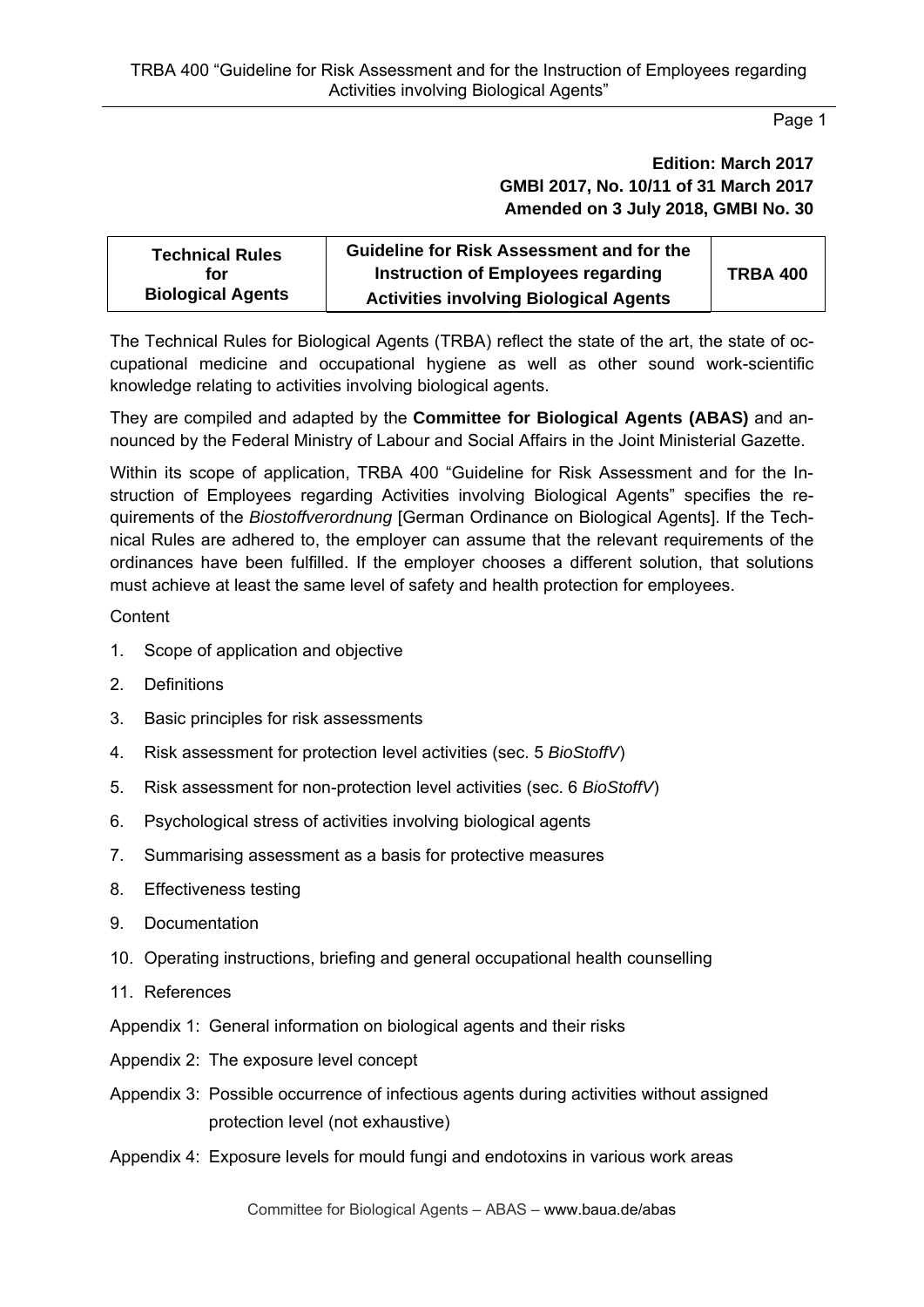Appendix 5: Synopsis of relevant questions for information gathering

Appendix 6: Further information on the consideration of possible effects of psychological stress for the risk assessment of activities involving biological agents

# **1. Scope of application and objective**

(1) TRBA 400 is used for risk assessments in accordance with sections 4 to 7 of *Biostoffverordnung (BioStoffV)* [German Ordinance on Biological Agents] and for the instruction of employees. It describes the required process steps and the procedure and defines assessment criteria on the basis of which protective measures are to be derived.

(2) TRBA 400 is intended for employers and persons involved in the risk assessment as a superordinate aid for performing the risk assessment. If specific TRBA already exist for industries or activities, these TRBA have priority. An overview of the Technical Rules for Biological Agents can be found online at www.baua.de/trba.

(3) In addition, TRBA 400 serves as a basis for the compilation of industry-specific guidelines for risk assessments.

(4) Pursuant to section 4 of *BioStoffV*, the employer must gain activity-related insights into stress and exposure situations including psychological stress. TRBA 400 provides support in relation to the identification of psychological stress factors which can lead to an increase in the risk posed by biological agents (absorption) into the body and/or by influencing the immune system).

### **2. Definitions**

### **2.1 Biological Agents**

The term 'biological agents' is conclusively defined in section 2 of *BioStoffV*. In the broadest sense, the term refers to microorganisms which can cause sensitising or toxic effects or other health-damaging effects as a result of an infection.

### **2.2 Infectious effect of biological agents**

Infectious biological agents can infest the surface of the body. They can also enter the body, propagate inside it and thereby cause an infection. If the body reacts to an infection by showing clinical symptoms, an infectious disease has developed. Infections can be caused e. g. by bacteria, fungi, parasites and viruses. For further information, please refer to appendix 1, part 1.

### **2.3 Sensitising effect of biological agents**

A sensitisation is a hypersensitivity of the immune system to biological agents or their components. It can be caused by one time or repeated contact. A sensitisation caused by biological agents can lead to the development of an allergy. For further information, please refer to appendix 1, part 2.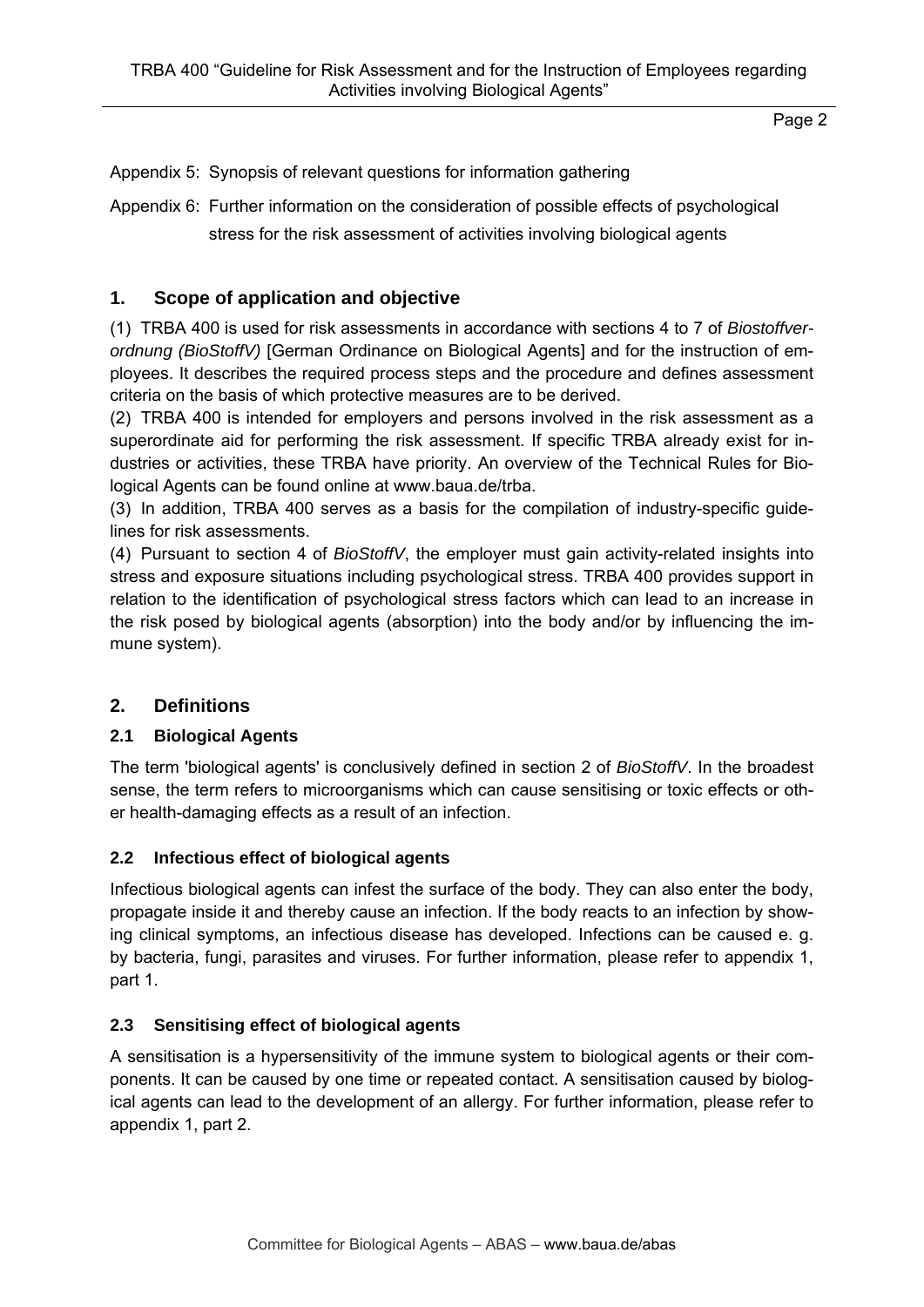## **2.4 Toxic effect of biological agents**

A toxic effect of biological agents is an acute or chronic health damage which can be caused by metabolic products or cell components of biological agents. For further information, please refer to appendix 1, part 3.

#### **2.5 Protective measures**

Protective measures are the structural, technical, organisational and personal measures including hygiene measures which are to be defined based on the risk assessment for the protection of employees.

#### **2.6 Activity**

The term 'activity' is conclusively defined in section 2 of *BioStoffV*. For one thing, activity means using biological agents as is primarily the case with activities which have assigned protection levels. On the other hand, the activities also include occupational contact with humans, animals, plants, products, objects or materials, when biological agents occur or are released as a result of such work and employees can potentially come into contact with them.

#### **2.7 Protection level activities**

Protection level activities are activities involving biological agents which have to be assigned to a protection level according to section 5 of *BioStoffV*. This includes activities in laboratories, laboratory animal husbandry, biotechnology and healthcare facilities.

### **2.8 Non-protection level activities**

Non-protection level activities are all activities involving biological agents which are not assigned to a protection level.

#### **2.9 Professional expertise**

The required professional expertise depends on the type of activity and the extent of the risk. Professional expertise basically includes a suitable professional training, relevant work experience and competence regarding occupational safety. Details on professional expertise are regulated by TRBA 200 "Requirements for professional expertise in accordance with the Biological Agents Ordinance".

#### **2.10 Exposure**

1

Exposure means that employees come into contact with biological agents during their activities.

#### **2.11 Psychological stress**

"Psychological stress" refers to all measurable external influences on people which affect them psychologically<sup>1</sup>.

<sup>&</sup>lt;sup>1</sup> Definition of "psychological stress" according to DIN EN ISO 10075-1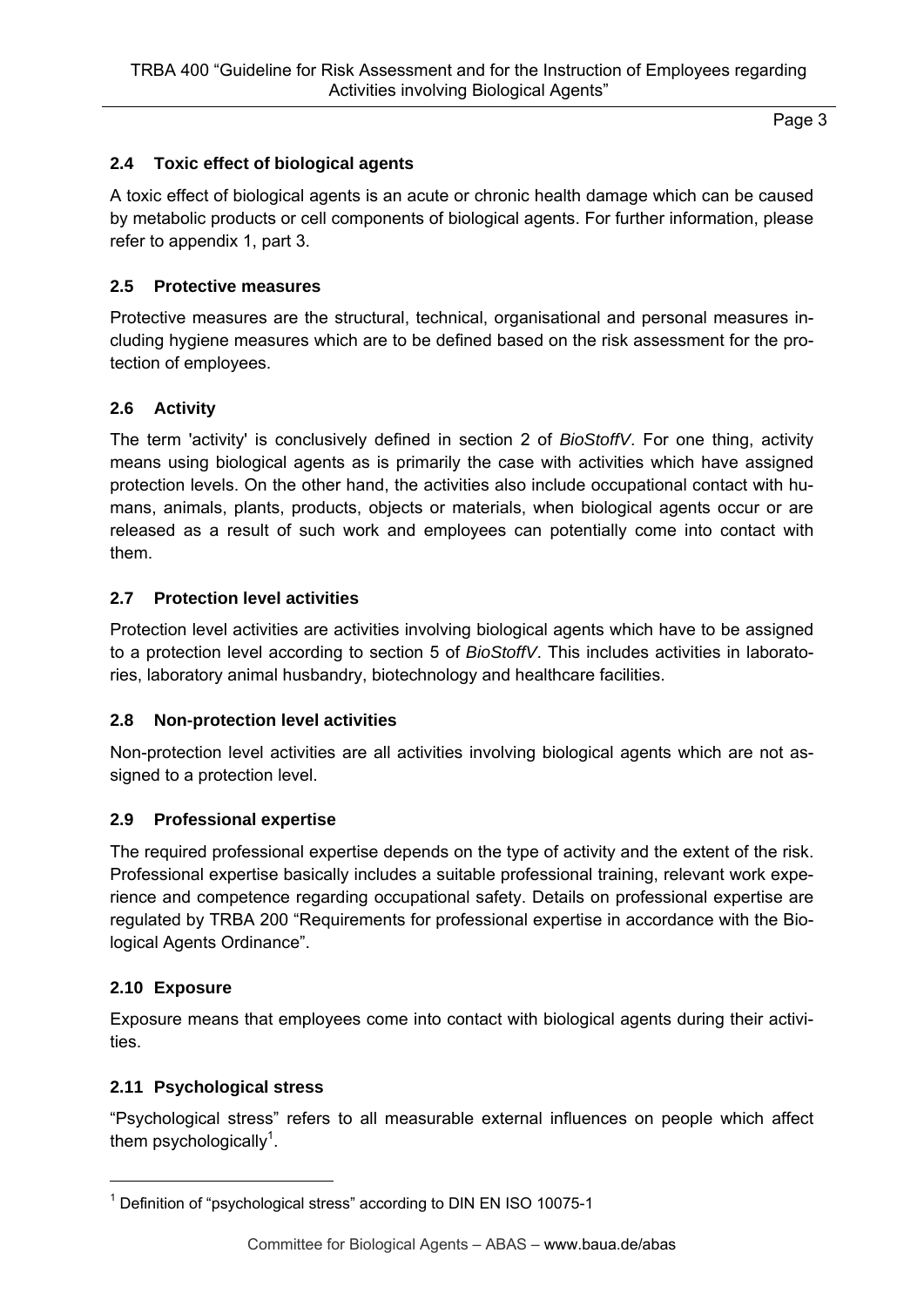# **2.12 Psychological strain**

Psychological stress factors have different effects on everyone and depend on the individual personal preconditions (psychological strain)<sup>2</sup>. Individual coping strategies also play a role in this. The psychological strain of the same stress factors can therefore be very different for individuals.

In addition, certain psychological stress factors (e. g. intensification of working practices) usually have negative effects (impairments).

# **3. Basic principles for risk assessments**

(1) Biological agents can have infectious, sensitising and toxic effects. These effects of biological agents may all occur at the same time. Other harmful effects can occur as a result of infections or toxic effects of biological agents. This refers to carcinogenic or teratogenic / reprotoxic effects. Further information on possible health risks is compiled in appendix 1.

(2) In the risk assessment, the risks of the activity involving biological agents are to be assessed. Pre-existing conditions or other individual predispositions which lead to an increased risk for the employees concerned when working with biological agents must be taken into account within the framework of occupational health prevention.

## **3.1 Responsibility and organisation**

(1) According to section 5 of the German Occupational Safety and Health Act, the employer is obliged to assess the working conditions of their employees regarding risks to health or safety. The aim of this risk assessment is to determine which protective measures must be taken to prevent health risks from employees.

(2) At the workplace, various stress factors or risks may exist at the same time. First, they have to be identified and assessed separately. Subsequently, they have to be compiled in an overall risk assessment. The protective measures must be coordinated and must take all risks into account (see figure 1). The risk assessment process includes the following steps:

- 1. Compilation of work areas and activities.
- 2. Identification of the risks and exposures which exist at the workplace, e. g. by biological agents, genetically modified organisms, hazardous substances, noise, mechanical hazards, heat, cold or psychological stress.
- 3. Assessment of the identified exposures and risks.
- 4. Determination of the required protective measures and their implementation.
- 5. Regular checks of the effectiveness of the protective measures taken.
- 6. Documentation of the risk assessment.

1

 $2$  Definition of "psychological strain" according to DIN EN ISO 10075-1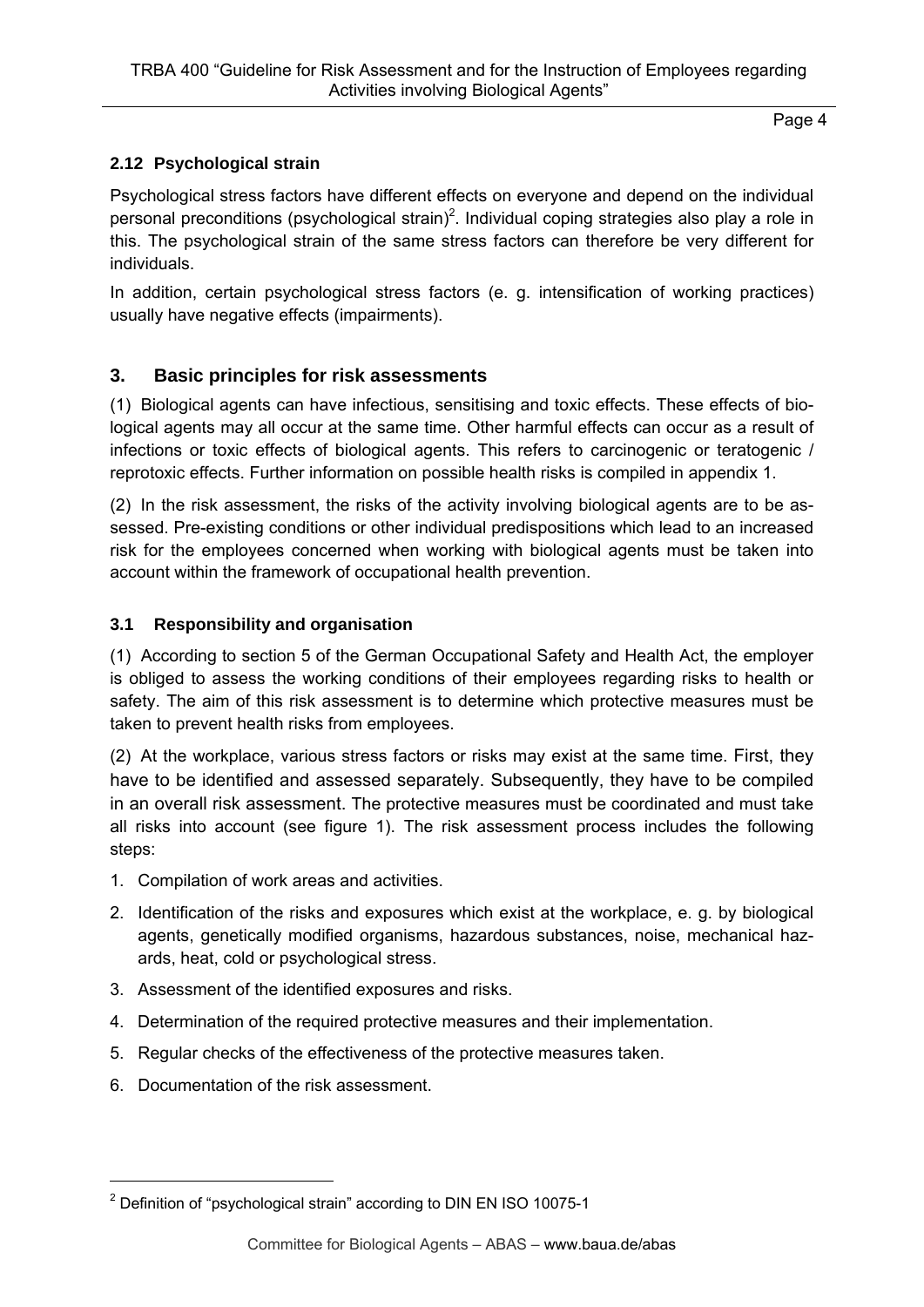

Figure 1: Risks posed by biological agents as part of the assessment of working conditions according to section 5 *ArbSchG*

(3) If employees of several employers work at a workplace or if certain activities in the company are contracted out to external companies, the corresponding employers are obliged to cooperate regarding safety and occupational health provisions according to section 8 *ArbSchG*. Mutual information on the work related risks concerning the safety and health of the employees is required. If applicable, the risk assessment is to be performed jointly and the implementation of protective measures is to be coordinated.

Depending on the type of activity, the employer must ensure that the employees of other employers have received appropriate instructions regarding the risks for their safety and health.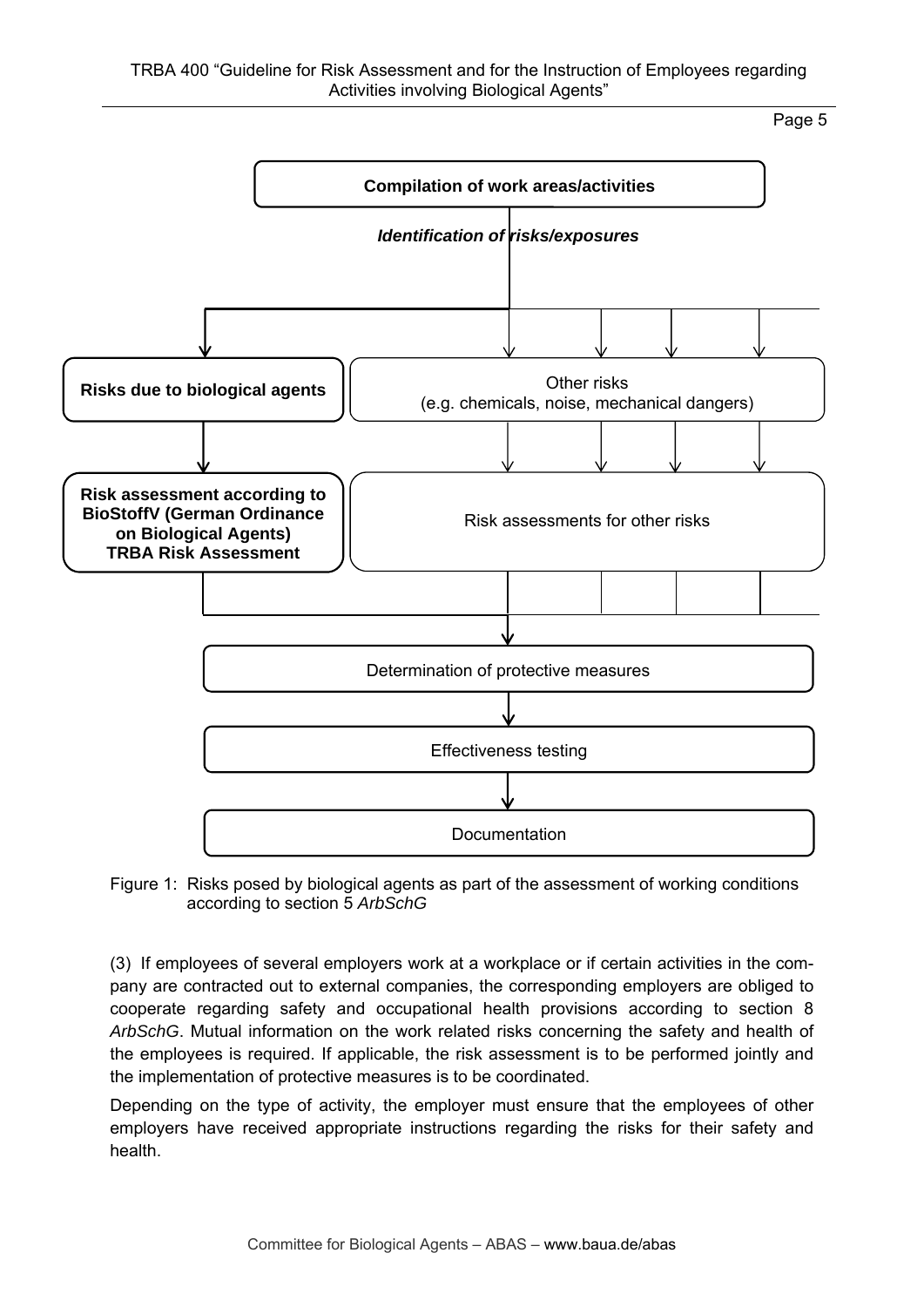(4) If labour leasing is involved, the borrower is responsible for the provision of companyspecific instructions. The experience and qualifications of the persons who were leased to perform work are to be taken into account.

# **3.2 Formal requirements**

(1) According to the Biological Agents Ordinance, the risk assessment must be performed in a professional manner. If the employer does not have the required knowledge themselves, they shall seek expert advice. Regulations on the required professional expertise can be found in TRBA 200 "Requirements for professional expertise in accordance with the Biological Agents Ordinance".

(2) According to section 4 paragraph 2 *BioStoffV*, the risk assessment must be reviewed at least once every two years, updated, if required, and the result must be documented. Reasons for updating:

- 1. major changes of the working conditions, e. g. use of new equipment or procedures, other biological agents or materials,
- 2. new information such as accident reports and results of accident investigations,
- 3. insights from preventive occupational healthcare,
- 4. insufficient efficiency of the determined protective measures.

(3) For comparable activities and exposure situations (e. g. several similar workplaces), the employer can perform a joint risk assessment. Activities with a high risk level such as activities of protection levels 3 and 4 should not be assessed together but separately. This also applies to activities which are not performed regularly, e. g. maintenance, repair or servicing work.

(4) As a precondition for a proper and complete assessment of the risks and for the determination of the required protective measures,

- 1. it must be determined whether activities are to be performed which are assigned to a protection level (protection level activities) or not (non-protection level activities),
- 2. information on biological agents is to be obtained,
- 3. information on the activities is to be obtained.

(5) The obtained information on infection risks and the risks posed by sensitising or toxic effects are to be assessed independently. These individual assessments are to be compiled to form an overall risk assessment.

(6) For information procurement, the activity-related, in-house experiences including the employees' knowledge and skills and relevant company documents are to be used, e. g. reports of meetings of the company committee for occupational safety, accident reports, insights regarding work-related illnesses and in-house documents on measurements, if available.

# **3.3 Activities assigned / not assigned to a protection level**

(1) Activities involving biological agents are divided into activities with or without protection level assignment.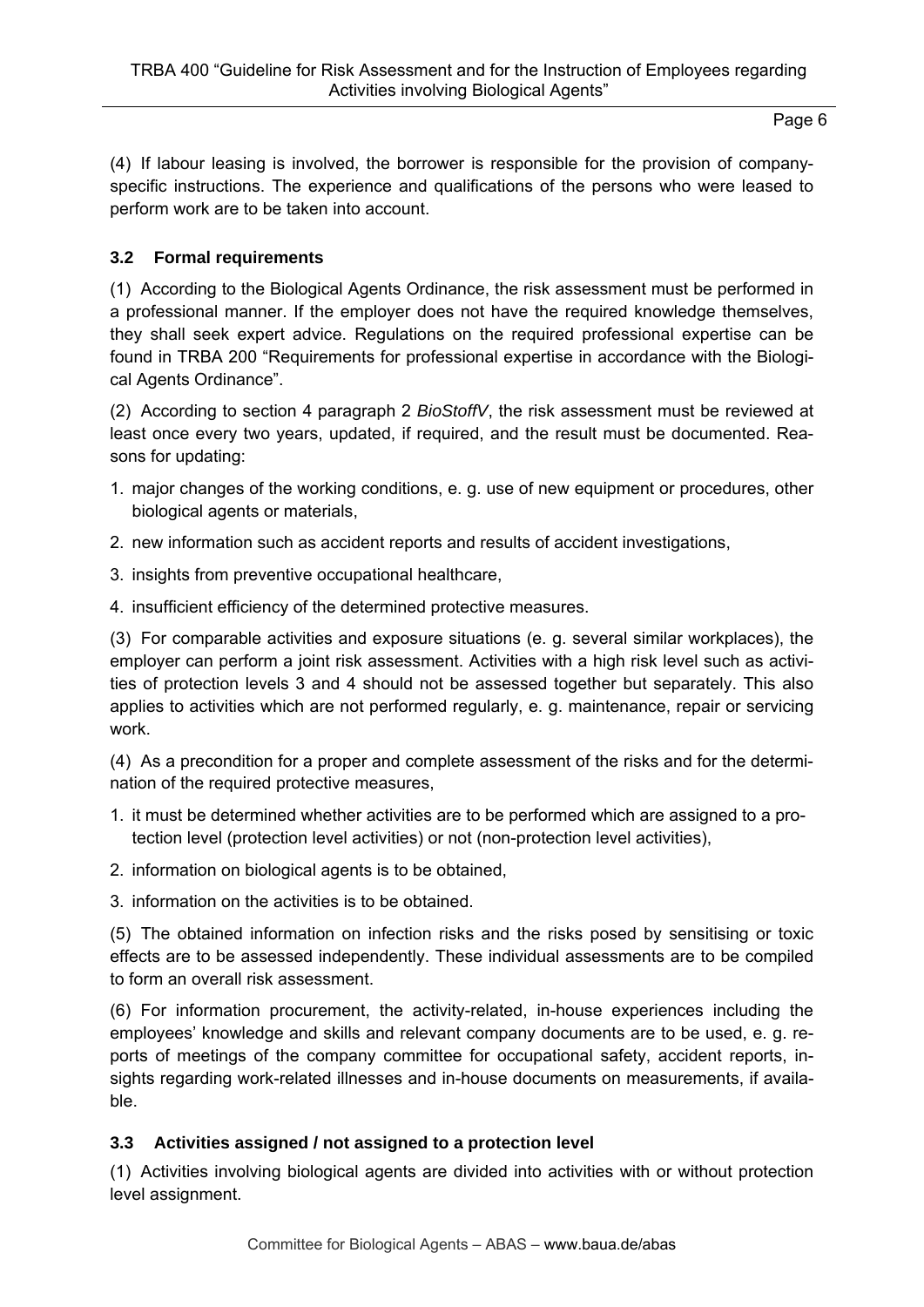Activities involving biological agents in laboratories, laboratory animal husbandry, biotechnology and healthcare facilities are to be assigned to a protection level (in the following referred to as **protection level activities**). All other activities involving biological agents do not have to be assigned to a protection level (in the following referred to as **non-protection level activities**).

(2) With protection level activities, the occurring or used biological agents are usually known or at least sufficiently definable. For the most part, this is not the case with non-protection level activities; this is why extensive information procurement, in particular regarding the identity of biological agents, is not always possible, for example in sewage treatment plants and waste disposal. Due to these differences, a different risk assessment approach is used in each case. Protection level activities non-protection level activities are therefore regulated separately in this TRBA (see figure 2).



Figure 2: Process description of the risk assessment for activities assigned and not assigned to a protection level

\* For sensitising/toxic risks, please refer to number 4 paragraph 3 and for requirements for protection measures, please refer to number 4.3 paragraph 3.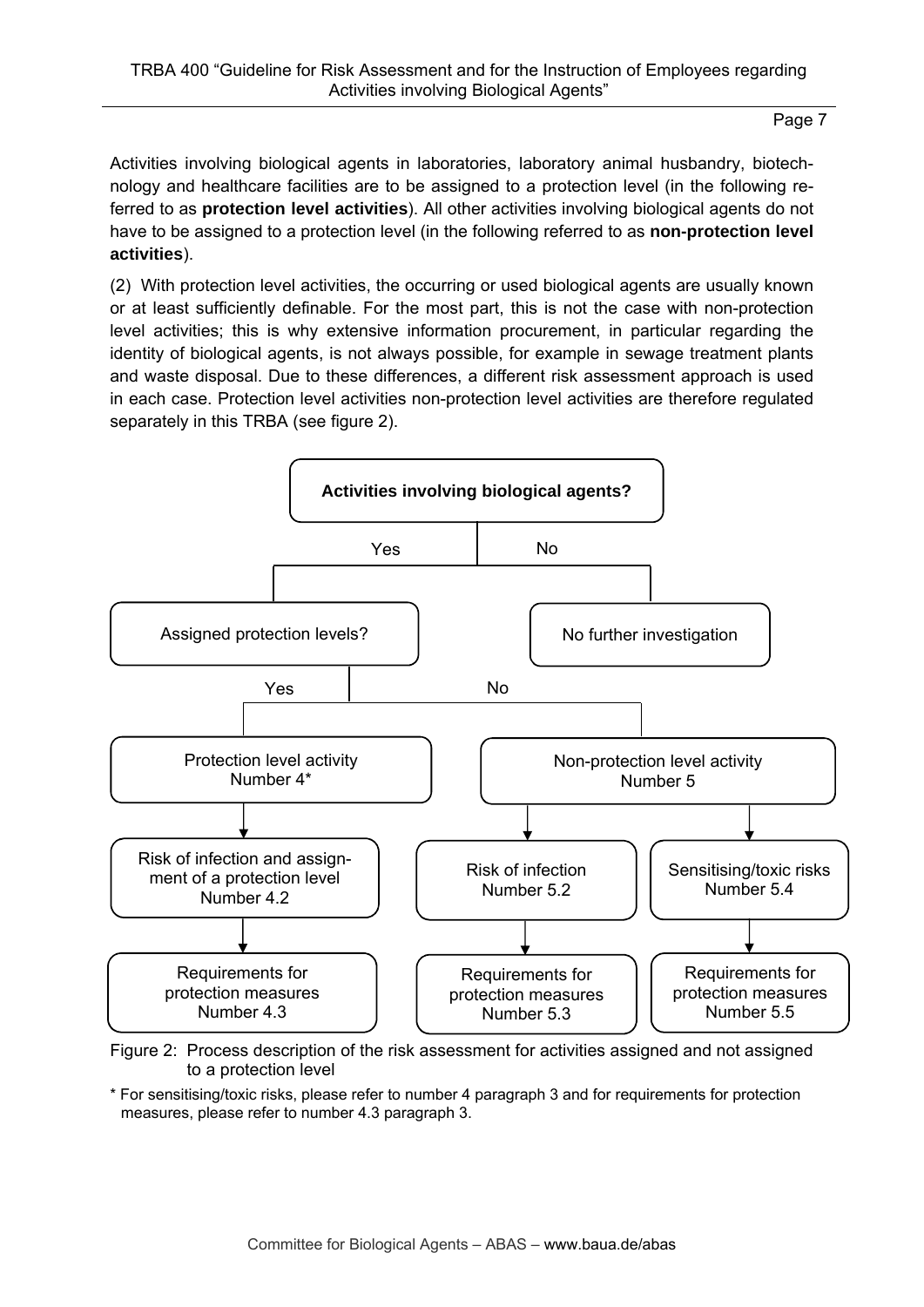#### **3.4 Derivation of protective measures**

(1) The protective measures are to be determined and implemented based on the result of the risk assessment with the goal to prevent or, if this is not possible, minimise the exposure of employees. This is to be done with a focus on requirement, suitability and adequacy in the following order:

#### 1. Substitution of biological agents

Biological agents which are a health risk for employees are to be replaced by biological agents which are less risky for employees if this is reasonable and possible for the type of activity or according to the state-of-the-art (e. g. selection of suitable strains of risk group 1 for soil remediation or as feed supplements, selection of laboratory strains with a lower risk potential).

#### Substitution of work methods and equipment

If the risk cannot be minimised by a substitution of the biological agents, appropriate working methods and equipment must be designed or selected to ensure that biological agents are not released at the workplace.

#### 2. Structural, technical and organisational protective measures

The employer must define the structural, technical and organisational protective measures which are required to keep the exposure of employees at a minimum.

#### 3. Personal protective equipment (PPE)

Personal protective equipment such as respiratory protection is appropriate if the protection of employees is not sufficiently guaranteed even though the measures according to number 1 and 2 have been exhausted. Cumbersome personal protective equipment such as certain types of respiratory protection may not be a permanent measure.

(2) When specifying protective measures, the state-of-the-art as well as established workscientific knowledge is to be observed.

(3) In general, hygiene measures in accordance with section 9 paragraph 1 or 2 of the Biological Agents Ordinance are to be specified and implemented for all activities involving biological agents. Activities involving biological agents of risk group 1 without sensitising, toxic or other harmful effects do not require any further measures.

(4) Existing protective measures must be checked regarding their compliance with the requirements which were determined in the risk assessment and adapted, if necessary. This also includes protective measures which were implemented due to other legal provisions (e. g. Hazardous Substances Ordinance), (see also figure 1).

(5) It shall be checked whether preventive occupational healthcare measures are to be taken.

(6) The required protective measures which were selected for the individual effect (infectious, sensitising, toxic) of a biological agent must be coordinated in an overall risk assessment (see number 7).

(7) Psychological stress can be connected to the risk potential of biological agents, e. g. with activities involving highly pathogenic agents. In addition, psychological stress may increase the risk of accidents such as needlestick injuries. Furthermore, psychological stress can have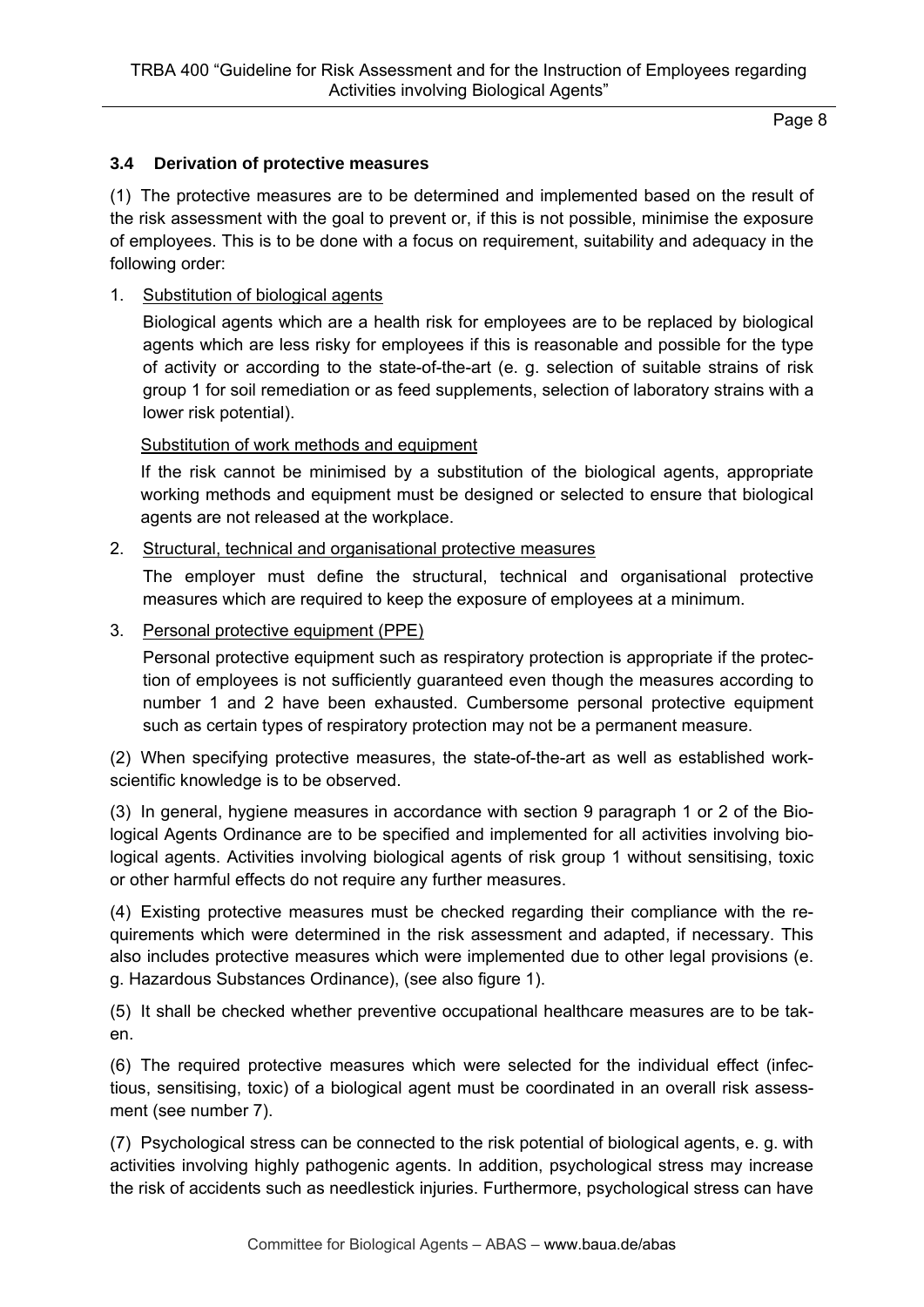an influence on the individual immune response. This is why this type of stress must be minimised as well.

# **4. Risk assessment for protection level activities (sec. 5** *BioStoffV***)**

(1) The protection levels measure the level of the risk of infection of an activity and determine the extent of the required protective measures. They are based on the risk group of the corresponding biological agent. Based on the four risk groups, four protection levels (protection level  $1 - 4$ ) are differentiated.

(2) In sectors where protection level activities (number 3.3) are performed, activities involving biological agents with an infectious effect have priority.

(3) Sensitising and toxic effects of biological agents are not covered by the assignment to a protection level. However, sensitising and toxic properties of biological agents also determine the risk potential of the activities in case of protection level activities, e. g. if biological agents of risk group 1 with toxic and/or sensitising properties are used purposefully for research work.

(4) For the assignment to a protection level, the type of activity is relevant. The approach varies depending on whether the activities are specific or non-specific.

### (5) With **specific activities,**

- $-$  the type (species) of the biological agent is known,
- $-$  the activities specifically involve the biological agent and
- $-$  the extent of exposure to the biological agent during normal operation is sufficiently known or can be assessed.

### **Examples** for **specific activities**:

- cultivation and further processing of defined biological agents,
- use of reference strains for diagnostics,
- working with cell cultures.
- $-$  infecting laboratory animals with biological agents

(6) **Non-specific activities** are activities which do not meet at least one of the three criteria for a specific activity according to section 5.

#### **Examples** for **non**-**specific activities**:

- $-$  examination of human and animal sample materials (e. g. blood, urine, stool, tissue),
- $-$  examination, treatment and care of humans and animals,
- $-$  examination of environmental samples in the laboratory (e. g. soil, water, air),
- $-$  feeding of infected laboratory animals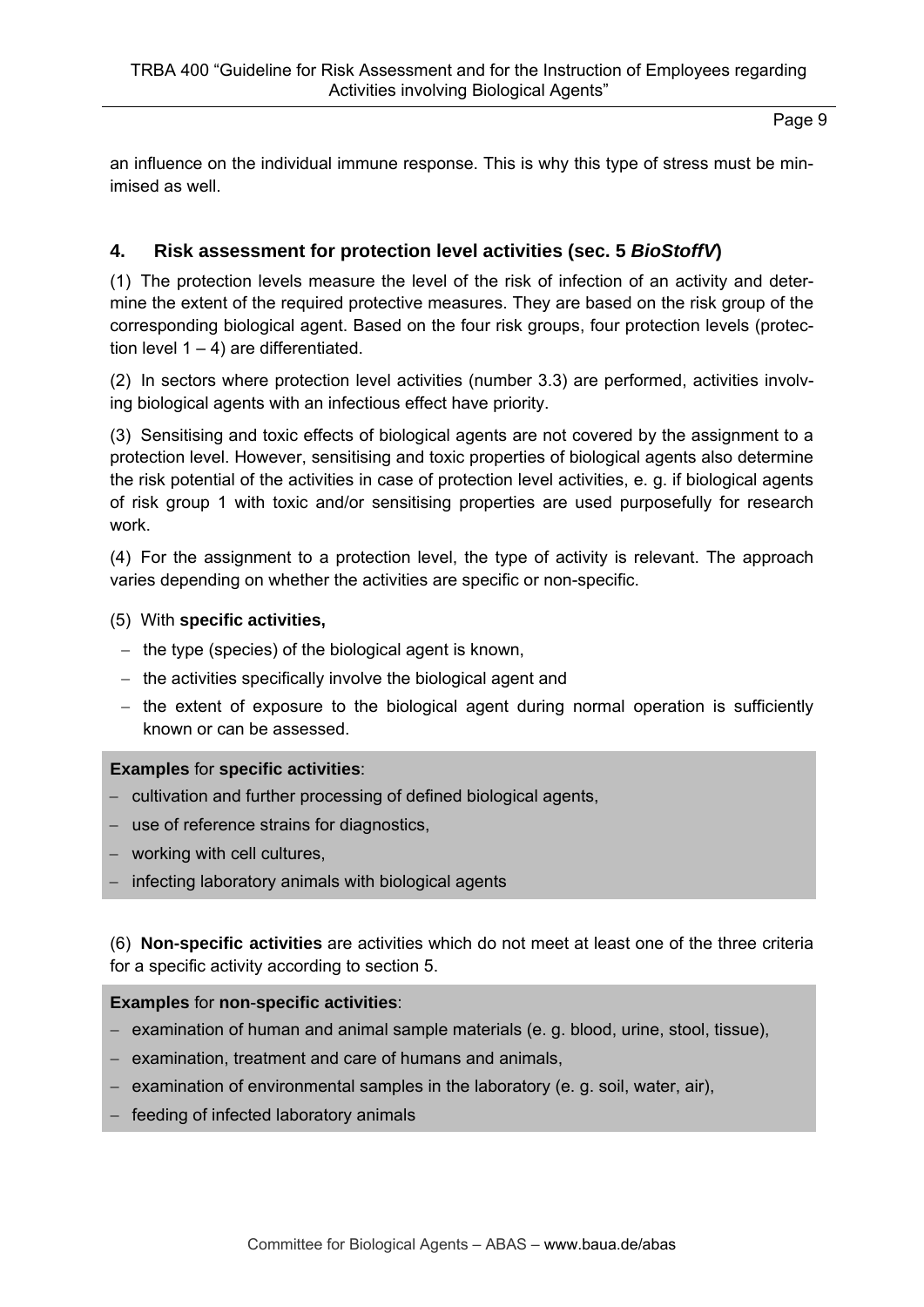## **4.1 Information gathering**

### **4.1.1 Activity-related information**

(1) Operating procedures, working methods and activities as well as working equipment are to be collected. It must be checked whether and to what extent employees are exposed to biological agents. The risks can differ significantly depending on the activity.

### **Example**

Measuring the temperature of a patient who suffers from hepatitis B using an infrared thermometer is not a risky activity since the contact with hepatitis B viruses (HBV) is unlikely. Bandaging an open wound of the same patient on the other hand involves the risk of exposure to HBV through blood contact.

(2) With specific activities, the type, duration, level and frequency of exposure are usually known or at least sufficiently assessable. This may also apply to non-specific activities, e. g. feeding laboratory animals which were infected (on purpose) beforehand or the processing of samples with known infection status.

(3) Furthermore, it is to be determined whether any insights from comparable activities involving biological agents exist

- on risks and exposure situations including psychological stress,
- on activity-related diseases and countermeasures and
- $-$  from preventive occupational healthcare.

*Note: Information on comparable activities can e. g. be found in the bulletins of the German Federal States, the Bundesanstalt für Arbeitsschutz und Arbeitsmedizin [Federal Institute for Occupational Safety and Health] or the accident insurance institutions.* 

### **4.1.2 Information relating to the biological agent**

(1) For the risk assessment, the properties of known and possibly occurring biological agents are to be determined. This includes

- $-$  the risk group,
- $-$  the pathogen-specific transmission routes,
- $-$  if available further specific information such as e. g. infection dose, infectious stages, etc. and
- possible sensitising or toxic effects.

*Note: For general information on the risk of infection and on transmission routes, please refer to appendix 1 part 1 and part 4. For information sources of further data relating to biological agents, please refer to number 11 "References".* 

### **4.2 Assessment of the risk of infection and assignment of a protection level**

(1) Based on the collected information, the risk of infection is to be assessed and the activities are to be assigned to a protection level. The protection levels measure the level of the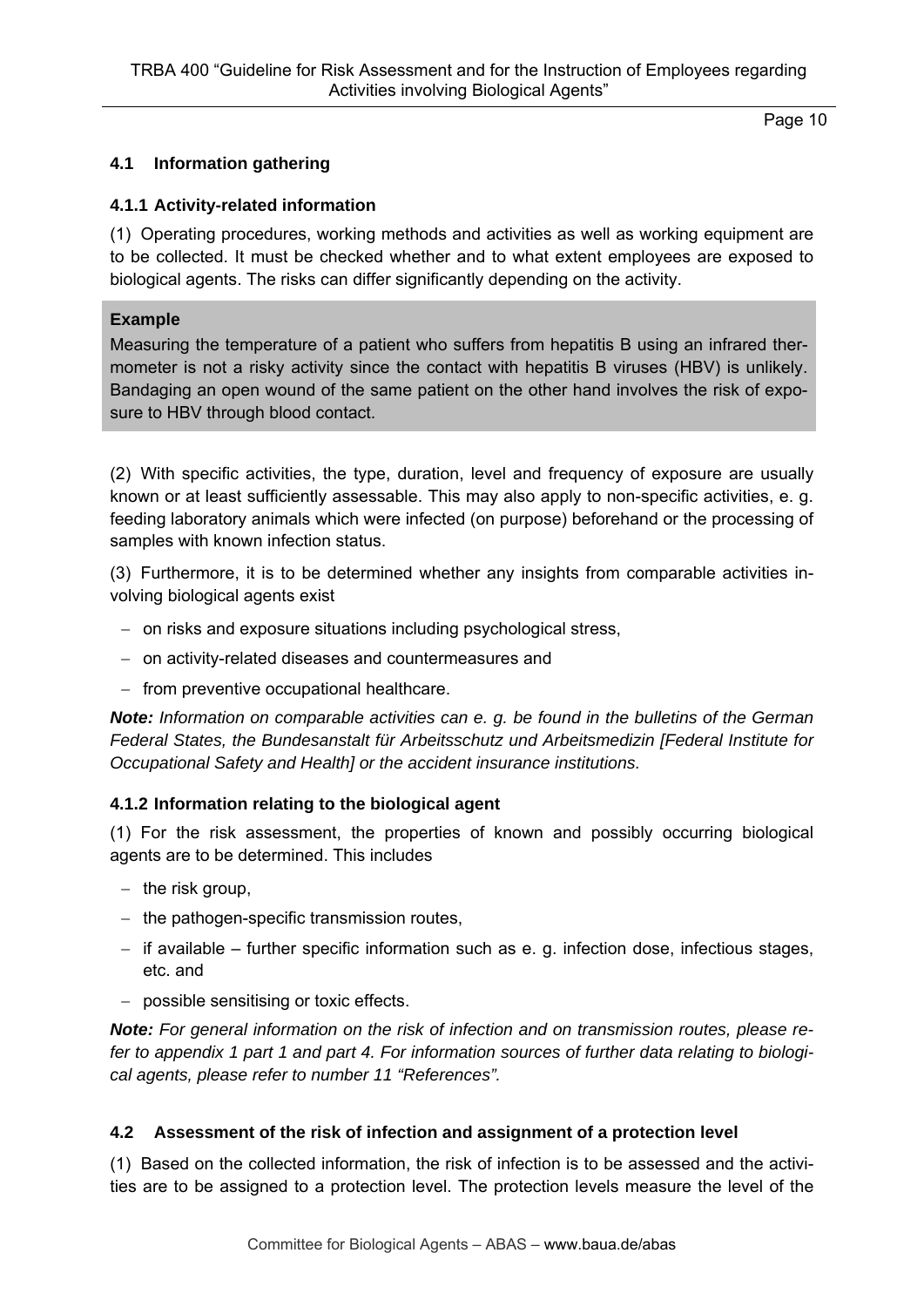risk of infection. For the assignment to a protection level, only the risk of infection is relevant and not the sensitising and toxic effects.

- (2) The assignment of a protection level is performed as follows:
	- With **specific activities**, the protection level corresponds directly to the risk group of the biological agents used. If e. g. activities involving biological agents of risk group 2 are performed, they are assigned to protection level 2. If various biological agents occur, the biological agent of the highest risk group determines the assigned protection level.
	- With **non-specific activities**, the protection level does not necessarily depend on the biological agent with the highest risk group but on the risk of infection for the employees. The risk of infection is to be determined based on the following criteria:
		- probability of occurrence of biological agents taking into account their corresponding risk group;
		- specific properties of the biological agent (e. g. survival capability under the conditions at the workplace, stage-specific infectiousness, dependence on vectors);
		- $-$  type of activity (e. g. manual work steps or automated processes, risks of injury, aerosol formation);
		- type, duration, level and frequency of the determined exposure.

(3) The assigned protection level cannot be higher than the one determined by the biological agent with the highest risk group.

# **4.3 Requirements for protective measures**

(1) The protection level is decisive for the determination of the required protective measures. These measures are to be determined and implemented in accordance with the basic principles specified in number 3.4. For activities with protection level 1, hygiene measures in accordance with section 9 paragraph 1 and 2 *BioStoffV* or TRBA 500 are sufficient. For the rest, the protective measures must be appropriate with

- activities of protection level 2 to minimise the exposure of employees,
- activities of protection level 3 to prevent the exposure of employees,
- activities of protection level 4 to safely prevent the exposure of employees.

(2) The applicable TRBA for activities with assigned protection level are to be observed. The Technical Rules TRBA 100 "Protective measures for activities involving biological agents in laboratories" and TRBA 120 "*Versuchstierhaltung*" [Laboratory animal husbandry] provide guidelines for the risk assessment in laboratories and in laboratory animal husbandry respectively. They include examples for protection level assignments, among other things for typical non-specific activities in these work areas. TRBA 250 "Biological agents in health care and welfare facilities" provides guidelines for the risk assessment in health care and welfare facilities. It specifies the criteria for protection levels  $1 - 4$  of the corresponding activities (all nonspecific) and supports them with examples.

(3) Sensitising and toxic effects are to be assessed separately. It is to be checked whether the protective measures which have been determined based on the protection level are sufficient. If this is not the case, further measures are required.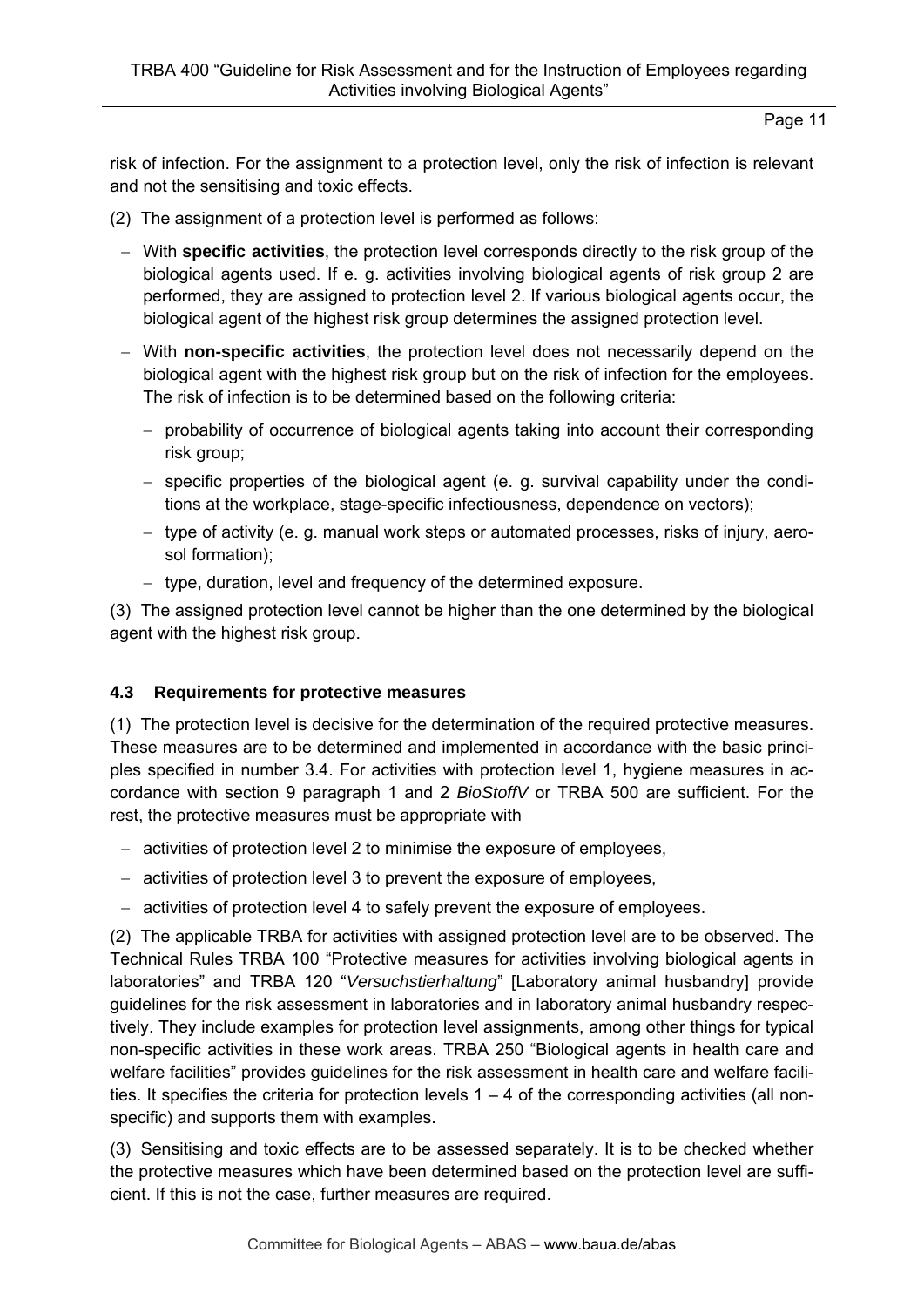*Note: If activities are assigned to protection level 1, individual measures of protection level 2 (e. g. working under a biological safety cabinet) may provide sufficient protection against sensitising and toxic effects. At higher protection levels, it can generally be assumed that the protective measures which are to be taken are sufficient.* 

# **5. Risk assessment for non-protection level activities (sec. 6** *BioStoffV***)**

Non-protection level activities are all activities involving biological agents which are **not** performed in laboratories, in laboratory animal husbandry, biotechnology or healthcare facilities (see number 3.3). Such activities are for example performed in agriculture and forestry, veterinary medicine, outpatient care, waste and waste water management, slaughtering businesses, pet shops, for work on existing sanitary installations, cleaning and remediation work or in biogas plants.

# **5.1 Information gathering for non-protection level activities**

# **5.1.1 Activity-related information**

(1) Operating procedures and work methods are to be recorded so that the individual activities can be checked regarding

- 1. the possibility of the release of biological agents and of the exposure of employees,
- 2. the type of exposure and
- 3. the level, duration and frequency of exposure, in particular regarding biological agents with sensitising or toxic effects.

(2) Exposure means that employees come into contact with biological agents during their activities. The type and the extent of exposure in combination with the properties of the biological agent are the decisive factors for the degree of endangerment. With infectious biological agents, various transmission routes are relevant for the occurrence of infection depending on the pathogen (for transmission routes, see appendix 1 part 1 and part 4).

### **Example**

Legionella have to enter the respiratory tract to lead to an infection whereas with tetanus, a skin injury is the precondition for an infection.

(3) The sensitising or toxic effects of biological agents occur e. g. when air which is contaminated with mould or endotoxins enters the respiratory tract.

(4) The type of exposure is of central importance for the selection of suitable protective measures with the goal to interrupt possible transmission routes and/or absorption paths of biological agents.

(5) To determine the type, frequency and level of exposure, operating procedures, work methods, equipment and activities must be checked to determine whether and in which way biological agents are released. Regarding the level of exposure, for example, the amount and nature of the materials used and the intensity of their mechanical processing are important.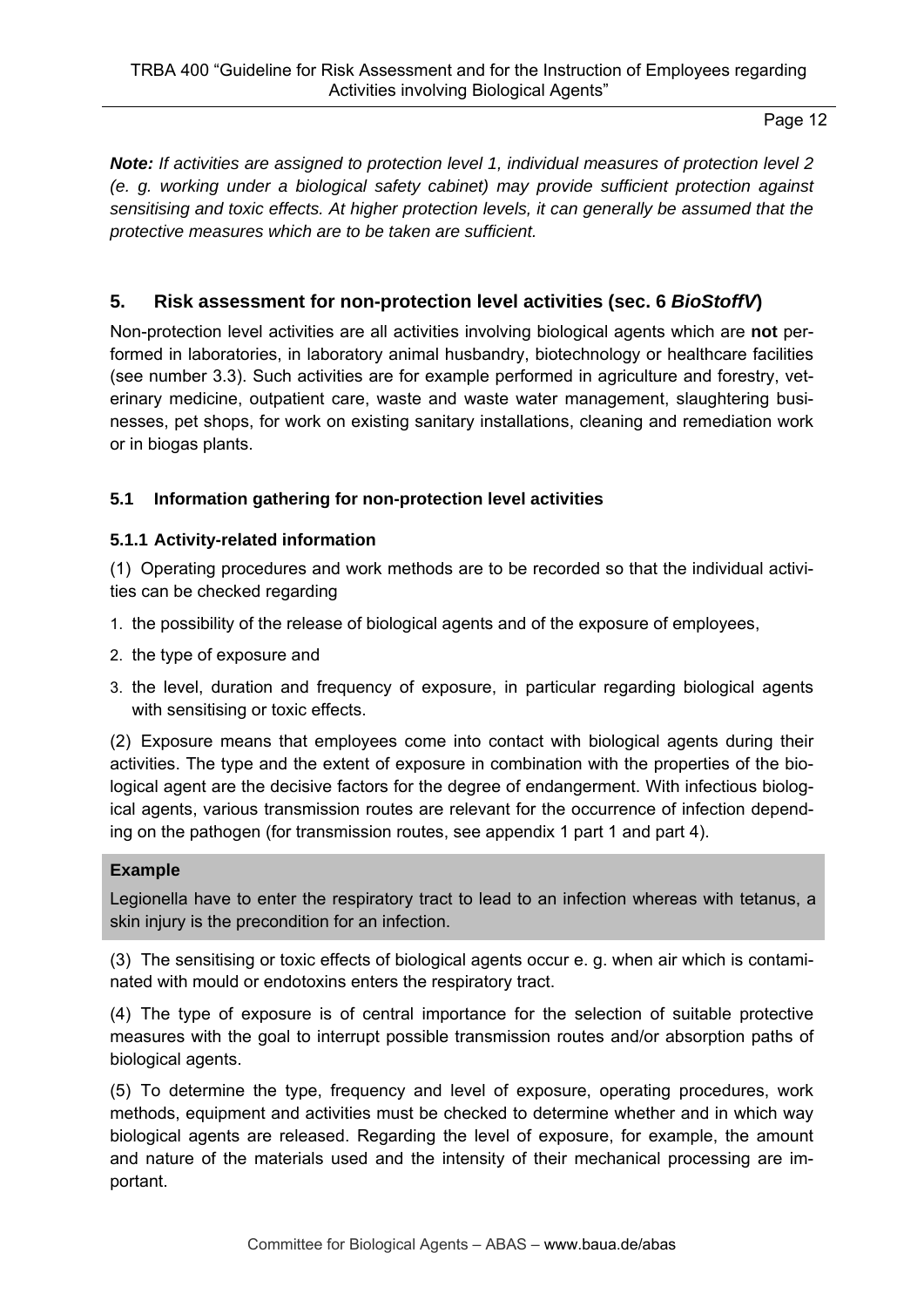#### **Example**

The dust formation is higher during the processing of dry natural raw materials such as hay, straw, crop or onions than during comparable activities using wet material. The degree of processing may also have an influence on the exposure level. With activities involving raw cotton, the exposure is usually higher than with activities involving the finished fabric. With activities involving liquids, aerosols may form depending on the work process (e. g. activities involving high-pressure cleaners, grinding processes, milling). The conditions at the workplace, e. g. unfavourable ventilation conditions, may also influence the exposure level.

(6) It is to be checked whether conditions exist which facilitate e. g. the infestation of materials with biological agents and/or the propagation of existing biological agents. Factors which may play a role in this are e. g. high air humidity, heat, insufficient ventilation or poor cleaning and hygiene as dust and other dirt accumulations may serve as a nutrition base for biological agents.

(7) Experiences and insights from comparable activities, also from other industries, if applicable, are to be observed, e. g.

- regarding exposure, if available also data from measurements, and
- regarding activity-related illnesses.

If applicable, corresponding information may be obtained from the prevention departments of accident insurance institutions, the occupational health and safety authorities of the German Federal States or may be found in accident reports or preventive occupational healthcare.

### **5.1.2 Information relating to the biological agents**

(1) It is usually not possible to determine the occurring biological agents comprehensively and in detail since the time and place of their occurrence may vary depending on the activity and work material and may also depend on external influences (e. g. temperature, humidity). This is why during information gathering, those biological agents must be taken into account which according to experience will probably occur during the activity which is to be assessed. In number 11 "References" corresponding information sources are listed.

- (2) For the identified biological agents, it is to be determined, where possible,
- 1. which harmful properties they possess (infectious, sensitising, toxic), which risk group they are assigned to and
- 2. via which transmission routes and/or absorption paths they enter the body.
- (3) The information gathering includes checks whether
- $-$  the biological agents are only likely to occur,
- an exposure to biological agents, in particular those of risk group 3, is likely,
- $-$  it is a known fact that biological agents of risk group 3 exist.

(4) If sensitising and toxic biological agents occur, no differentiation has to be made between the individual types. Here, the information that mould regularly occurs during the sorting of waste is, for example, sufficient.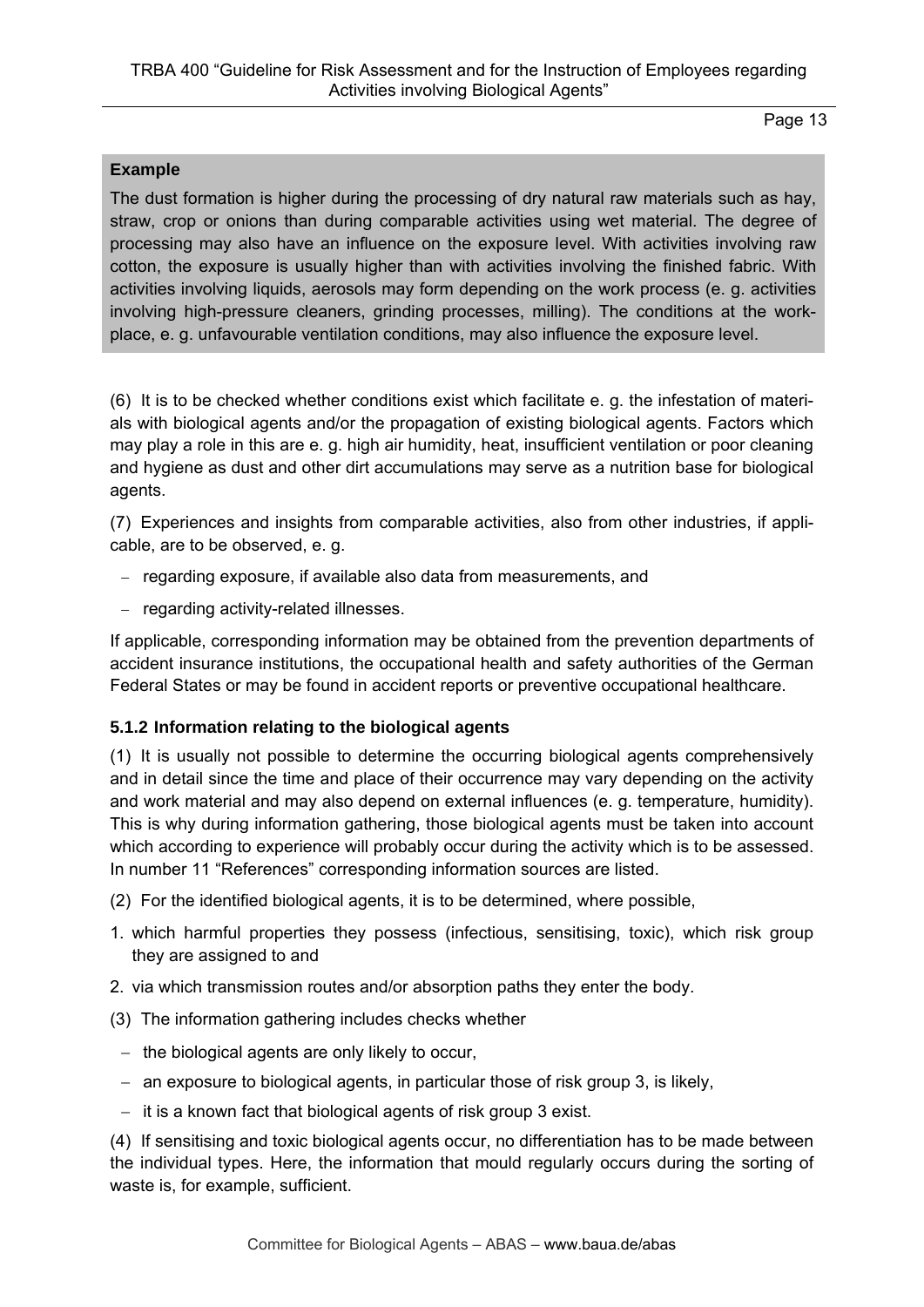(5) When determining the information, it must also be checked whether, due to special situations, biological substances that do not normally occur have to be taken into account. This is the case, for example, in the keeping of farm animals, when a particular animal epidemic has broken out, or in parks which are used by the drug scene where discarded used syringes are likely to be found. The presence of animals which transfer or discharge infectious agents must be taken into account as well, e. g. rats during sewer cleaning.

(6) Regional or seasonal differences are to be observed. Specific pathogens which can be transferred via vectors, for example, only play a role in certain regions.

**Examples** for vectors are ticks and mosquitos. Rodents, dogs, cats or bats, however, may also transfer pathogens as vectors.

(7) Regarding a possible risk of infection, usually at least the occurrence of biological agents of risk group 1 and 2 are to be expected in work areas of activities not assigned to a protection level. For some work areas, the possible or definite occurrence of biological agents of risk group 3 is decisive for the assessment of the risk of infection. For an overview, see appendix 3.

(8) Regarding possible sensitising or toxic effects, usually a mixed exposure to sensitising and toxic biological agents is to be expected in work areas of non-protection level activities.

*Note: For general information on the possible effects of biological agents and transmission routes, see appendix 1.* 

# **5.2 Convention for the assessment of the risk of infection**

(1) For the assessment of the risk of infection, the following risk categories are defined by convention.

### *No or negligible risk of infection:*

- Only biological agents of risk groups 1 and 2 occur and an exposure is unlikely or marginal.
- Only biological agents of risk groups 1 and 2 occur and employees are exposed to these biological agents. There is, however, no evidence of the occurrence of occupational infectious diseases in these or comparable activities or working conditions.

# *Existing risk of infection:*

- Biological agents of risk groups 1 and 2 occur and employees are exposed to these biological agents. There is evidence of the occurrence of occupational infectious diseases in these or comparable activities or working conditions.
- If an exposure to biological agents of risk group 3 is to be expected, it must always be assumed that there is a risk of infection.

(2) See appendix 3 for an exemplary compilation of industry-specific activities, the occurring infectious biological agents including their transmission routes and the corresponding risk categories.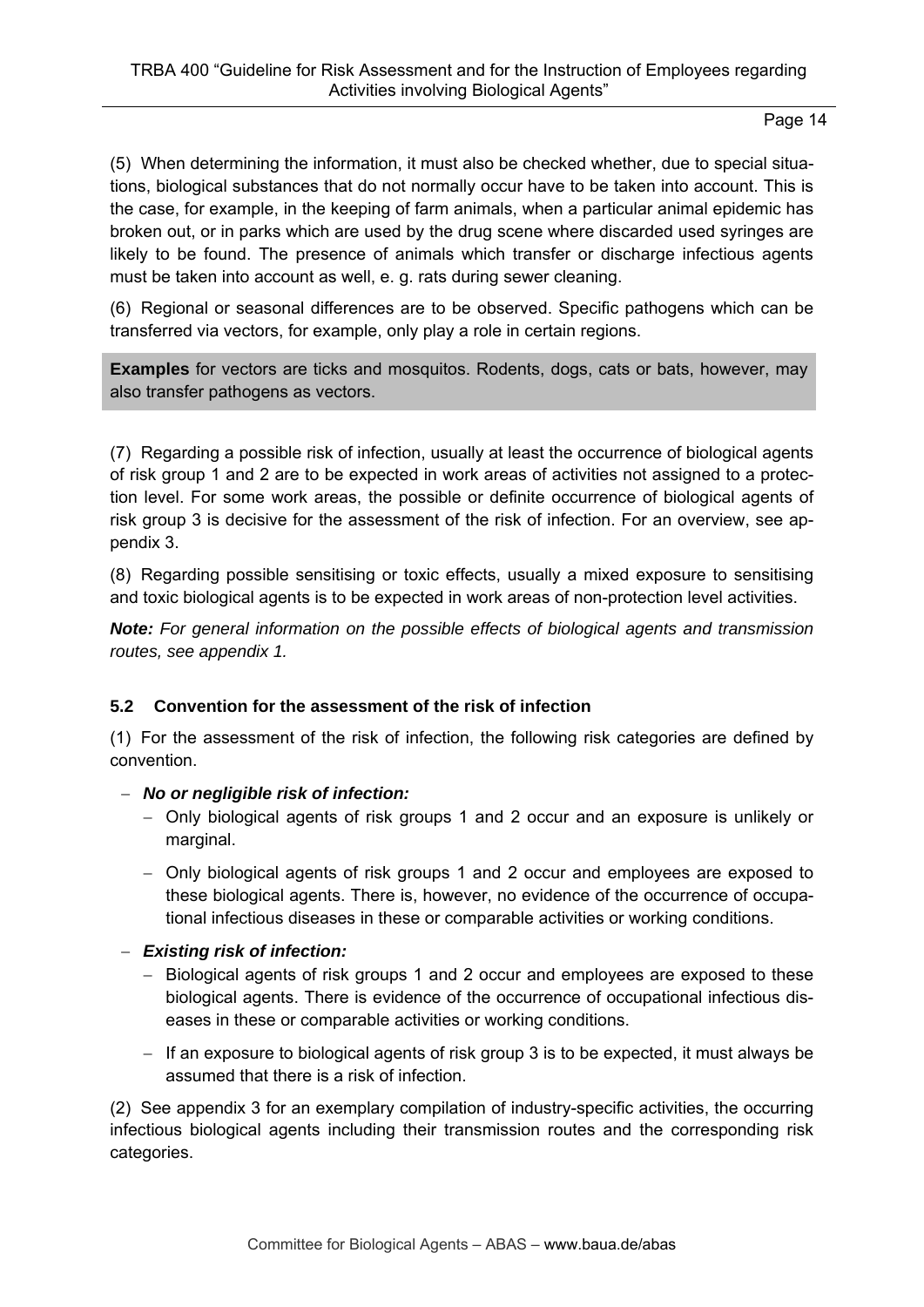#### **5.3 Requirements for protective measures against the risk of infection**

(1) Protective measures are to be determined and taken in accordance with the basic principles specified in number 3.4. The requirements increase with the degree of endangerment.

- $-$  For activities without or with a negligible risk of infection, the general hygiene measures according to section 9 paragraph 1 of the Biological Agents Ordinance are usually sufficient.
- $-$  For activities with an existing risk of infection, the protective measures must be suitable to minimise the exposure of the employees.

(2) In special cases, such as the outbreak of an animal epidemic caused by biological agents of risk group 3 or remediation work at old tanneries with viable anthrax spores, the protective measures must be suitable to safely prevent any exposure of the employees.

(3) For activities which are comparable to those with assigned protection level, e. g. in outpatient care or veterinary medicine, suitable protective measures can be selected from the protection levels (see number 4.3).

### **5.4 Convention for the assessment of risks due to airborne sensitising and toxic biological agents**

For the assessment of risks caused by the sensitising and toxic effect of biological agents, the level, duration and frequency of exposure are particularly important. To assess the exposure, three exposure levels are defined by convention. Based on the duration and frequency of exposure, the risk levels "increased", "high", "very high" are assigned on the basis of which the requirements for protective measures are defined. These conventions are to be used for the risk assessment in particular in industries and for activities which are not covered by a specific TRBA.

### **5.4.1 Exposure levels for airborne biological agents**

(1) The concept of exposure levels is based on the assumption that the risk increases with the level of exposure. The exposure levels are defined by convention.

(2) At the workplace, in particular airborne sensitising biological agents can lead to sensitisation or even allergic respiratory diseases when inhaled at high concentrations over a long period of time and repeatedly. For the assessment of the sensitising potential, neither occupational exposure limits nor dose-response relationships are available.

(3) Toxic biological agents can have systemic or local effects (e. g. respiratory tract, eye mucosae). For the toxic effect of fungi or bacteria, no dose-response relationships and therefore also no health-based limits are available.

(4) The exposure to sensitising or toxic biological agents in the air at the workplace is assigned to the following exposure levels based on conventions:

- Exposure level "increased"
- Exposure level "high"
- Exposure level "very high"
- (5) For the assignment to exposure levels, there are two possibilities: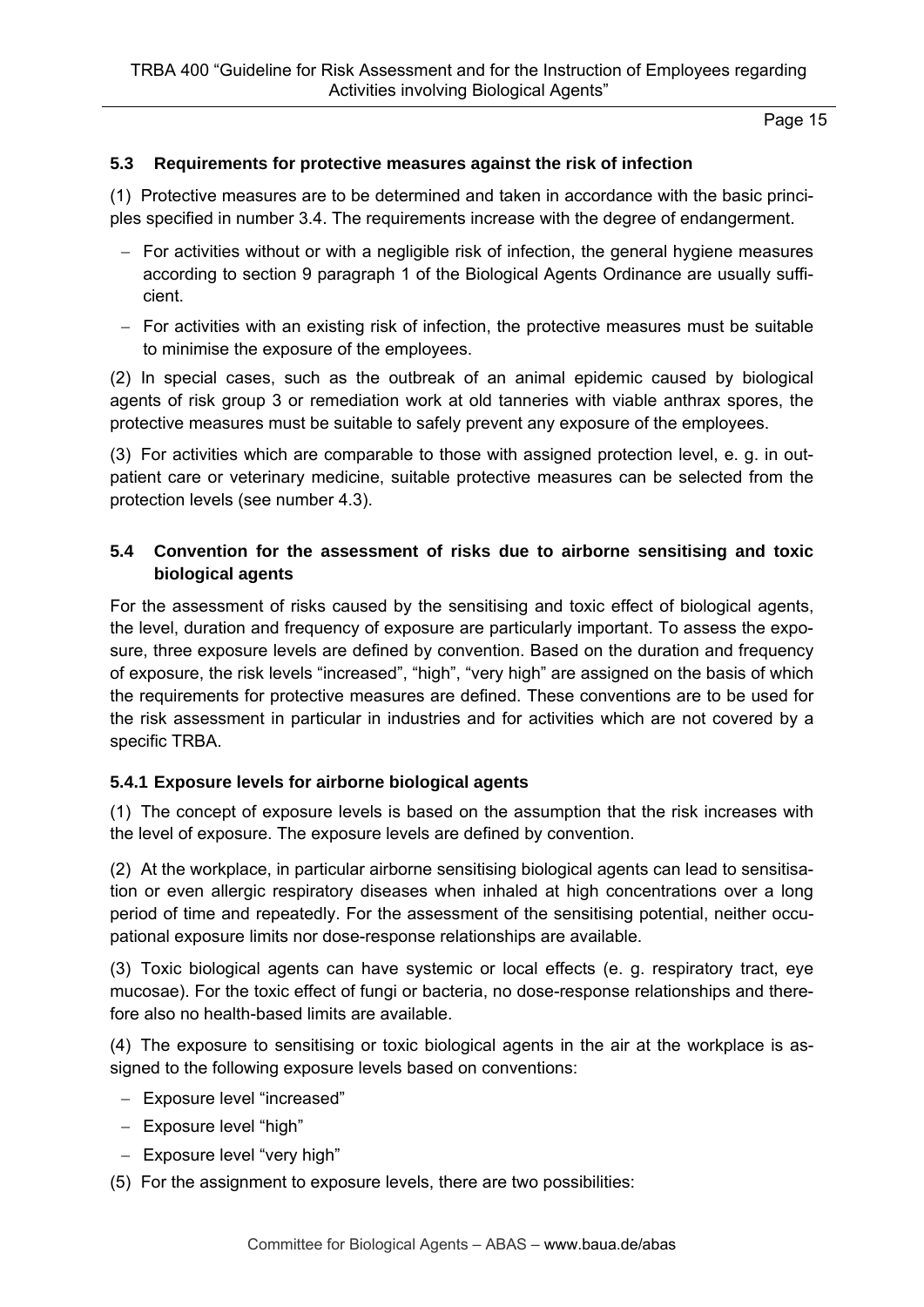- a) based on measured values,
- b) based on material properties, activity and workplace characteristics.

#### **a) Assignment of activities based on measured values**

Even if the Biological Agents Ordinance does not require mandatory measurements, workplace measurements or the use of existing measured values, if applicable from comparable activities, can be helpful for the risk assessment. Only measured values are suitable which are based on a standardised measurement method and for which representative background levels are available (see appendix 2). If measured values for various biological agents are available for an activity, the ones with the highest assigned exposure level are decisive.

#### **Mould fungi**

The exposure levels for airborne mould fungi are assigned as follows:

#### **Exposure level "increased"**

10,000 (10<sup>4</sup>) to 100,000 (10<sup>5</sup>) cfu<sup>\*</sup>/m<sup>3</sup>; at this level, the workplace concentration is increased.

#### **Exposure level "high"**

100,000 (10<sup>5</sup>) to 1,000,000 (10<sup>6</sup>) cfu/m<sup>3</sup>; at this level, the workplace concentration is high.

**Exposure level "very high"** 

over 10 $^6$  cfu/m<sup>3</sup>; at this level, the workplace concentration is very high.

\* cfu stands for colony-forming units

### **Endotoxins**

The exposure levels for airborne endotoxins are assigned as follows:

**Exposure level "increased"**

100  $(10^2)$  to 1,000  $(10^3)$  EU\*/m<sup>3</sup>; at this level, the workplace concentration is increased.

**Exposure level "high"**

1,000  $(10^3)$  to 10,000  $(10^4)$  EU/m<sup>3</sup>; at this level, the workplace concentration is high.

**Exposure level "very high"**

over  $10^4$  EU/m<sup>3</sup>; at this level, the workplace concentration is very high.

\* EU stands for endotoxin units

The exposure levels are not health-based. They are based on the natural background concentration of biological agents in the ambient air (see appendix 2).

### **b) Assignment of activities based on material properties, activity and workplace characteristics**

If no values are available from workplace measurements, material properties, activity and workplace characteristics may be used as a guideline.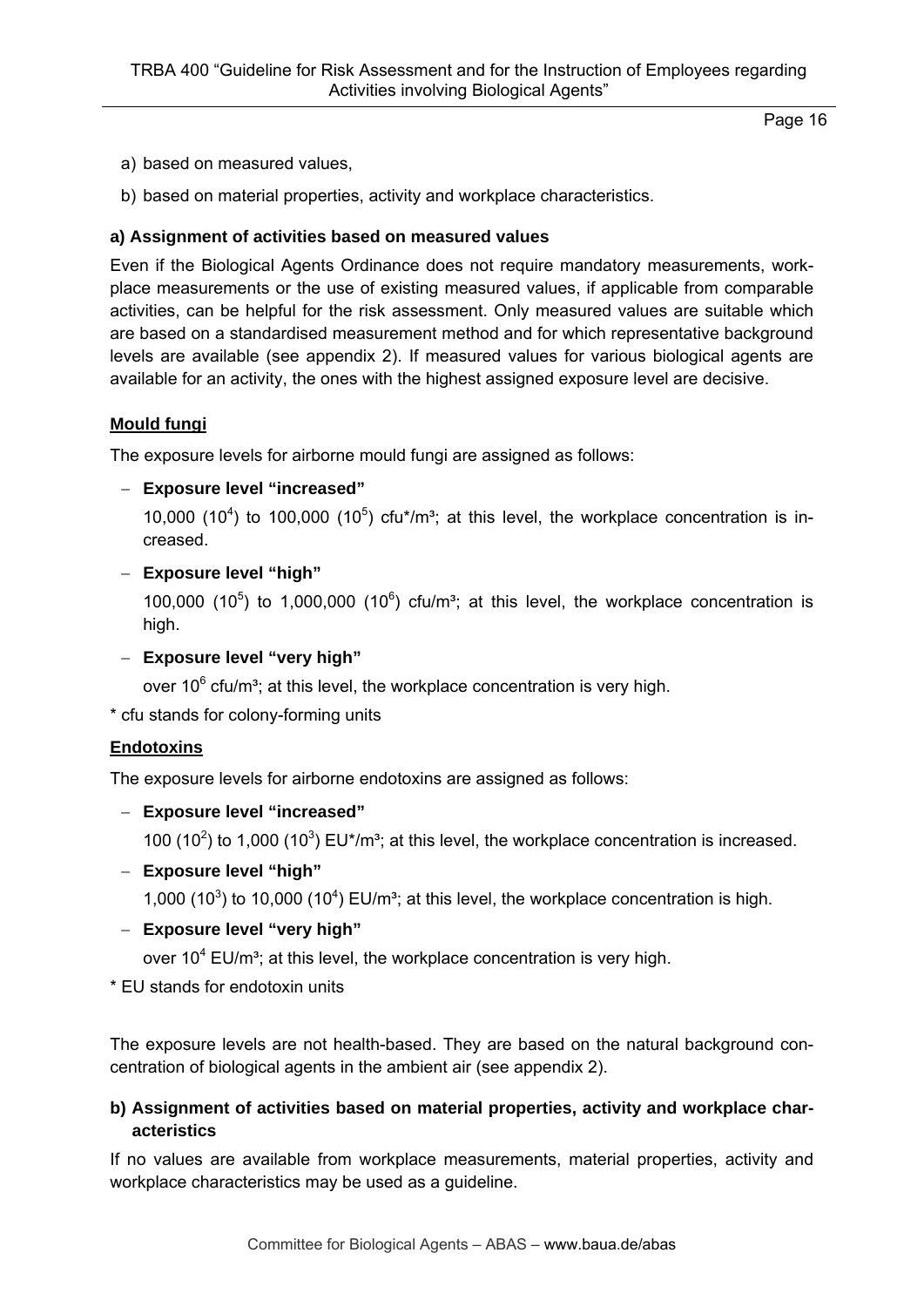For activities involving materials which contain biological agents, are contaminated or colonised with biological agents, e. g. untreated natural materials or waste, the release of biological agents into the breathing air and an increased exposure is to be expected unless the release is ruled out. This also applies to activities involving animals, animal materials such as animal hair or animal excretions. Activities with a minor extent, in particular regarding the handled amount, usually do not have an "increased" exposure level, e. g. the filling of fruit and vegetable displays in the retail sector.

Whether activities are to be assigned to a "high" or "very high" exposure level depends on various factors. These include:

#### **Material properties**

- untreated natural products, e. g. jute, hops, reeds,
- visible mould infestation, e. g. restoration of archive material,
- high specific surface, e. g. wood chips, herbs and spices,
- $-$  tendency to release dust, e. g. hay, crops,
- $-$  level or processing, e. g. with cotton or flax.

### **Activity-related factors**

- intensity of the movement or the machining and processing of materials, e. g. vibration sieves, open transfer points of conveyor belts,
- $-$  direct contact with contaminated materials,
- $-$  amount of the handled materials, e. q. at a wholesale scale,
- $-$  duration and frequency of the activity to be assessed,
- activities involving aerosol formation, e. g. the use of high-pressure cleaners, milling or grinding.

### **Workplace-related factors**

- working in closed rooms with insufficient ventilation, e. g. halls without transverse ventilation,
- storage conditions which enable the propagation of biological agents, e. g. outdoor storage with weather exposure,
- failure of technical facilities, e. g. ventilation, drying processes.

It can be assumed that the exposure level increases with the number of applicable factors.

In case of doubts regarding the exposure level, workplace measurements in accordance with TRBA 405 "*Anwendung von Messverfahren und technischen Kontrollwerten für luftgetragene Biologische Arbeitsstoffe*" [Application of measurement methods and technical control values for airborne biological agents] can be helpful.

The table in appendix 4 lists exemplary activities and the exposure level which is usually connected to them.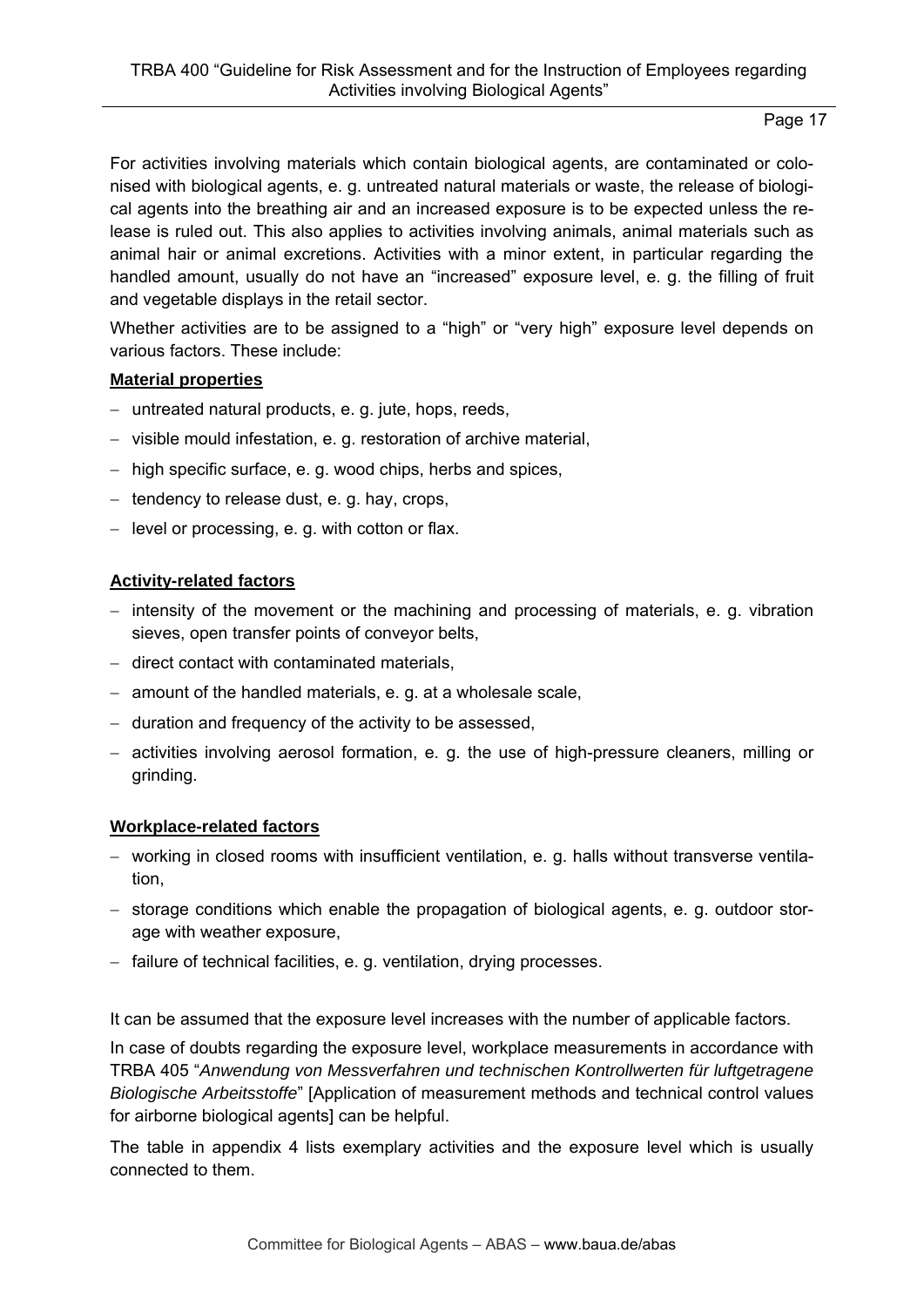#### **5.4.2 Assessment of the exposure duration and frequency**

It is generally assumed that with sensitising and toxic biological agents, the risk also increases with the duration and frequency of exposure and/or is lower for short-term and rare activities than for regular and long-term activities.

For the further assessment steps, the exposure duration and frequency are summarised under exposure time (see table 1).

|  |  |  | Table 1: Convention for the assessment of the exposure time |
|--|--|--|-------------------------------------------------------------|
|  |  |  |                                                             |

| Exposure duration<br><b>Exposure frequency</b> | up to two hours<br>per working day | longer than two hours<br>per working day |
|------------------------------------------------|------------------------------------|------------------------------------------|
| Less than 30 working days per year             | short                              | medium                                   |
| 30 and more working days per year              | medium                             | long                                     |

With activities at varying workplaces (e. g. mould remediation in buildings), the frequency of exposure cannot always be reasonably applied as a criterion. In these cases, the risk is to be derived based on the exposure level and exposure duration.

#### **5.4.3 Convention for the summarising assessment of risks caused by sensitising and toxic biological agents**

For the risk assessment, the exposure parameters of level, duration and frequency have to be brought together.

By combining exposure level and time, a grading of the risk posed by sensitising and toxic biological agents can be derived which is the basis for the requirements for protective measures (see table 2).

| Exposure level<br>Exposure time | increased             | high                  | very high        |  |
|---------------------------------|-----------------------|-----------------------|------------------|--|
| Short                           | <b>Increased risk</b> | <b>Increased risk</b> | <b>High risk</b> |  |
| Medium                          | <b>Increased risk</b> | <b>High risk</b>      | <b>High risk</b> |  |
| Long                            | <b>Increased risk</b> | <b>High risk</b>      | Very high risk   |  |

Table 2: Derivation of risk levels for activities involving sensitising and toxic biological agents

### **5.5 Requirements for measures for the protection against risks posed by sensitising and toxic biological agents**

(1) The basic aim of the protective measures is to minimise the exposure of employees to sensitising and toxic biological agents. Independent of the risk levels, the general hygiene measures in accordance with section 9 paragraph 1 of the Biological Agents Ordinance must be observed. Further protective measures, e. g. as per section 9 paragraph 3 of the Biological Agents Ordinance, are to be applied depending on the risk assessment: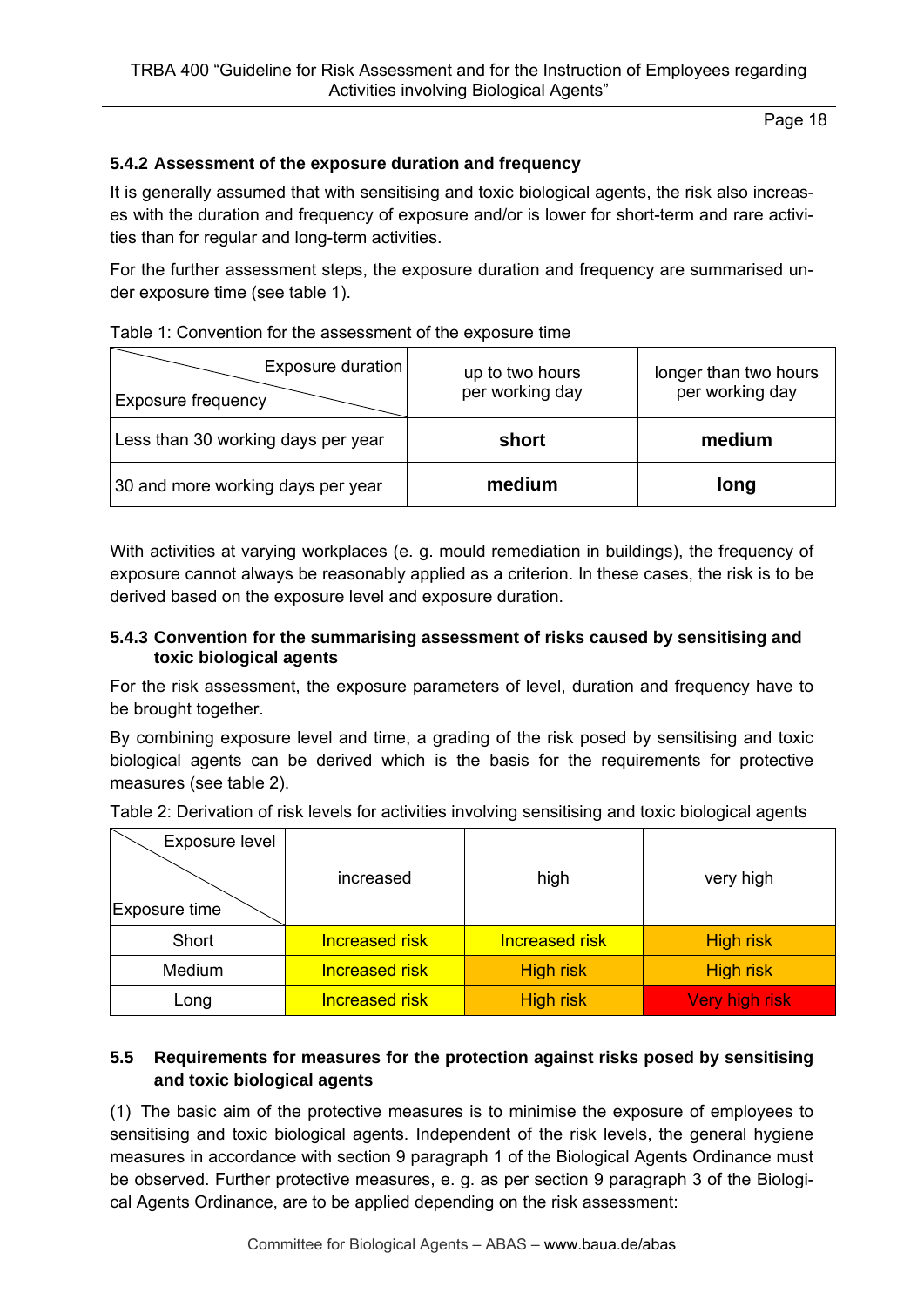#### a) **Increased** risk by sensitising and toxic biological agents

- In addition to the hygiene measures in accordance with section 9 paragraph 1 *Bio-StoffV*, the required organisational measures are to be selected and taken to ensure that the exposure of employees is minimised.
- It is to be checked, whether apart from point 1 technical or structural measures have to be taken as well, if these measures can be implemented with reasonable effort.
- If the above-mentioned measures are not sufficient, personal protective equipment (PPE) may also be necessary.
- b) **High** risk by sensitising and toxic biological agents
	- $-$  In addition to the general hygiene measures in accordance with section 9 paragraph 1 *BioStoffV*, structural, technical or organisational measures are to be selected and taken to ensure that an exposure is prevented or at least reduced by one risk level. This can be achieved, for example, by reducing the duration and frequency of the activities or by changing the work procedure.
	- $-$  If the exposure cannot be reduced by one risk level despite the exhaustive use of technical, structural or organisational measures, the employees must be provided with suitable PPE. The PPE must be worn.

#### c) **Very high** risk by sensitising and toxic biological agents

- $-$  In addition to the general hygiene measures in accordance with section 9 paragraph 1 *BioStoffV*, structural, technical or organisational measures are to be selected and taken to ensure that an exposure is prevented or at least reduced by two risk levels.
- $-$  If the exposure can only be reduced by one risk level despite exhaustive use of technical, structural or organisational measures, the employees must be provided with suitable PPE. The PPE must be worn.

*Notes: In individual cases, e. g. if an employee has an allergy which is relevant at the workplace, even a complete prevention of the exposure may be required.* 

*Criteria for the selection of personal protective equipment can be found in the ABAS statement "Kriterien zur Auswahl der PSA bei Gefährdungen durch biologische Arbeitsstoffe" [PPE selection criteria for risks posed by biological agents] [1]. Cumbersome personal protective equipment is to be limited to the absolutely required minimum for each employee.* 

(2) It is to be checked whether preventive occupational healthcare measures are required.

# **6. Psychological stress of activities involving biological agents**

### **6.1 Consequences of psychological stress**

Psychological stress can have a negative impact on employees with acute or long-term consequences which may increase the risk of infections or allergic or toxic reactions with certain activities involving biological agents.

(1) Acute consequences may include unsafe behaviour and an increasing risk of accidents. The reasons for this are in particular

- decreasing alertness, concentration,
- $-$  information loss due to easy distractibility from work,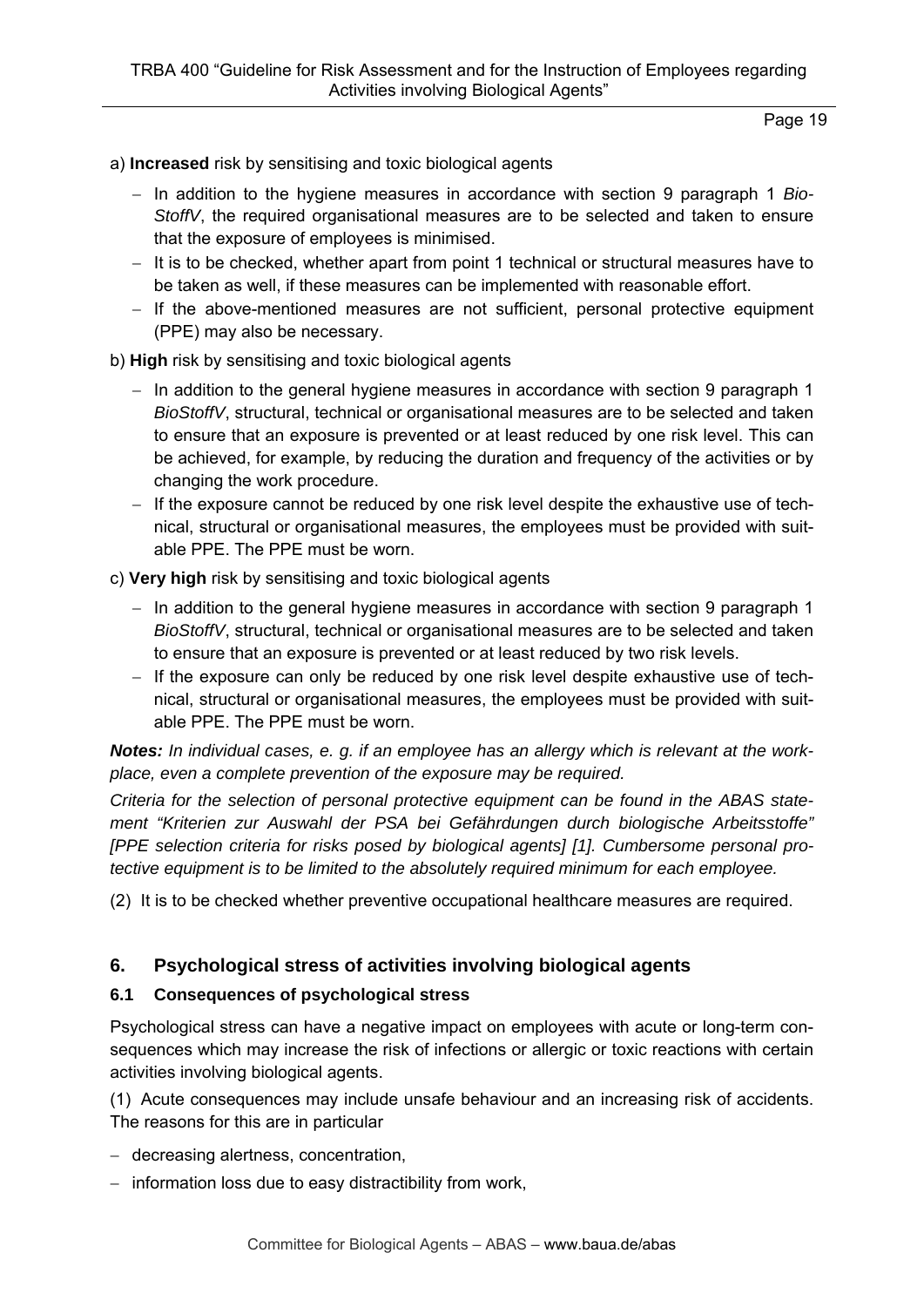- $-$  longer reaction times,
- delayed or missing realisation of own mistakes,
- $-$  tendency to work reactively instead of proactively,
- $-$  fear.
- (2) Long-term consequences may include a changed immune system so that
- viral and bacterial processes may be activated,
- wound healing is delayed which can cause passages for infectious agents,
- $-$  the sensitivity to allergens increases,
- $-$  the expression of symptoms of autoimmune diseases may be increased,
- $-$  the immune response is suppressed,
- less antibodies form after vaccinations and the vaccination may be unsuccessful.

Due to immunological processes, diseases may also occur with a time delay after exposure, e. g. on holiday.



Figure 3: Risks posed by biological agents under the influence of psychological stress

Acute psychological stress may cause symptoms such as fatigue, decreased alertness and mental exhaustion. These symptoms may lead to accidents such as needlestick injuries or neglected occupational safety, e. g. not wearing respiratory protection. The risk of infection and the toxic risk are increased.

Long-term psychological stress can change the immune system. The resulting immunosuppression increases the risk of infection.

In addition, the change of the immune system may increase the sensitivity to allergens and the severity of allergic symptoms may increase.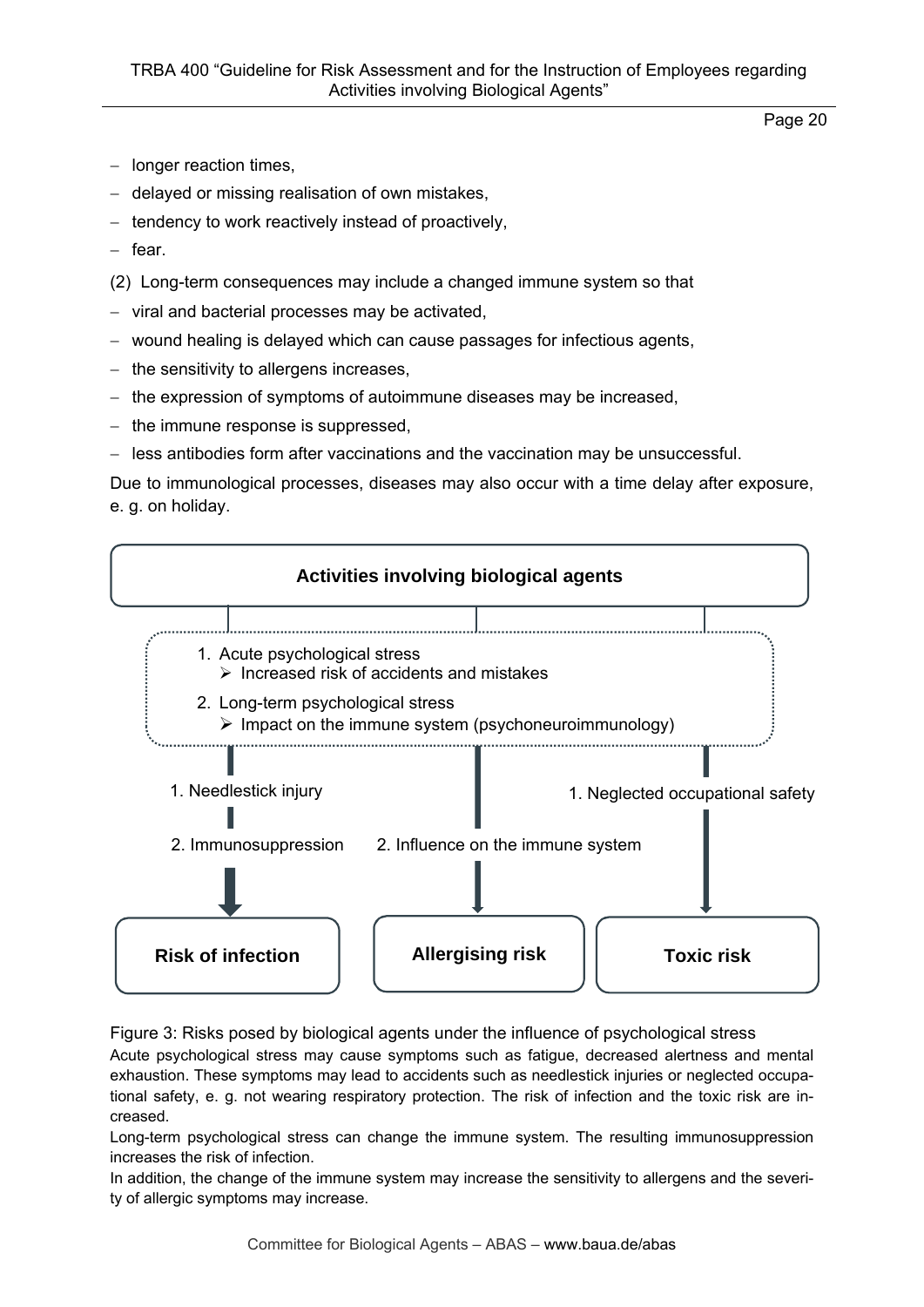## **6.2 Determining psychological stress factors**

The psychological stress factors which are relevant for the risk assessment according to *BioStoffV* may occur in connection with work organisation, work environment including work equipment, work task and professional social relations.

To determine the psychological stress factors, observation and interviews, employee surveys and moderated analysis workshops are possible methods. In addition, the analysis of near misses, sick leave, analyses by accident insurance institutions and insights from preventive occupational healthcare may be used (see appendix 6).

## **7. Summarising assessment as a basis for protective measures**

(1) When protective measures are determined, all existing risks posed by biological agents including the psychological stress factors of activities involving biological agents must be taken into account. The individual required protective measures must be brought together in an overall concept. The measures regarding psychological stress may affect work organisation, work environment, work task and social interactions.

(2) The summarising assessment is to be performed at the protective measure level. If there are higher requirements for protective measures due to the infection risk than due to the sensitising/toxic effect, for example, the requirements based on the higher risk are applicable.

(3) The protective measures taken due to different risks must not limit or impede each other in their effectiveness.

### **8. Effectiveness testing**

(1) The testing of the effectiveness of the implemented protective measures is an integral part of the risk assessment. In addition to the inspection of structural and technical protective measures, it also includes the inspection of organisational and personal protective measures.

(2) It is to be determined how and at what intervals the effectiveness testing of the protective measures will be performed. With technical protective measures, the function is to be checked regularly and the effectiveness at least once every two years according to section 8 paragraph 6 *BioStoffV*. The result and the date of the effectiveness testing are to be documented.

(3) A review of the protective measures will be required if there is evidence for a lack of effectiveness. Evidence includes for example accidents, the occurrence of diseases or cross contaminations (e. g. in laboratories) or is based on indications of non-compliance with organisational or personal protective measures.

(4) The effectiveness testing must be in line with the aim of the protective measures. Examples are the intended reduction respectively minimisation of injuries through the use of safe work equipment, the minimisation of exposure to airborne biological agents, the compliance with hygiene provisions or the correct use of personal protective equipment.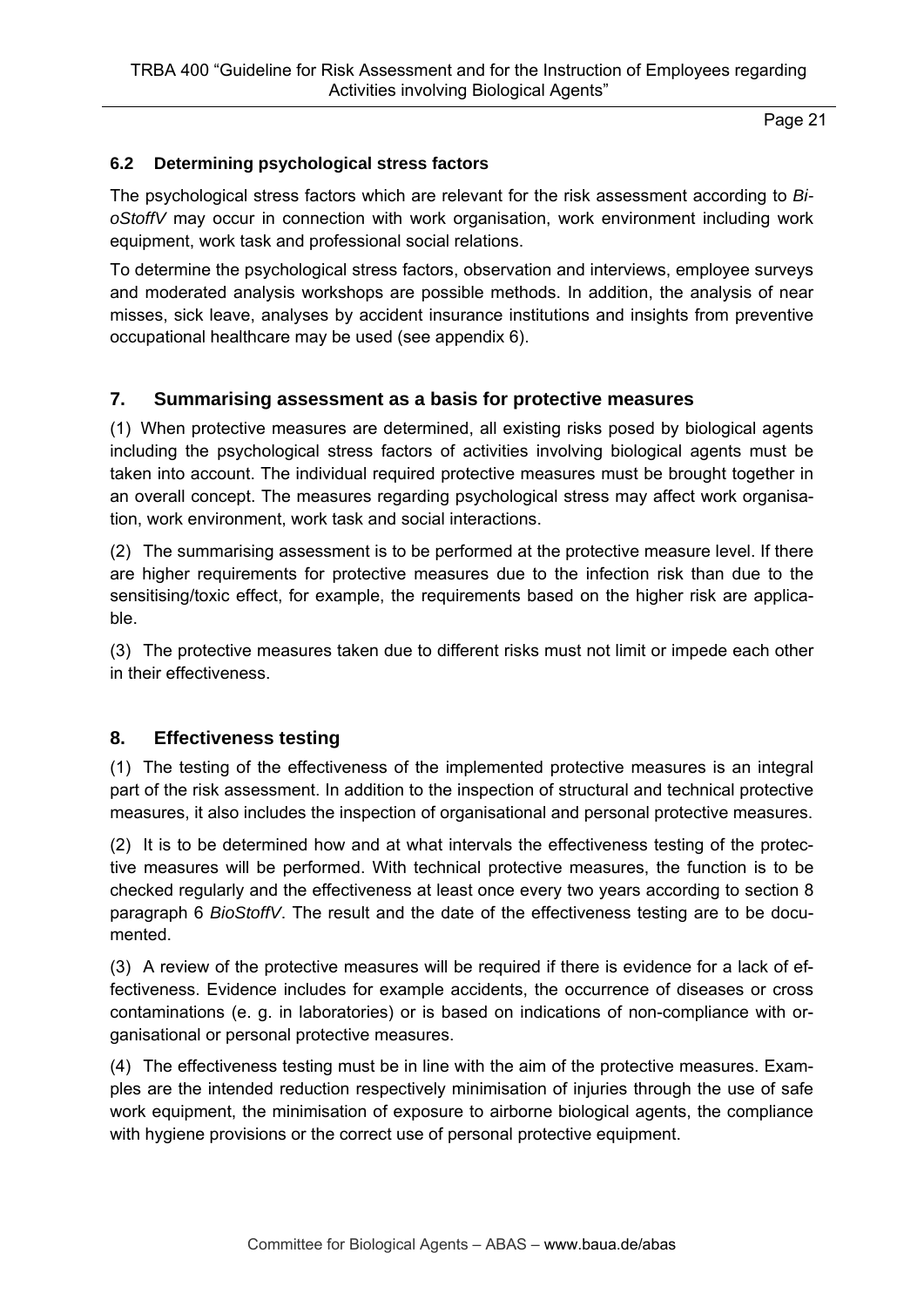(5) An effective minimisation of the exposure can be assumed if "high" risk levels are reduced by at least one level or a "very high" risk level is reduced by at least two levels according to number 5.4.2 (see also number 5.5).

(6) If a Technical Control Value (TCV) was specified for certain work areas, work methods or systems in accordance with TRBA 405 "*Anwendung von Messverfahren und technischen Kontrollwerten für luftgetragene Biologische Arbeitsstoffe*" [Application of measurement methods and technical control values for airborne biological agents], this value is to be used for the effectiveness testing of the corresponding technical protective measures.

(7) If no TCV has been specified, the effectiveness of the technical protective measures is to be tested by checking the target parameters which were used as a reference. In the case of ventilation systems, these parameters include

- $-$  incoming flow velocity,
- $-$  detection speed,
- detection air flow.

Information which can be used for effectiveness testing can be found in the manufacturers' specifications for the correct operation of systems or equipment or can be obtained from the manufacturers.

(8) Whether protective measures are effective can also be checked by measuring relevant parameters. Depending on the work area, these parameters may include the concentrations of relevant biological agents or defined indicators in the air which can be detected using standardised measurement procedures.

(9) In addition to the correct selection, the effectiveness of personal protective equipment also depends on the correct use.

### **9. Documentation**

(1) According to section 8 *BioStoffV* in conjunction with section 6 paragraph 1 of the German Occupational Safety and Health Act, the employer has to document the risk assessment and submit it to the competent authority on request.

(2) The assessment must be performed and documented in a way that ensures that the decisions made are comprehensible.

(3) The documents must a least show:

- $-$  time and persons who participated in the risk assessment,
- verification of the professional expertise in accordance with TRBA 200,
- $-$  for which concrete activities the risk assessment was performed,
- $-$  the underlying information on the frequency of activities, the duration and level of exposure and, if applicable, additional stress factors (e. g. heavy physical work, high microbial contamination of the material),
- issues on which no sufficient information could be determined,
- $-$  the result of the risk assessment.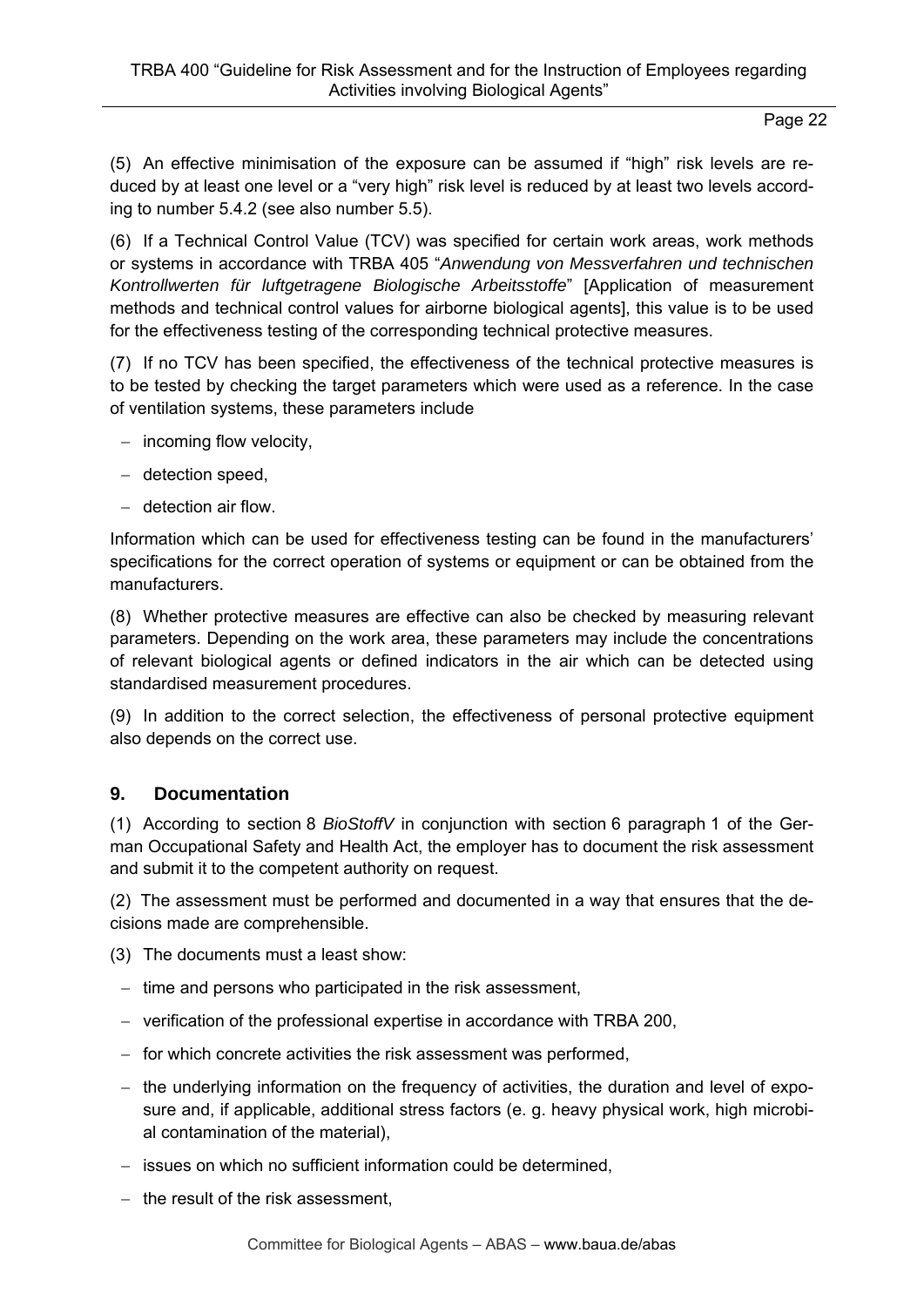- $-$  the defined protective measures and, if applicable, the preventive occupational healthcare measures,
- explanations, if there are deviations from the Technical Rules,
- $-$  explanations why there are deviations from the order of the protective measures,
- $-$  the result and date of the effectiveness testing of the protective measures,
- the result of the regular and, if applicable, event-based repetition of the risk assessment.

(4) The documents also include the list of biological agents in accordance with section 7 paragraph 2 *BioStoffV*. For specific activities, the biological agents used are to be listed. For non-specific activities and non-protection level activities, the list must at least contain the biological agents or groups of biological agents (e. g. mould fungi) which are likely to occur and which significantly determine the risk of the activity (see example).

| List of biological agents (example from forestry) |                                                                                             |                                                         |                                                             |                                                            |                                                                           |  |  |
|---------------------------------------------------|---------------------------------------------------------------------------------------------|---------------------------------------------------------|-------------------------------------------------------------|------------------------------------------------------------|---------------------------------------------------------------------------|--|--|
| Serial<br>no.                                     | <b>Biological agent</b>                                                                     | <b>Risk</b><br>group                                    | <b>Transmission route</b><br>Absorption path*<br>* if known | Type of effect<br>i=infectious<br>s=sensitising<br>t=toxic | Material                                                                  |  |  |
|                                                   | Bacteria:                                                                                   |                                                         |                                                             |                                                            |                                                                           |  |  |
|                                                   | Borrelia burgdorferi<br>Chlamydophila psittaci<br>Clostridium tetani<br>Sporothrix schenkii | $\overline{2}$<br>3<br>$\overline{2}$<br>$\overline{2}$ | parenteral<br>airborne<br>parenteral<br>parenteral          |                                                            | <b>Ticks</b><br>Bird droppings<br>Soil<br>Wood splinters,<br>plant thorns |  |  |
|                                                   | Viruses:<br>Central European tick-<br>borne encephalitis<br>$(TBE-Eu)$                      | $3^{(*)}$                                               | parenteral                                                  | Ť                                                          | <b>Ticks</b>                                                              |  |  |
|                                                   | <b>Hantaviruses</b>                                                                         | 2/3                                                     | airborne                                                    | Ť                                                          | Rodent drop-<br>pings                                                     |  |  |
|                                                   | Lyssaviruses (rabies)                                                                       | $3^{(*)}$                                               | parenteral / air-<br>borne                                  | L                                                          | Infected ani-<br>mals                                                     |  |  |
|                                                   | Fungi:<br>Mould fungi                                                                       | 1(2)                                                    | inhalative                                                  | s, t                                                       | Soil, plant mate-<br>rial                                                 |  |  |
|                                                   | Parasites:<br>Echinococcus multi-<br><i>locularis</i>                                       | $3^{(*)}$                                               | oral                                                        | $\mathsf{I}$                                               | Contaminated<br>berries and<br>mushrooms                                  |  |  |

(5) For activities of protection level 3 or 4, the employer also has to keep a list of the employees who perform these activities. The list has to include the type of activities, the occurring or handled biological agents as well as accidents and operational disruptions. In relation to persons, this list has to be stored for at least 10 years after completion of the activity according to section 7 paragraph 3 *BioStoffV*. The employees are to be informed about the information which concerns them, and the protection of personal data must be ensured. If the employment relationship ends, the employee will receive a copy of the data concerning them.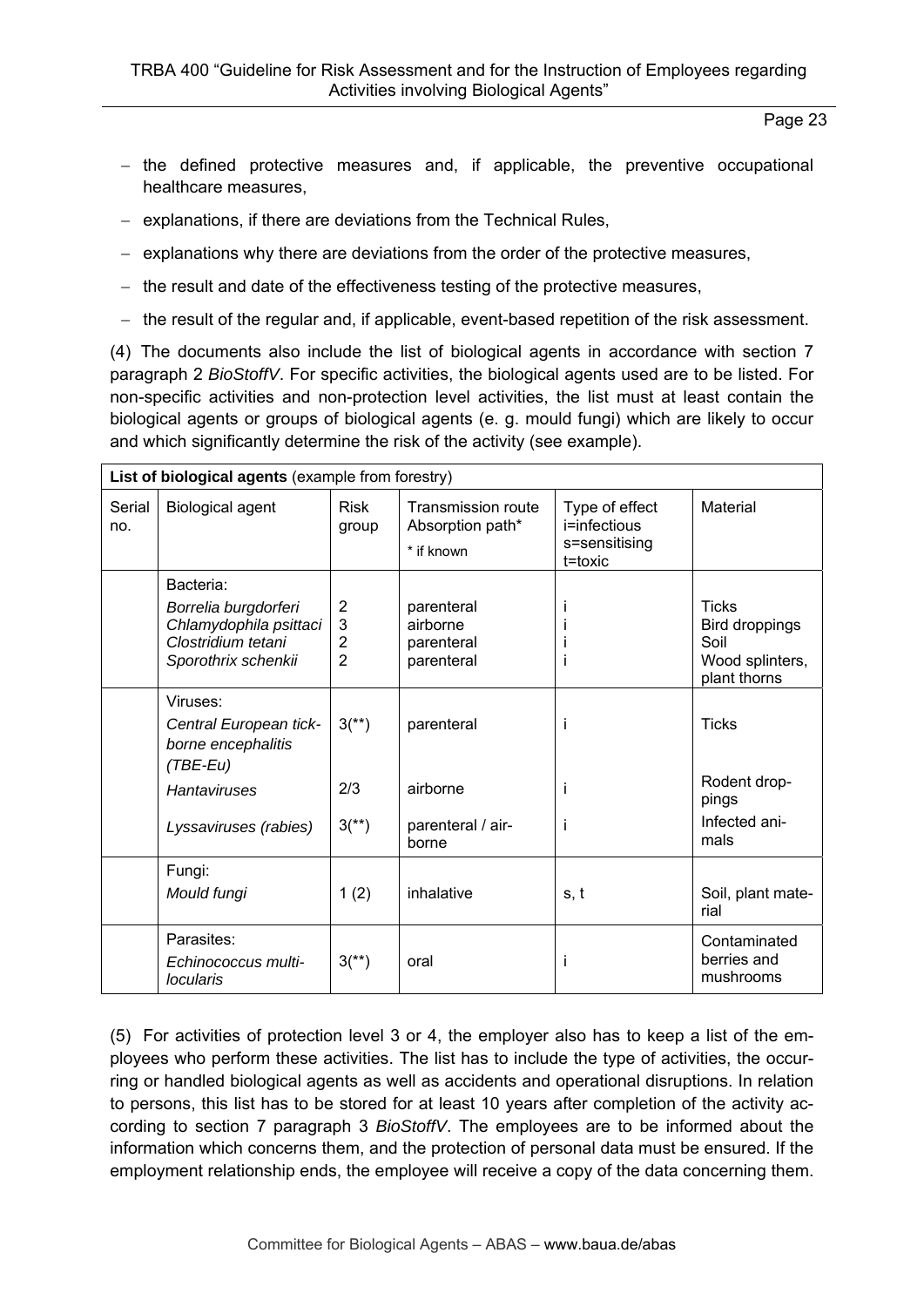The verification of the submission of this copy is to be filed by the employer like personnel documents.

(6) The form of documentation can be determined by the employer. Industry-specific guidelines or checklists may also be used as a basis.

(7) If only activities involving biological agents of risk group 1 without sensitising or toxic effects are performed, the following may be omitted in the documentation:

- the result of the substitution check (section 4 paragraph 3 number 4 *BioStoffV*) and
- $-$  the explanation if there are deviations from the state of the art or the insights published by the Committee for Biological Agents (*ABAS*) (section 19 paragraph 4 number 1 Bio-StoffV).

# **10. Operating instructions, briefing and general occupational health counselling**

(1) For activities involving biological agents of risk groups 2 to 4, the employer has to issue written operating instructions based on the risk assessment prior to the start of the activity according to section 4 *BioStoffV*. Operating instructions are also required for activities involving biological agents of risk group 1 with sensitising or toxic effect. The main contents of the operating instructions are described in section 14 paragraph 1 *BioStoffV*. If the risk assessment needs to be updated, the operating instructions have to be amended accordingly.

### *Note: For sample operating instructions, refer to DGUV Information 213-016 [2].*

(2) Based on the respective current version of the operating instructions, the employer has to inform the employees orally and in relation to their specific workplace about the risks occurring and the applicable protective measures before the start of employment and then at least once a year. Content and time of the instruction are to be documented in writing and have to be confirmed by the signature of the instructed employees.

(3) If employees of other employers (third-party companies) work at the company, it must be ensured that these employees are also instructed regarding possible risks and required protective measures. This must be ensured based on the duty of cooperation of several employers (see number 3.1 paragraph 3).

*Note: Often, the commissioned third-party company performs the general instruction of their employees while the specific instruction on the conditions on site is performed by the persons responsible of the ordering company. The corresponding employers must coordinate the content of the instructions.* 

(4) The instruction is to be performed so that the employees develop awareness for safety. In addition to conveying know-how on work procedures, risks and protective measures in the instruction (knowledge) and conveying adequate skills and protective measures (competence), an awareness for the safety of employees is to be developed (motivation). They have to be motivated to always work safely. This can be achieved e. g. by involving them in the preparation of risk assessments or actively involving them during instructions and tutorials. In this way, occupational health and safety play an important role in the company culture. Here, the documented and communicated objectives, such as written rules and organisa-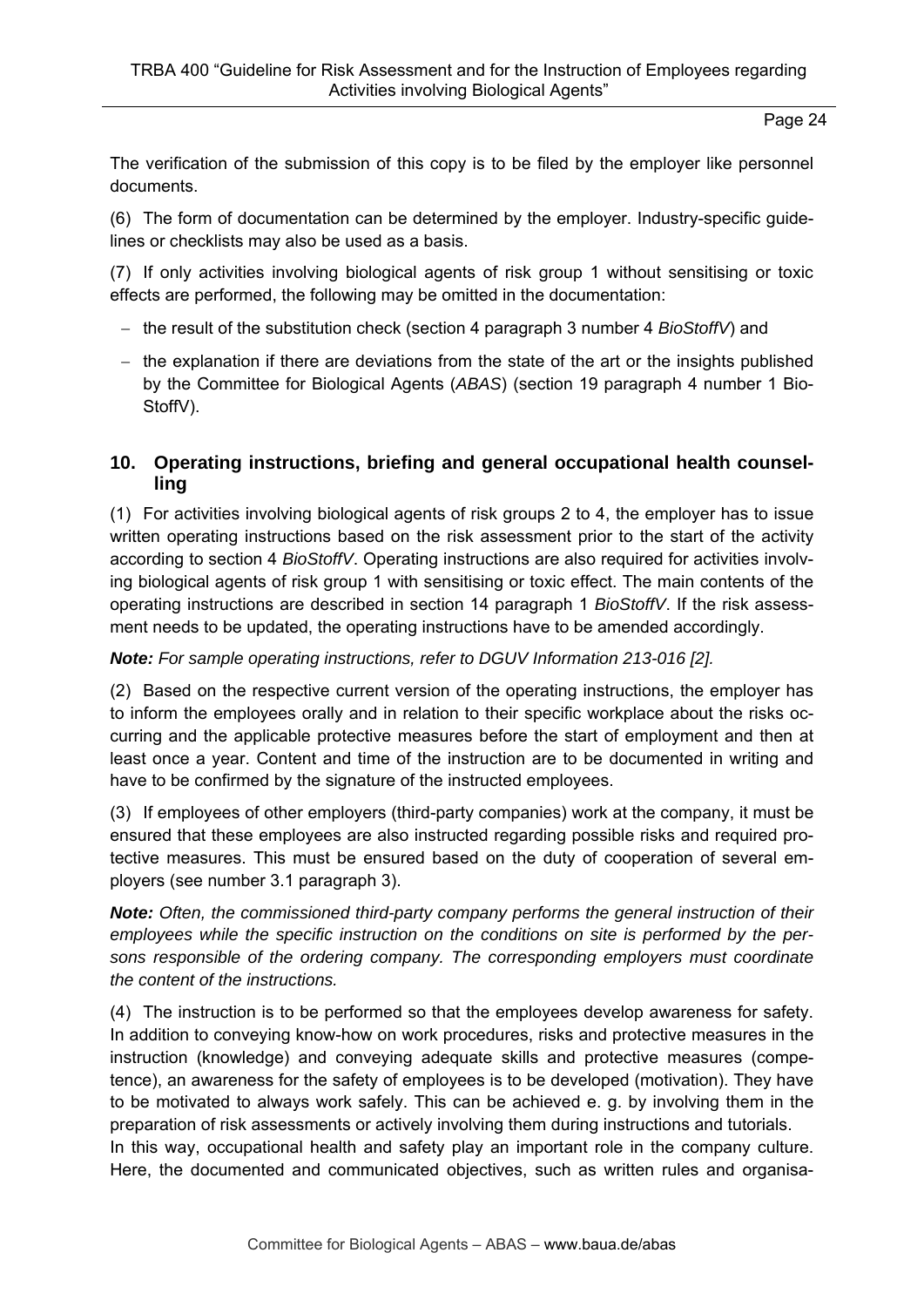tional structure, as well as clear standards and values are important basic factors. They must be comprehensible for the employees.

The value concept is only as good as its implementation and the compliance with it. Only if superiors implement and live these defined values and measures every day, can they serve as a role model for their employees.

To the same extent, deviations from this behaviour not only have to be defined but also communicated. Employees have to be informed about consequences and their implementation, i. e. sanctions or rewards. This is possible in a trusting communication in which deviations can be discussed openly.

(5) As part of the instruction, a general occupational health counselling has to be performed including information on any specific risks, e. g. in case of reduced immune response. By improving the employees' knowledge regarding possible health effects of their activities, the reasonable use of the instrument of preventive occupational healthcare is supported.

Employees must be informed in particular about

- $-$  their right to preventive occupational healthcare and/or its type and extent (mandatory, optional and elective healthcare) including possible vaccinations,
- possible activity-related health risks due to handled and/or occurring biological agents, in particular regarding
	- transmission routes and/or absorption paths,
	- possible disorders and symptoms,
	- medical factors which may lead to an increased risk (e. g. reduced immune response) and
- first aid measures and, if necessary, post-exposure prophylaxis,
- early symptoms of infections and allergic and/or toxic diseases relating to the workplace,
- activity-related information which should be provided to the attending physician in case of symptoms – even if these symptoms occur with delay after completion of the activity (e. g. extrinsic allergic alveolitis).

The physician who has been commissioned with the preventive occupational healthcare has to participate in the occupational health counselling. "Participate" does not necessarily mean that the physician personally provides the entire counselling. The requirement to involve the physician may also be fulfilled by training persons to perform the instruction or by participating in the preparation of suitable instruction material.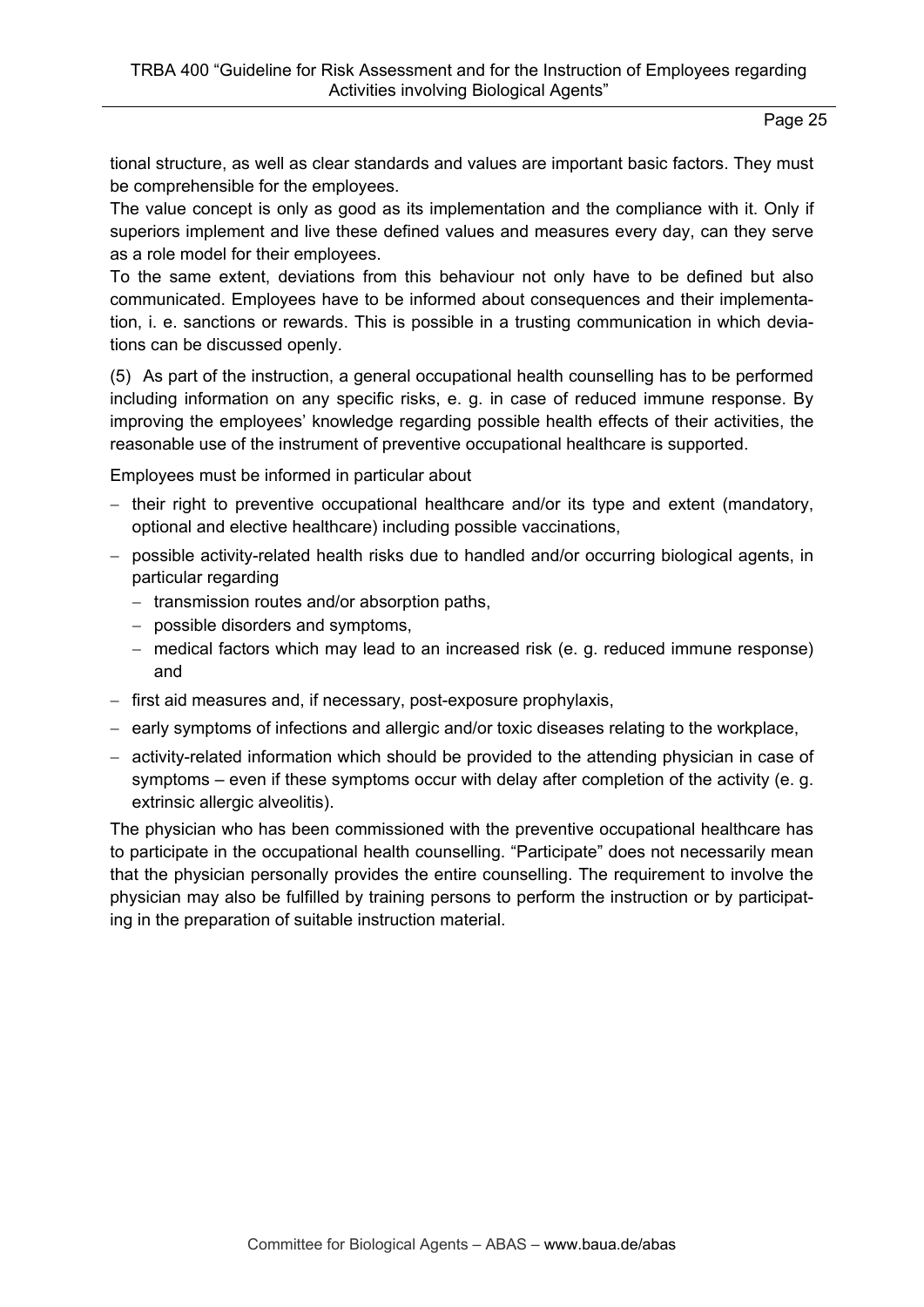# **11. References**

[1] *Kriterien zur Auswahl der PSA bei Gefährdungen durch biologische Arbeitsstoffe* [PPE selection criteria for risks posed by biological agents]. Resolution 45/2011 of ABAS dated 05/12/2011 (www.baua.de/abas)

[2] DGUV Information 213-016 – *Betriebsanweisungen nach der Biostoffverordnung* [Operating instructions according to the Biological Agents Ordinance]

[3] *Irritativ-toxische Wirkung von luftgetragenen biologischen Arbeitsstoffen am Beispiel der Endotoxine* [Irritative-toxic effect of airborne biological agents using endotoxins as an example]. BAuA report, 6/2005

[4] *Bedeutung von Mykotoxinen im Rahmen der arbeitsplatzbezogenen Gefährdungsbeurteilung* [Importance of mycotoxins for the workplace-related risk assessment]. BAuA assessment report, 6/2007

[5] *Verfahren zur Bestimmung der Schimmelpilzkonzentration in der Luft am Arbeitsplatz (Kennzahl 9420)* [Methods to determine the concentration of mould fungi in the workplace air (number 9420)]. In: *IFA-Arbeitsmappe Messung von Gefahrstoffen* [IFA work folder on the measurement of hazardous substances]. 30st edition IV/03. Published by: Deutsche Gesetzliche Unfallversicherung (DGUV), Berlin. Berlin: Erich Schmidt 1989 – loose-leaf edition www.ifa-arbeitsmappedigital.de/9420

[6] *Verfahren zur Bestimmung der Bakterienkonzentration in der Luft am Arbeitsplatz (Kennzahl 9430)* [Methods to determine the concentration of bacteria in the workplace air (number 9430)]. In: *IFA-Arbeitsmappe Messung von Gefahrstoffen* [IFA work folder on the measurement of hazardous substances]. 32nd edition IV/04. Published by: Deutsche Gesetzliche Unfallversicherung (DGUV), Berlin. Berlin: Erich Schmidt 1989 – loose-leaf edition www.ifaarbeitsmappedigital.de/9430

[7] *Verfahren zur Bestimmung der Endotoxinkonzentration in der Luft am Arbeitsplatz (Kennzahl 9450)* [Method to determine the concentration of endotoxins in the workplace air (number 9450)]. In: *IFA-Arbeitsmappe Messung von Gefahrstoffen* [IFA work folder on the measurement of hazardous substances]. 28. edition IV/02. Published by: Deutsche Gesetzliche Unfallversicherung (DGUV), Berlin. Berlin: Erich Schmidt 1989 – loose-leaf edition www.ifaarbeitsmappedigital.de/9450

[8] Tsigos C, Chrousos GP. Hypothalamic-pituitary-adrenal axis, neuroendocrine factors and stress. J Psychosom Res 2002; 53: 865–871

[9] Cole SW, Sood AK. Molecular pathways: beta-adrenergic signaling in cancer. Clin Cancer Res 2012; 18: 1201−1206

[10] Dhabhar FS. Effects of stress on immune function: the good, the bad, and the beautiful. Immunol Res 2014; 58: 193−210

[11] Tracey KJ. The inflammatory reflex. Nature 2002; 420: 853−859

[12] Schubert, C. . *Psychoneuroimmunologie und Psychotherapie* [Psychoneuroimmunology and psychotherapy]. Schattauer Verlag, 2015, ISBN 978-3-7945-3046-5.

[13] Nicolaides NC, Kyratzi E, Lamprokostopoulou A et al. Stress, the stress system and the role of glucocorticoids. Neuroimmunomodulation 2015; 22: 6-19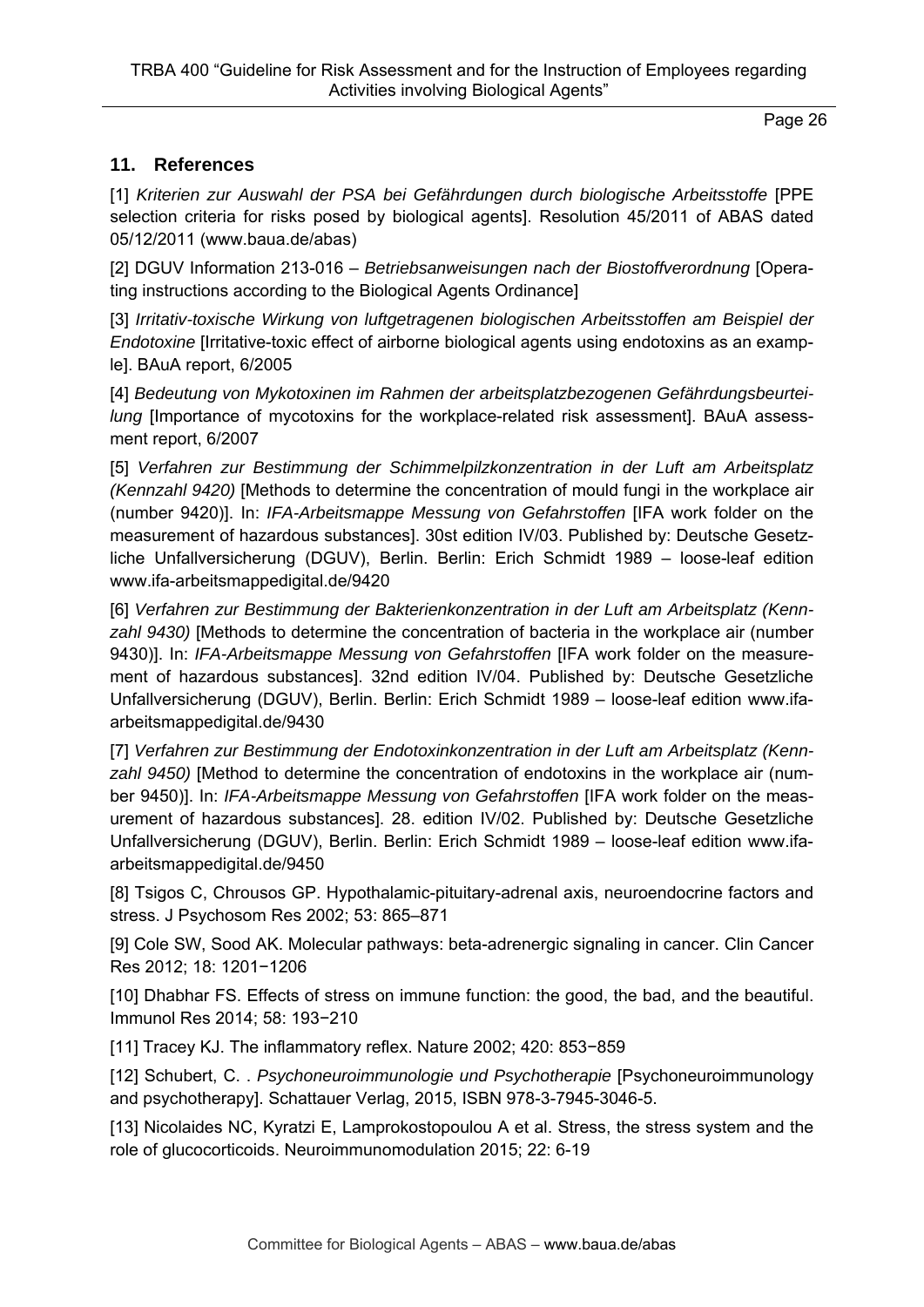[14] Van Houdenhove B, Van Den Eede F, Luyten P. Does hypothalamic-pituitary-adrenal axis hypo-function in chronic fatigue syndrome reflect a "crash" in the stress system? Med Hypotheses 2009; 72: 701-705

[15] Cohen S, Janicki-Deverts D, Doyle WJ et al. Chronic stress, glucocorticoid receptor resistance, inflammation, and disease risk. Proc Natl Acad Sci USA2012; 109: 5995−5999

[16] Morag, M.; Morag, A.; Reichenberg, A.; Lerer, B.; Yirmiya. R. (1999) Psychological variables as predictors of rubella antibody titers and fatigue - a prospective, double blind study. In: J Psychiatr Res. 33, S. 389–395.

[17] Miyazaki, T.; Ishilkawa, S.; Natata, A. et al. (2005) Association between perceived social support and Th1 dominance. In: Biol Psychology. 70, S. 30–37.

[18] iga Report 31 – *Risikobereiche für psychische Belastungen* [Risk areas for psychological stress]

[19] Praxis zkm 2013 – *Psychoneuroimmunologie und Infektanfälligkeit* [Psychoneuroimmunology and susceptibility to infection]

[20] UGBforum 6/14 – *Kein Körper ohne Seele* [No body without soul]

As a further source of information, the following can be used:

- Technical Rules for Biological Agents (see www.baua.de/trba)
- branch- or activity-specific guidelines (e. g. rules and information by the German Federal States or accident insurance institutions)
- GESTIS biological agent database (see www.dguv.de/ifa/gestis-biostoffe)

Information on pathogens causing infectious diseases at a national level is provided by

- Robert Koch-Institute (RKI) and
- Friedrich-Loeffler-Institute (FLI).

The risk of infection may differ depending on the region. Current information on the epidemiological situation of individual pathogens is also provided online, in particular on the homepages of Robert Koch-Institute and Friedrich-Loeffler-Institute.

For many work areas in which activities involving biological agents are performed, experiences and branch-specific guidelines already exist and can be used for a risk assessment. Cross-company information sources are available in addition to the sources of information described in paragraph 1, for example

- information provided by associations, chambers, etc., and
- other freely accessible, specialised literature.

For a summary of relevant questions on information search, see appendix 5.

- information on the consideration of psychological stress: Bundesanstalt für Arbeitsschutz und Arbeitsmedizin (ed.) (2014) *Gefährdungsbeurteilung psychischer Belastung, Erfahrungen und Empfehlungen* [Risk assessment of psychological stress, experiences and recommendations], 1st edition, Erich Schmidt Verlag, ISBN 978-3-503-15439-5.
- *Empfehlungen zur Umsetzung der Gefährdungsbeurteilung psychischer Belastung* [Recommendations on performing a risk assessment of psychological stress], version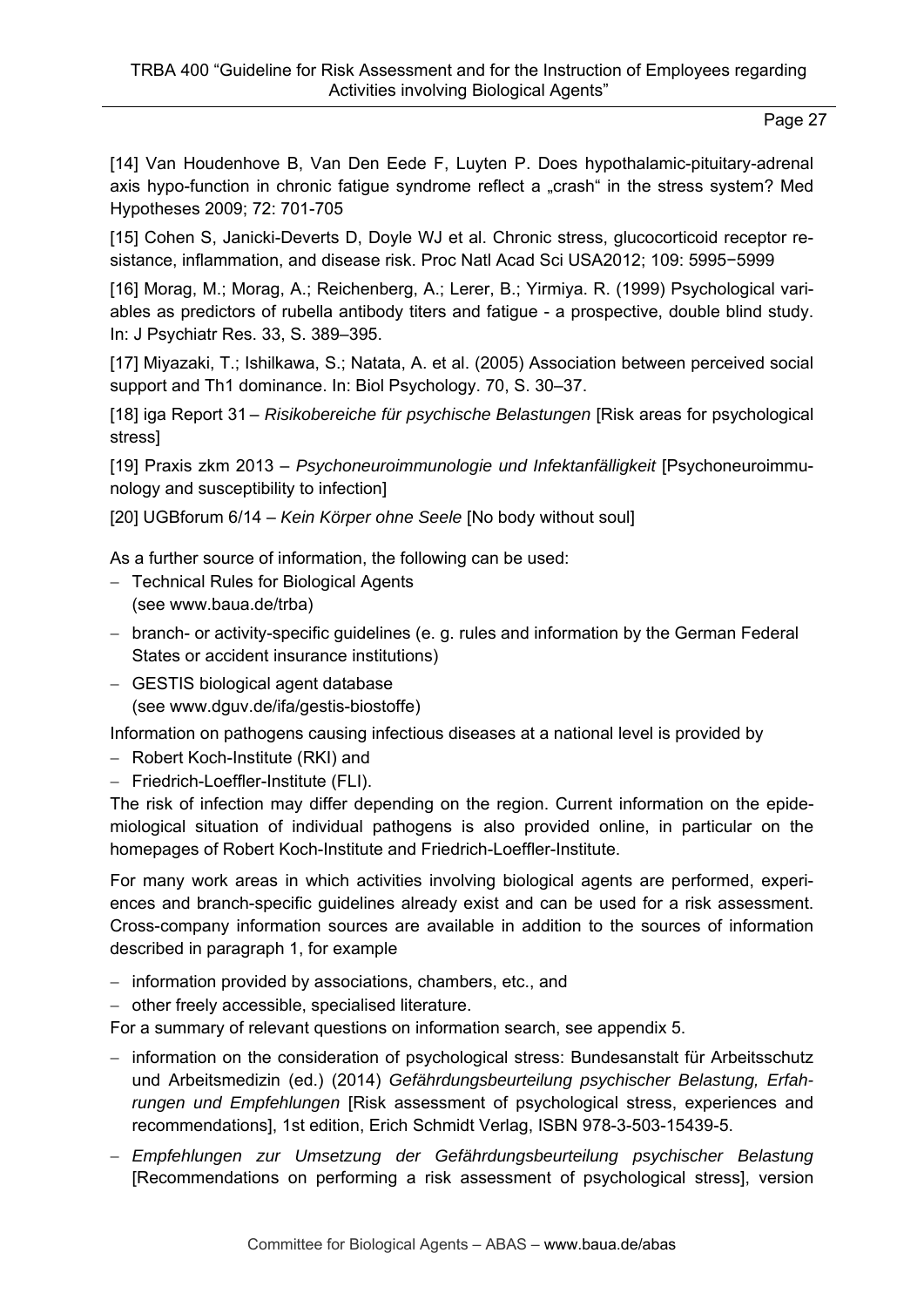from 27/06/2014 and 2nd amended edition, published by Leitung des GDA-Arbeitsprogramms Psyche c/o Bundesministerium für Arbeit und Soziales

- *Konzept zur Ermittlung psychischer Fehlbelastungen am Arbeitsplatz und zu Möglichkeiten der Prävention* [Concept for determining psychological stress at the workplace and possibilities for prevention], LV 28, 10/06/2002, published by: Länderausschuss für Arbeitsschutz und Sicherheitstechnik
- Schedlowski, M.; Tewes, U.: *Psychoneuroimmunologie* [Psychoneuroimmunology], 1996, Spektrum Akademischer Verlag 1996, ISBN 3-86025-228-3.
- *Psychische und psychosomatische Gesundheit in der Arbeit* [Psychological and psychosomatic health at work], 2014, published by: Angerer, Glaser, Gündel, Henningsen, Lahmann, Letzel, Nowak
- *Psychosoziale Gesundheit* [Psychosocial health at work], 2007 1st edition, published by: Prof. Dr. med. habil. Andreas Weber and Prof. Dr. med. Dr. phil. Dr. rer. soc. Dipl. Psych. Georg Hörmann
- The immune system as the sixth sense, 2005, J. E. Blalock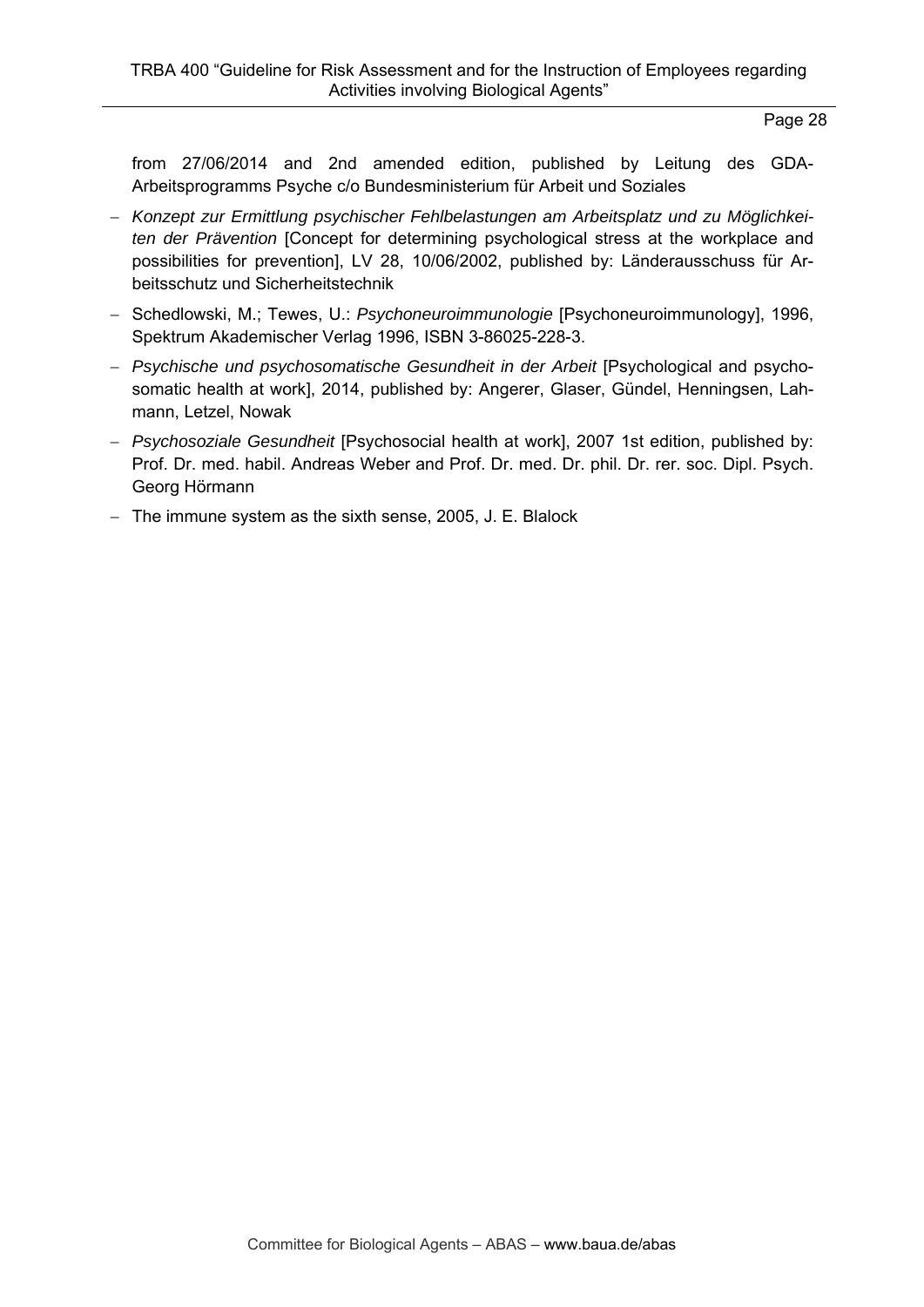## **Appendix 1: General information on biological agents and their risks**

#### **Part 1: Information on the risks of infection**

(1) Biological agents are classified into risk groups  $1 - 4$  according to the risk of infection they pose where among other things their pathogenicity, the severity of the disease and the prevention and/or treatment options are important criteria (see also TRBA 450). The classification of biological agents in risk groups is solely derived from their effect on a healthy human being. Only few mould fungi have an infectious potential which mainly affects immunocompromised employees. Sensitising and toxic effects are not taken into account for the classification.

(2) Depending on the entry passage, the following transmission routes for infectious agents are differentiated

- **airborne** (transmitted through the air): by inhaling air which contains pathogens or contact of airborne pathogens with the mucous membranes of the upper respiratory tract;
- **percutaneous** (via the skin): through direct or indirect contact with injured or intact skin or mucous membrane;
- **oral** (via the mouth): by ingestion;
- **parenteral** (via injuries): e. g. through needlestick injuries and cuts or bites, scratches, insect bites.

If applicable, several transmission routes may apply (see appendix 1 part 4).

(3) In addition to EU legal classifications, the Technical Rules for Biological Agents TRBA 460 – 466 contain additional national classifications of biological agents into risk groups, among other things classifications into risk group 1 as well as additional information, e. g. on the zoonotic potential or on sensitising and toxic properties:

- TRBA 460 "*Einstufung von Pilzen in Risikogruppen*" [Classification of fungi into risk groups]
- TRBA 462 "*Einstufung von Viren in Risikogruppen*" [Classification of viruses into risk groups]
- TRBA 464 "*Einstufung von Parasiten in Risikogruppen*" [Classification of parasites into risk groups]
- TRBA 466 *"Einstufung von Prokaryonten (Bacteria und Archaea) in Risikogruppen"* [Classification of prokaryotes (bacteria and archaea) into risk groups]

*Note: TRBA 468 "Liste der Zelllinien und Tätigkeiten mit Zellkulturen" [List of cell lines and activities involving cell cultures] provides a classification of cell cultures.* 

(4) Information on the occurrence of infectious agents can be found in the Technical Rules for Biological Agents and specific documents by the German Federal States or accident insurance institutions (see appendix 1 part 4). For a non-exhaustive list with information on the occurrence of infectious agents in various industries and various activities, see appendix 3.

(5) It can be assumed that the risk of infection always increases with the extent (duration, frequency and level) of exposure. It must be noted, however, that a one-time contact may be sufficient to cause an infection. The occurrence of infectious biological agents, however, does not necessarily mean that an infectious disease will occur. Even a colonisation of the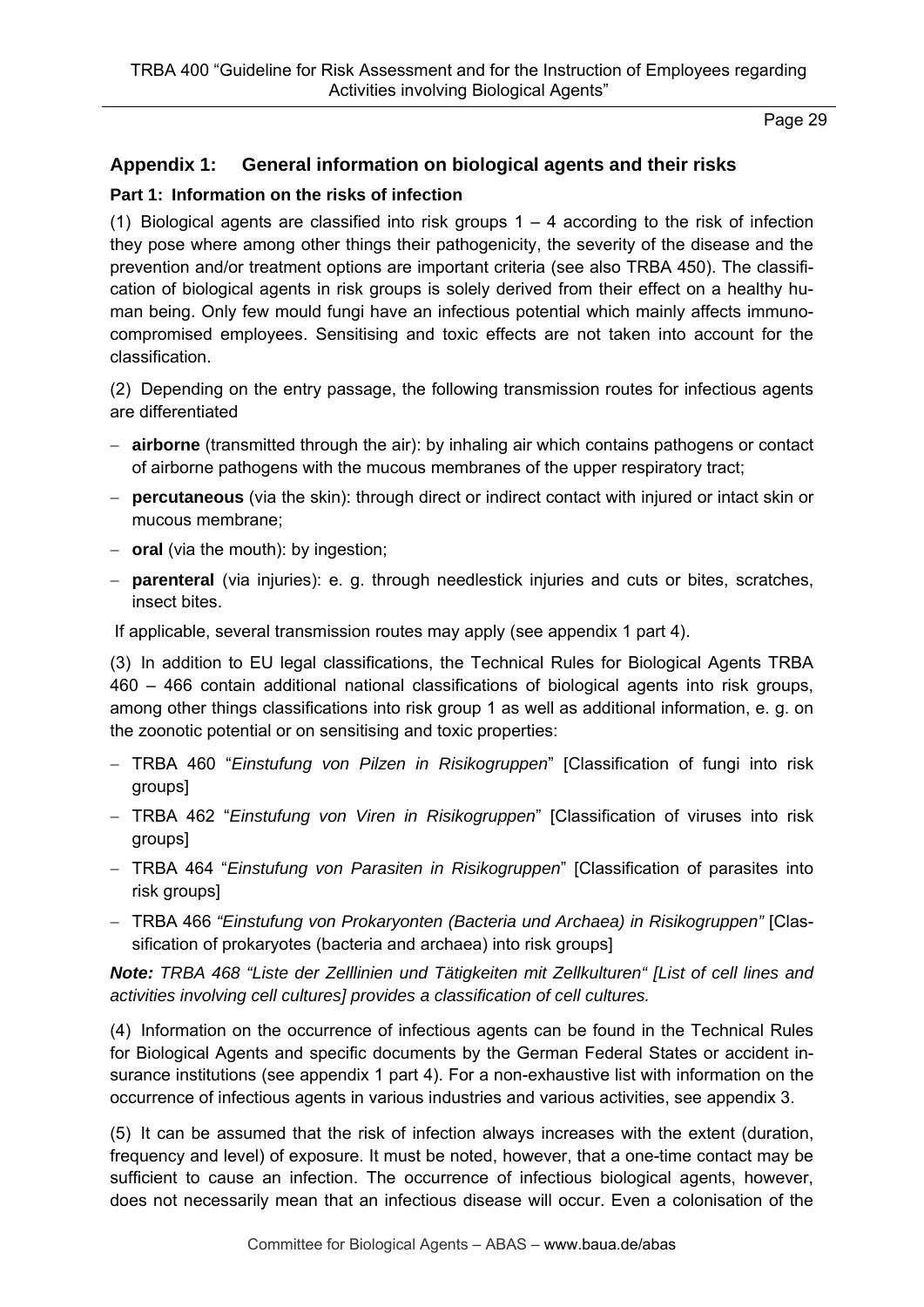body does not necessarily lead to an infection. The interaction of many factors is required, for example infection potential, transmission route, concentration and physical condition of the persons exposed (e. g. immunity due to vaccinations).

(6) In the environment, e. g. in the air, the soil and in the water, biological agents of risk groups 1 and 2 naturally occur. For healthy persons, contact with these biological agents usually does not pose a risk of infection; if the immune response is reduced, however, or in case of injuries, infections may occur.

# **Part 2: Information on the sensitising effect**

(1) Sensitisation means the increase in the sensitivity of the immune system to an exogenous substance (allergen). If the allergen contact is repeated, an allergic disease may occur.

(2) Biological agents with sensitising effect are mainly fungi (pritargemarily mould fungi) as well as some parasites. For bacteria, except thermophilic actinomycetes, information on a sensitising potential is only available for a few species and is primarily based on individual case descriptions or low case numbers. Even non-viable bacteria, mould fungi (dead cells, parts of spores) and parasites or their components (e. g. proteins) may lead to sensitisations or allergic respiratory diseases. Regarding the sensitising potential, the risk assessment does not need to differentiate between the individual species. Viruses do not have a known sensitising potential. The sensitising effect is independent of the classification into risk groups.

(3) Experience shows that only a long-term exposure to respiratory tract sensitising biological agents at high concentrations leads to a sensitisation or even severe allergic diseases.

(4) An exposure to airborne mould fungi is unlikely to cause an allergic skin reaction.

(5) In aqueous media, the growth of mould fungi is limited; a possible sensitisation therefore does only play a minor role or no role at all.

(6) For additional information on the sensitising potential of biological agents, refer to TRBA 460 "*Einstufung von Pilzen in Risikogruppen*" [Classification of fungi into risk groups] and TRBA 464 "*Einstufung von Parasiten in Risikogruppen*" [Classification of parasites into risk groups]. Further information can be found in TRBA/TRGS 406 "*Sensibilisierende Stoffe für die Atemwege"* [Respiratory tract sensitising agents].

### **Part 3: Information on the toxic effect of biological agents**

(1) Toxic effects may be caused by cell wall components and metabolic products of bacteria and fungi. They can, for example, be absorbed via the respiratory tract bonded to airborne particles and have acute as well as chronic effects.

(2) Examples for toxic cell wall components are endotoxins or beta-1,3-D-glucans which are cell wall components of gram-negative bacteria or fungi and can cause inflammation of the mucous membranes, fever, toxic pneumonitis and chronic bronchitis. Cell wall components are released especially during the decay of dead bacteria and fungi.

(3) Examples for toxic metabolic products are mould fungi toxins, so-called mycotoxins. Mycotoxins are released by numerous types of mould fungi as secondary metabolic products depending on the habitat conditions.

(4) For detailed information on endotoxins and mycotoxins, please refer to the ABAS assessment reports [3, 4].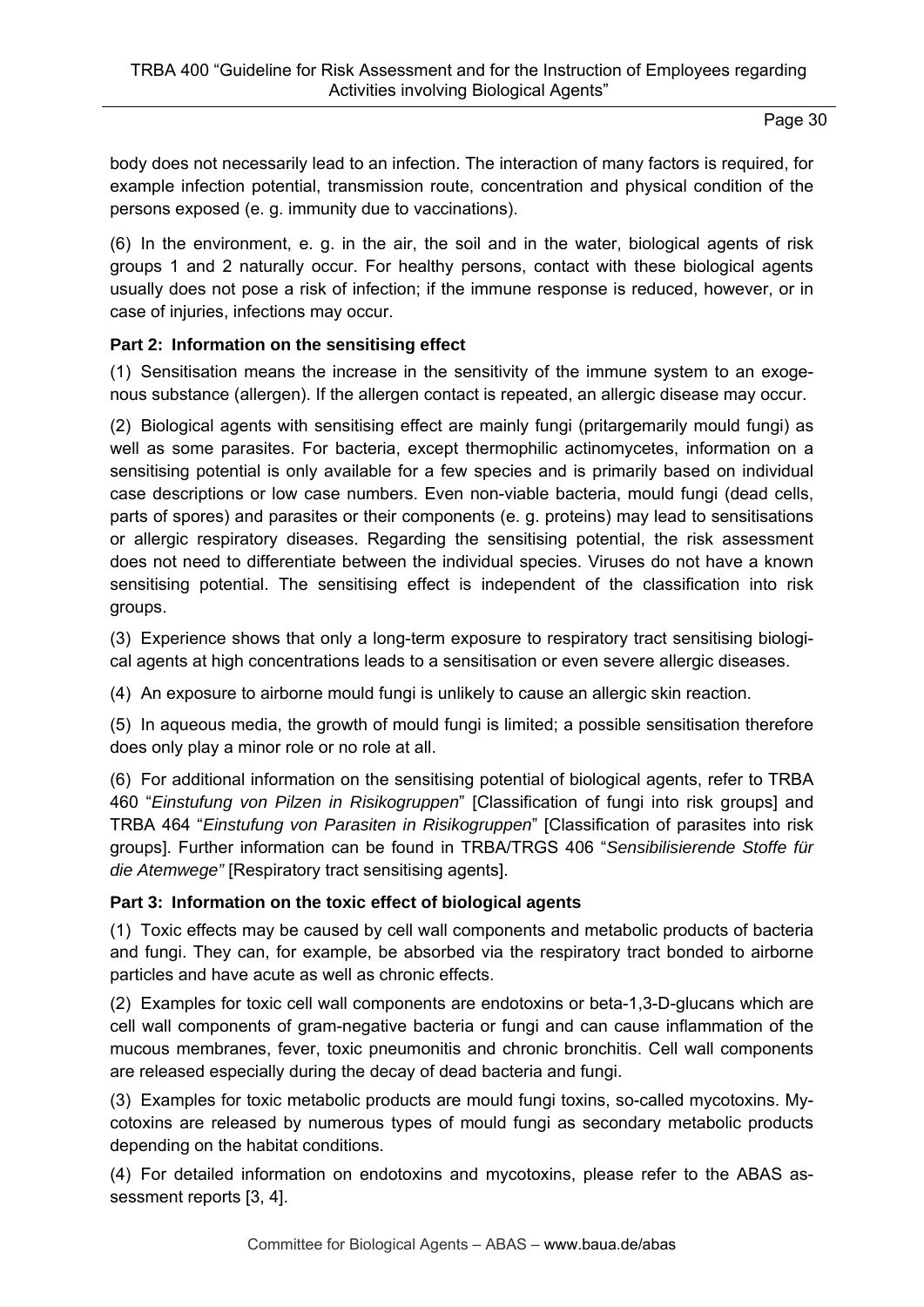#### **Part 4: Overview of transmission routes and absorption paths**

|                                                         |                                                                                                                                                                                         | <b>Risks</b>      |       |             |  |
|---------------------------------------------------------|-----------------------------------------------------------------------------------------------------------------------------------------------------------------------------------------|-------------------|-------|-------------|--|
| <b>Transmission route</b>                               | Examples                                                                                                                                                                                | <i>infectious</i> | toxic | sensitising |  |
|                                                         | Absorption of bioaerosols by inhalation                                                                                                                                                 | $+^1$             |       |             |  |
| via the air                                             | Absorption of bioaerosols via the mucous membrane<br>of mouth, pharynx, nose or the conjunctiva of the<br>eye or injured skin, e. g. eczema, attrition dermato-<br>sis, neurodermatitis | +                 | $+^2$ |             |  |
| via the mouth                                           | Touching the mouth with dirty hands/gloves, objects                                                                                                                                     |                   |       |             |  |
|                                                         | Ingestion; also of nose/pharyngeal secretion                                                                                                                                            |                   |       |             |  |
| via direct contact with<br>skin or mucous mem-<br>brane | Splashes, contact with mucous membrane of mouth,<br>pharynx, nose, the conjunctiva of the eye or contact<br>with injured skin, e. g. eczema, attrition dermatosis,<br>neurodermatitis   |                   |       |             |  |
| through injuries                                        | Absorption via cuts, needlestick injuries/stings (e. g.<br>insect bites) or bite wounds                                                                                                 |                   |       |             |  |

+ Relevant for occupational health and safety

- Not relevant for occupational health and safety

**<sup>1</sup>** Infections caused by fungi only in case of a severely weakened immune system (e. g. chemotherapy); usually not relevant for occupational health and safety.

<sup>2</sup> An exposure to airborne endotoxins may lead to toxic effects on the mucous membranes. A toxic effect on intact or injured skin is not known.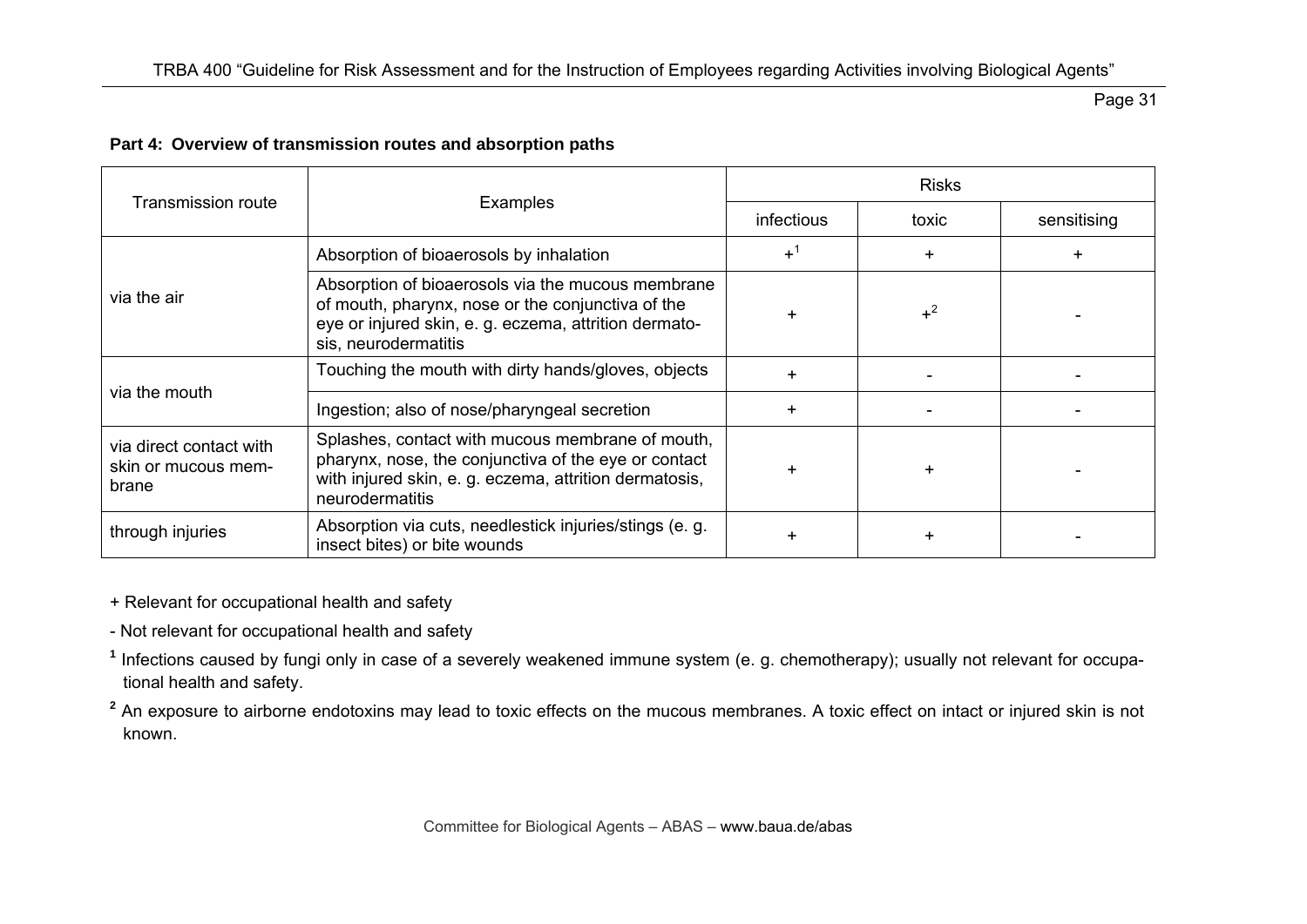# **Appendix 2: The exposure level concept**

For the assessment of the exposure to airborne biological agents, no health-based limit values exist. To be able to assess the level of airborne exposure anyway, the workplace concentrations are compared to the average concentrations in the ambient air. For mould fungi, the annual average background concentration in the ambient air is around 1,500 cfu (colonyforming units)/m<sup>3</sup> [5]. At workplaces, mould fungi concentrations of  $>10^9$  cfu/m<sup>3</sup> may occur depending on the activity.

For endotoxins, the annual average ambient air concentration is  $7$  EU (endotoxin units)/ $m<sup>3</sup>$ [6]. Depending on the activity, endotoxin concentrations up to  $10^5$  EU/m<sup>3</sup> may occur.

Based on the comparison with the ambient air concentration, it can be determined whether the concentration at the workplace is increased, high or very high in relation to the ambient air. A health-based statement cannot be derived.

The concentrations of biological agents at the workplace and in the natural ambient air are subject to fluctuations. According to the convention, a significant difference is only assumed if two measured values differ by one power. This means that the lowest exposure level starts only at a concentration which after rounding up is one power above the natural ambient air concentration.

### **Applicability of the exposure level concept to other sensitising or toxic biological agents**

The concept of exposure levels for assessing the level of a sensitising and toxic exposure on the basis of measured data can be applied to other biological agents than mould fungi and endotoxins with the following preconditions:

- The measured data are collected using generally accepted and standardised measurement methods (e. g. published in the IFA work folder).
- The measured data are to be collected using typical activity and workplace conditions. This refers to factors which have an influence on the release of biological agents into the air (see number 5.4.1, letter b).
- To assess the measured data and answer the question whether the concentration is to be classified as increased, high or very high compared to the natural background concentration, the median of the average natural background concentration is used, which is measured over at least a year, taking different seasons into account.

The "increased" exposure level is defined as being at least one decimal power higher than the median of the ambient air concentration. The "high" and "very high" exposure levels are defined in steps of at least one more decimal power in each case.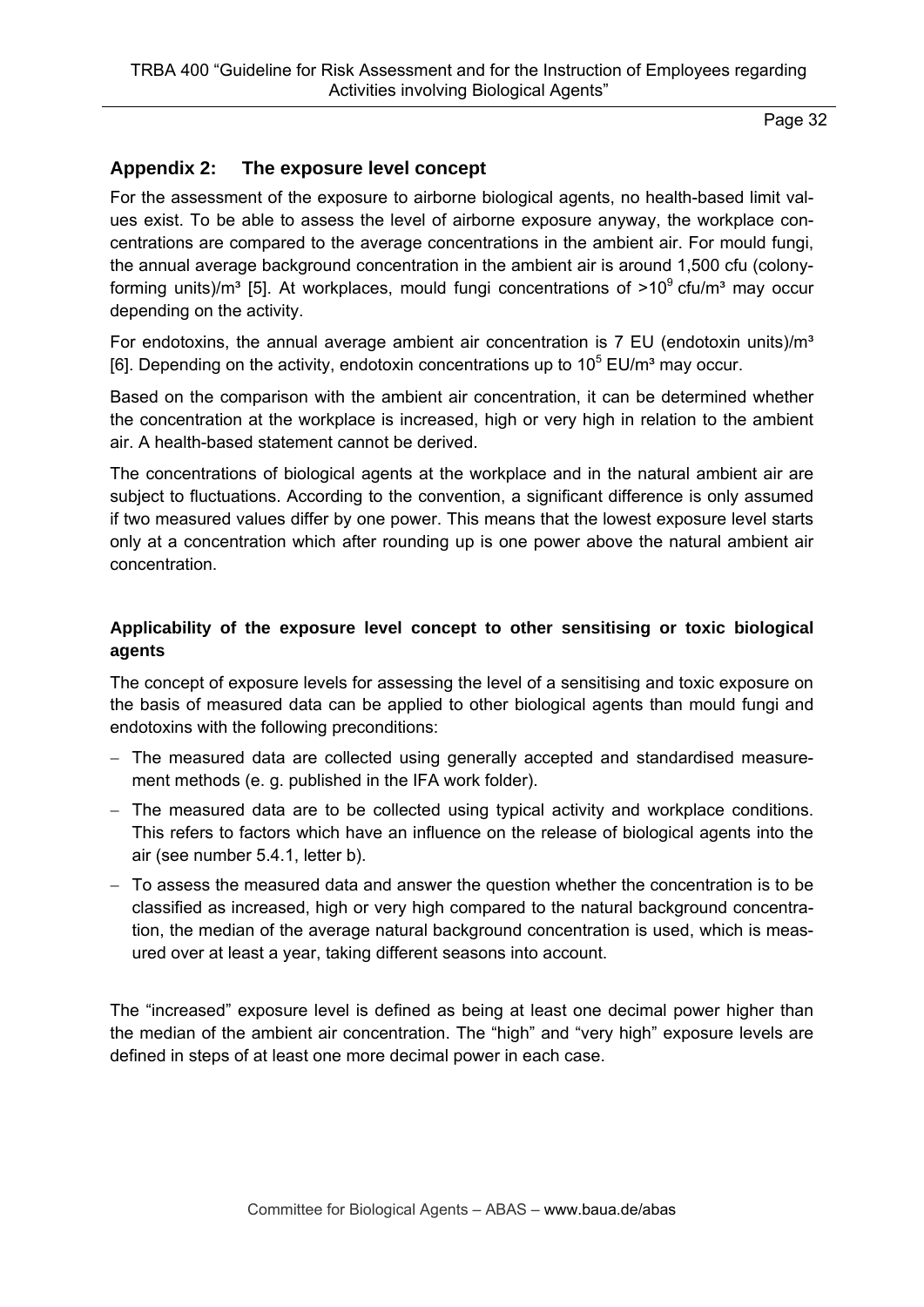| Work area /<br><b>Activity</b>                                                                                                                                  | Infectious agent                                                                         | <b>Risk</b><br>group   | <b>Disease</b>                                                                       | <b>Transmission routes</b>                                                                                                 | <b>Assessment</b>                            |
|-----------------------------------------------------------------------------------------------------------------------------------------------------------------|------------------------------------------------------------------------------------------|------------------------|--------------------------------------------------------------------------------------|----------------------------------------------------------------------------------------------------------------------------|----------------------------------------------|
| Gardening / for-<br>estry<br>- Activities with soil                                                                                                             | Occurring every-<br>where in soil / for-<br>ests:                                        |                        |                                                                                      |                                                                                                                            | Depending on the type /<br>scope of activity |
| contact (out-<br>doors)                                                                                                                                         | Clostridium tetani                                                                       | 2                      | <b>Tetanus</b>                                                                       | Percutaneous (contact with injured<br>skin, also with micro lesions)                                                       | ▶ Existing risk of infection                 |
| Earthworks rais-<br>ing dust<br>- Contact with wild                                                                                                             | Borrelia burgdorferi                                                                     | 2                      | Lyme disease                                                                         | Parenteral (bite of the castor bean<br>tick)                                                                               | ▶ Existing risk of infection                 |
| animals and, if<br>applicable, their<br>excretions (the<br>latter occurs in<br>particular while<br>handling soil)<br>- Activities in low<br>vegetation (risk of | <b>Endemic areas:</b><br>Rabies virus<br>$(RABV)$ /<br>Europ. bat lyssa-<br>virus (EBLV) | $3^{(*)}$<br>$3^{(*)}$ | <b>Rabies</b><br><b>Rabies</b>                                                       | Parenteral (bite), percutaneous<br>(contact of injured skin / mucous<br>membrane with the saliva of in-<br>fected animals) | ▶ Existing risk of infection<br>See TRBA 230 |
| tick bites)                                                                                                                                                     | Hantaviruses (de-<br>pending on habitat<br>of infected rodents)                          | 2/3                    | Various types of dis-<br>eases, e. g. haemor-<br>rhagic fever with<br>renal syndrome | Airborne (inhalation of dusts), par-<br>enteral (bites) if applicable                                                      |                                              |
|                                                                                                                                                                 | Central European<br>tick-borne en-<br>cephalitis (TBE-Eu)                                | $3^{(*)}$              | ESME (early sum-<br>mer meningoen-<br>cephalitis)                                    | Parenteral (bite of the castor bean<br>tick)                                                                               |                                              |

# **Appendix 3: Possible occurrence of infectious agents during activities without assigned protection level (not exhaustive)**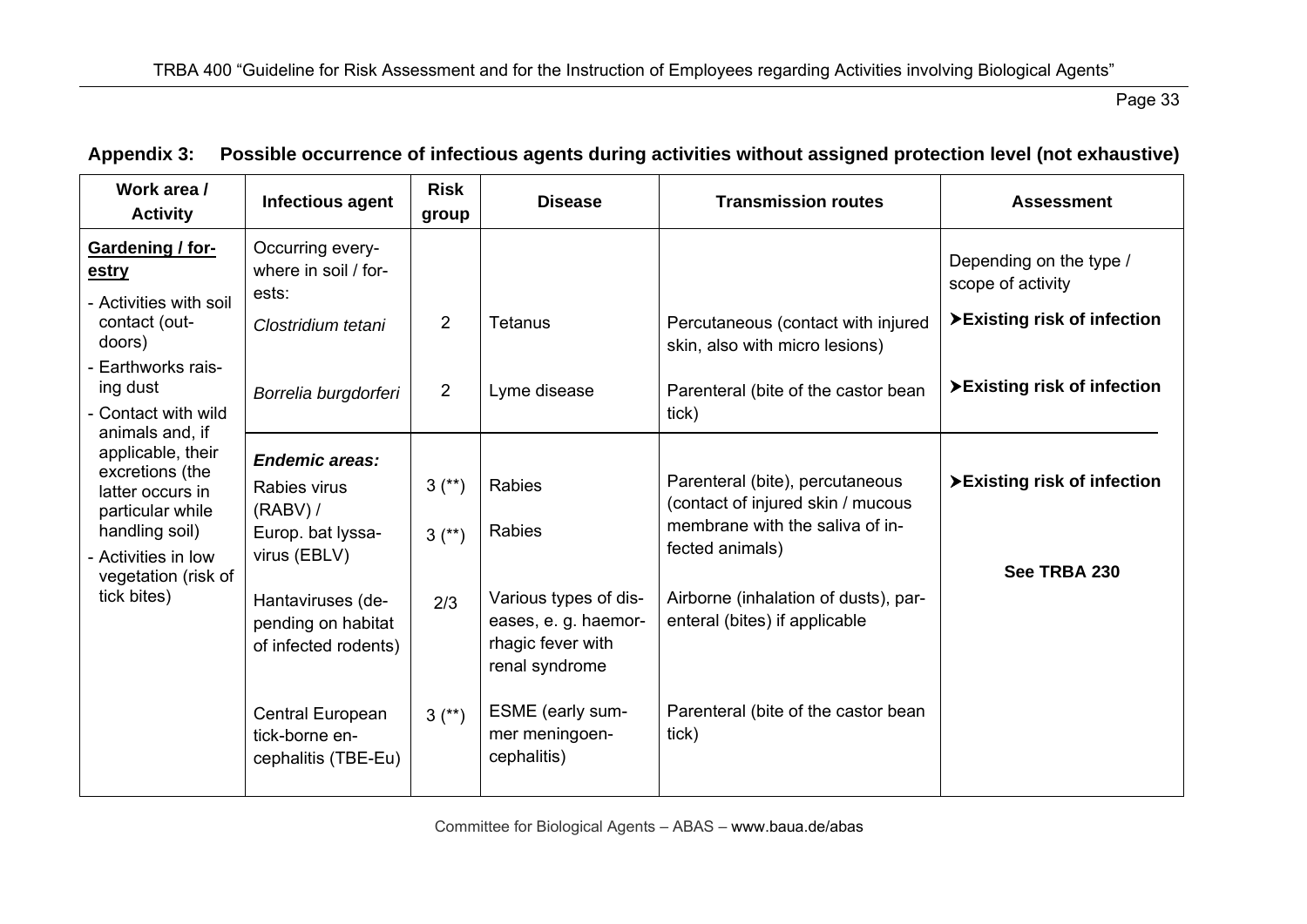| Work area /<br><b>Activity</b>                                                                                           | Infectious agent                                                          | <b>Risk</b><br>group                  | <b>Disease</b>           | <b>Transmission routes</b>                                                                              | <b>Assessment</b>                                |
|--------------------------------------------------------------------------------------------------------------------------|---------------------------------------------------------------------------|---------------------------------------|--------------------------|---------------------------------------------------------------------------------------------------------|--------------------------------------------------|
|                                                                                                                          | Echinococcus mul-<br>tilocularis<br>Echinococcus<br>granulosus            | $3^{(*)}$<br>$3^{(*)}$                | Echinococcosis           | Oral (ingestion with contaminated<br>food, smear infection by close con-<br>tact with infected animals) |                                                  |
| <b>Waste disposal</b><br>- Waste collection<br>- Manual sorting                                                          | Bacteria, viruses<br>which occur in any<br>kind of waste                  | RG <sub>1</sub><br>(RG <sub>2</sub> ) | $\overline{\phantom{a}}$ |                                                                                                         | >Negligible risk of infec-<br>tion               |
|                                                                                                                          | Possible in waste<br>from households,<br>doctor's offices,<br>missorting: |                                       |                          |                                                                                                         | With activities involving this<br>kind of waste. |
|                                                                                                                          | Faecal germs<br>(e. g. Escherichia<br>coli and norovirus-<br>es)          | $\overline{2}$                        | Diarrhoea                | Oral (smear infection)                                                                                  | >Existing risk of infection                      |
|                                                                                                                          | Hepatitis B virus<br>(HBV) or hepatitis<br>C virus (HCV)                  | $3^{(*)}$                             | Hepatitis B or C         | Parenteral (bite or cut injury), per-<br>cutaneous (contact with injured<br>skin / mucous membrane)     | See TRBA 213, 214                                |
| <b>Outpatient care</b><br>- Basic care (wash-<br>ing, dental care,<br>support when go-<br>ing to the toilet,<br>$etc.$ ) | Faecal germs<br>(e. g. Escherichia<br>coli and norovirus-<br>es)          | $\overline{2}$                        | Diarrhoea                | Oral (smear infection)                                                                                  | >Existing risk of infection                      |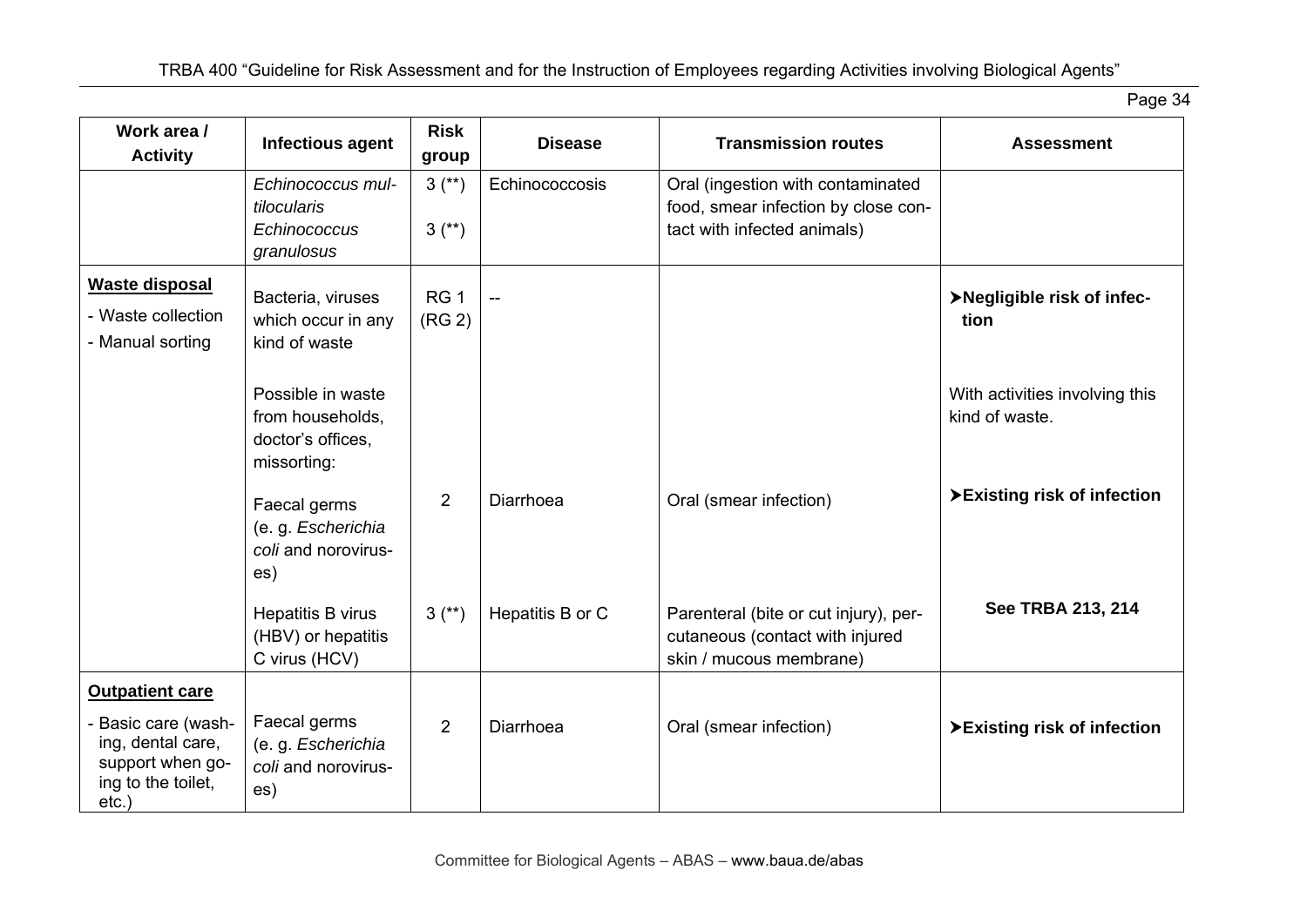| Work area /                                                                                                                                                                                                 | Infectious agent                                                                                                                                                           | <b>Risk</b>                                                                                      | <b>Disease</b>                                                                                   | <b>Transmission routes</b>                                                                                                                                                                                    | <b>Assessment</b>                                                                      |
|-------------------------------------------------------------------------------------------------------------------------------------------------------------------------------------------------------------|----------------------------------------------------------------------------------------------------------------------------------------------------------------------------|--------------------------------------------------------------------------------------------------|--------------------------------------------------------------------------------------------------|---------------------------------------------------------------------------------------------------------------------------------------------------------------------------------------------------------------|----------------------------------------------------------------------------------------|
| <b>Activity</b>                                                                                                                                                                                             |                                                                                                                                                                            | group                                                                                            |                                                                                                  |                                                                                                                                                                                                               |                                                                                        |
| - Treatment care<br>(bandage chang-<br>es, injections,<br>catheter insertion.<br>etc.)                                                                                                                      | Hepatitis B virus<br>(HBV) or hepatitis<br>C virus (HCV)                                                                                                                   | $3^{(*)}$                                                                                        | Hepatitis B or C                                                                                 | Parenteral (needlestick or cut inju-<br>ry), percutaneous (contact with<br>injured skin / mucous membrane)                                                                                                    | See TRBA 250                                                                           |
| - Intensive care<br>(port care, ventila-<br>tion therapy, etc.)                                                                                                                                             | Human immunode-<br>ficiency virus (HIV)                                                                                                                                    | $3^{(*)}$                                                                                        | Immunodeficiency<br>(AIDS)                                                                       | Parenteral (needlestick or cut inju-<br>ry), percutaneous (mucous mem-<br>brane contact)                                                                                                                      |                                                                                        |
| <b>Preschool</b><br>child care<br>- Changing nap-<br>pies, accompany-<br>ing and support-<br>ing children when<br>going to the toilet<br>- Managing small<br>wounds, close<br>body contact dur-<br>ing care | e. g.<br>Measles virus<br>- Mumps virus<br>- Rubella virus<br>- Human cyto-<br>megalovirus<br>- Varicella zoster<br>virus<br>- Faecal germs<br>- Bordetella per-<br>tussis | 2<br>$\overline{2}$<br>$\overline{2}$<br>$\overline{2}$<br>$\overline{2}$<br>2<br>$\overline{2}$ | <b>Measles</b><br><b>Mumps</b><br>Rubella<br>Cytomegaly<br>Chicken pox<br>Diarrhoea<br>Pertussis | Airborne (droplets)<br>Airborne (droplets)<br>Airborne (droplets),<br>Oral (smear infection), percutane-<br>ous<br>Airborne (droplets), smear infec-<br>tion<br>Oral (smear infection)<br>Airborne (droplets) | ▶ Existing risk of infection<br>(depending on diseases oc-<br>curring at the facility) |
| <b>Activities involv-</b><br>ing contact with<br>waste water<br>(e. g. purification of<br>household waste                                                                                                   | Escherichia coli<br>Enteritis salmonel-<br>lae                                                                                                                             | 2<br>2                                                                                           | Diarrhoea<br>Diarrhoea                                                                           | Oral (smear infection)<br>Oral (smear infection)                                                                                                                                                              | ▶ Existing risk of infection                                                           |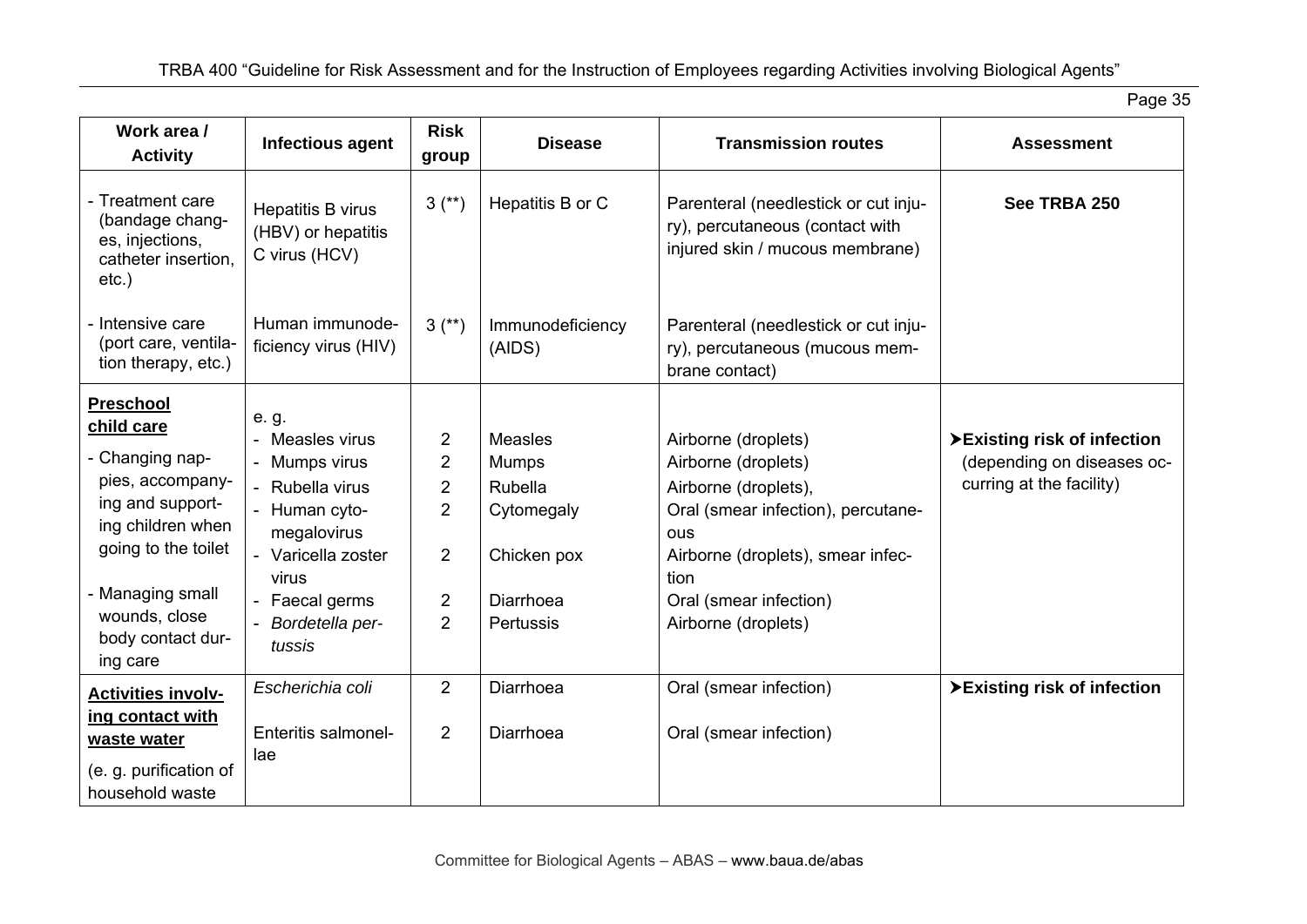| Work area /<br><b>Activity</b>   | Infectious agent                                   | <b>Risk</b><br>group | <b>Disease</b>                                                          | <b>Transmission routes</b>                                                                                 | <b>Assessment</b>           |
|----------------------------------|----------------------------------------------------|----------------------|-------------------------------------------------------------------------|------------------------------------------------------------------------------------------------------------|-----------------------------|
| water)                           | Hepatitis A virus<br>(HAV)                         | $\overline{2}$       | <b>Hepatitis A</b>                                                      | Oral (smear infection)                                                                                     | See TRBA 220                |
|                                  | Rotaviruses                                        | $\overline{2}$       | Diarrhoea                                                               | Oral (smear infection)                                                                                     |                             |
|                                  | Noroviruses                                        | $\overline{2}$       | Diarrhoea                                                               | Oral (smear infection)                                                                                     |                             |
|                                  | Hepatitis B virus<br>(HBV) (little rele-<br>vance) | $3^{(*)}$            | <b>Hepatitis B</b>                                                      | Parenteral (needlestick or cut inju-<br>ry), percutaneous (contact with<br>injured skin / mucous membrane) |                             |
|                                  | Adenoviruses                                       | $\overline{2}$       | Diseases of the res-<br>piratory system, con-<br>junctivitis, diarrhoea | Airborne                                                                                                   |                             |
|                                  | Giardia lamblia                                    | $\overline{2}$       | Diarrhoea                                                               | Oral (smear infection, ingestion<br>with food)                                                             |                             |
|                                  | Entamoeba histo-<br>lytica                         | $\overline{2}$       | Amoebic dysentery                                                       | Oral (smear infection, ingestion<br>with food)                                                             |                             |
|                                  | Ascaris lumbri-<br>coides<br>(roundworm)           | $\overline{2}$       | Roundworm infection                                                     | Oral (smear infection, ingestion<br>with food)                                                             |                             |
| Removal of pi-<br>geon droppings | Chlamydophila<br>psittaci                          | 3                    | <b>Ornithosis</b>                                                       | Airborne and percutaneous (direct<br>contact with feathers, droppings<br>and respiratory secretions)       | >Existing risk of infection |
|                                  |                                                    |                      |                                                                         |                                                                                                            | See "Gesundheitsgefähr-     |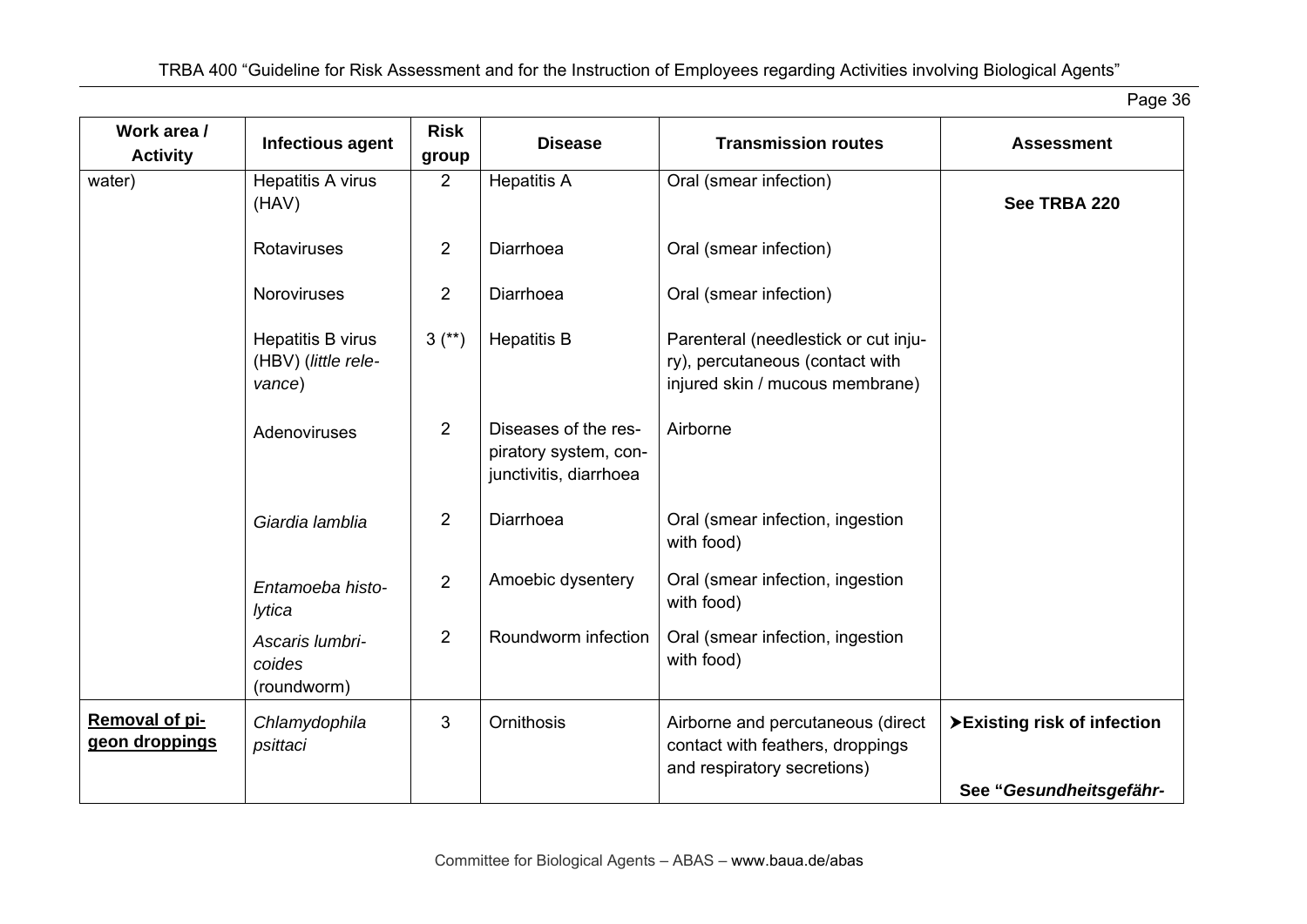| Work area /<br><b>Activity</b>                                                        | Infectious agent                                | <b>Risk</b><br>group             | <b>Disease</b>                        | <b>Transmission routes</b>                                                                        | <b>Assessment</b>                                                                                              |
|---------------------------------------------------------------------------------------|-------------------------------------------------|----------------------------------|---------------------------------------|---------------------------------------------------------------------------------------------------|----------------------------------------------------------------------------------------------------------------|
|                                                                                       | Campylobacter                                   | $\overline{2}$                   | Campylobacteriosis                    | Oral (contact with faeces, smear                                                                  | dungen durch Taubenkot                                                                                         |
|                                                                                       | spp.                                            |                                  | (diarrhoea)                           | infection, ingestion with food)                                                                   | [Health risks caused by                                                                                        |
|                                                                                       | Salmonella spp.                                 | 2                                | Diarrhoea                             | Percutaneous (smear infection)                                                                    | pigeon droppings]" - In-<br>struction manual for risk<br>assessments by BG BAU                                 |
|                                                                                       | Yersinia spp.                                   | $\overline{2}$                   | Diarrhoea                             | Percutaneous (smear infection)                                                                    |                                                                                                                |
|                                                                                       | Mycobacterium<br>avium                          | $\overline{2}$                   | Pneumonia                             | Airborne                                                                                          |                                                                                                                |
|                                                                                       | Cryptococcus<br>neoformans                      | $\overline{2}$                   | Cryptococcosis<br>(pulmonary mycosis) | Airborne                                                                                          |                                                                                                                |
| <b>Animal keeping</b><br>- Cleaning work (in<br>particular with<br>aerosol formation) | Chlamydophila<br>psittaci<br>(poultry)          | 3                                | Ornithosis                            | Airborne, percutaneous (direct<br>contact with feathers, droppings<br>and respiratory secretions) | >Existing risk of infection                                                                                    |
| - Caging up / cap-<br>turing animals                                                  | Coxiella burnetii<br>(sheep, goats)             | 3                                | Q fever                               | Airborne, oral, parenteral (tick bite)                                                            | See TRBA 230                                                                                                   |
| - Inspection rounds                                                                   | Trichophyton spp.<br>(horses, sheep,<br>cattle) | $\overline{2}$                   | Dermatophyte                          | Percutaneous                                                                                      |                                                                                                                |
| - Examination /<br><b>Treatment of sick</b><br>animals                                | Escherichia coli<br>Salmonella spp.             | $\overline{2}$<br>$\overline{2}$ | Diarrhoea<br>Diarrhoea                | Oral (smear infection, ingestion<br>with food)<br>Oral (smear infection, ingestion                | ▶ Particular risk of infection<br>(e. g. during a bird flu out-<br>break caused by H5N1 in<br>poultry keeping) |
|                                                                                       |                                                 |                                  |                                       |                                                                                                   |                                                                                                                |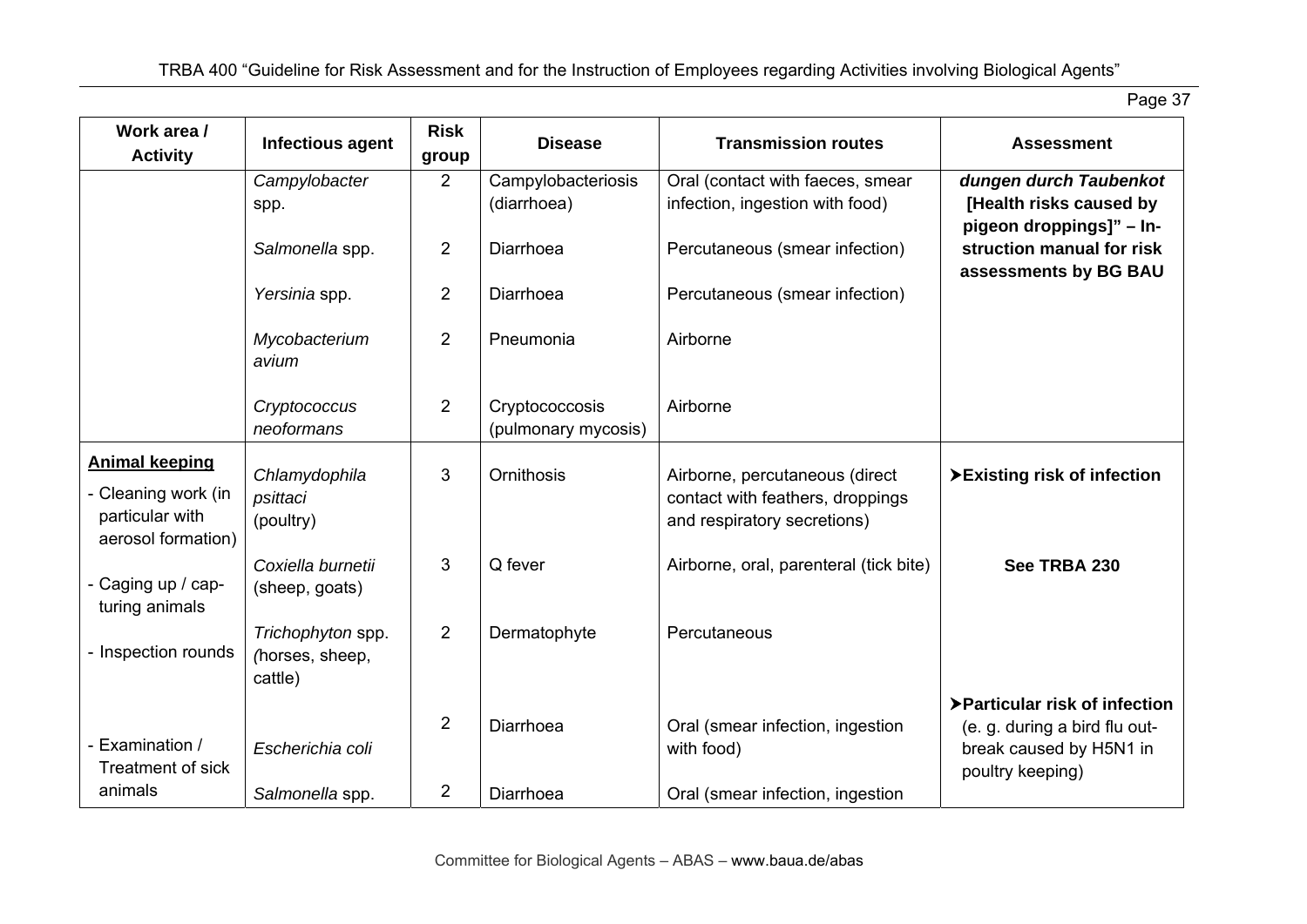| Work area /<br><b>Activity</b>                                                                                                                                                                                 | Infectious agent                                                                               | <b>Risk</b><br>group | <b>Disease</b>     | <b>Transmission routes</b>                                                         | <b>Assessment</b>             |
|----------------------------------------------------------------------------------------------------------------------------------------------------------------------------------------------------------------|------------------------------------------------------------------------------------------------|----------------------|--------------------|------------------------------------------------------------------------------------|-------------------------------|
|                                                                                                                                                                                                                |                                                                                                |                      |                    | with food)                                                                         |                               |
|                                                                                                                                                                                                                | Brucella spp. (rare)                                                                           | 3                    | <b>Brucellosis</b> | Airborne, oral                                                                     | See ABAS resolution 608       |
|                                                                                                                                                                                                                | Leptospira spp.<br>(rare)                                                                      | $\overline{2}$       | Leptospirosis      | Percutaneous (contact with injured<br>skin / mucous membrane), air-<br>borne, oral |                               |
|                                                                                                                                                                                                                | Other zoonosis<br>pathogens de-<br>pending on the<br>epidemiological<br>situation              |                      |                    |                                                                                    |                               |
| <b>Recovery of dead</b><br>wild birds with<br>suspected bird flu<br>infection                                                                                                                                  | Highly pathogenic<br>avian influenza<br>virus A, subtypes<br>H <sub>5</sub> and H <sub>7</sub> | 3                    | Bird flu           | Airborne, oral (smear infection)                                                   | >Particular risk of infection |
| - Capturing and<br>culling animals<br>with suspected<br>infection in poul-<br>try keeping (high<br>aerosol develop-<br>ment during herd-<br>ing up, capturing<br>and killing)<br>- Subsequent<br>cleaning work |                                                                                                |                      |                    |                                                                                    | See ABAS resolution 608       |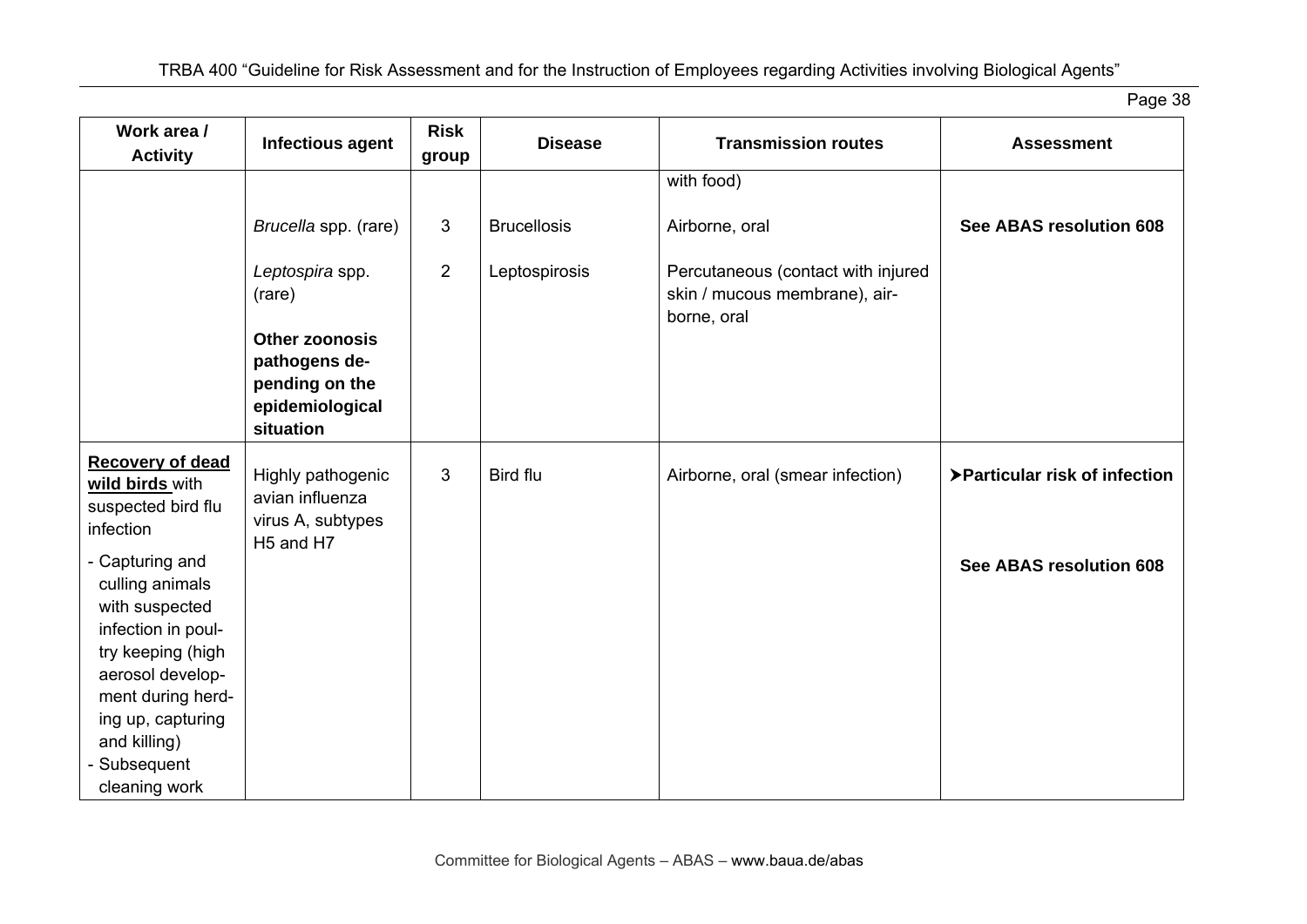| Work area /<br><b>Activity</b>                                                                                                                            | Infectious agent          | Risk<br>group | <b>Disease</b>                        | <b>Transmission routes</b>                                                      | <b>Assessment</b>                                                                                                                                                                                                                                                                                                               |
|-----------------------------------------------------------------------------------------------------------------------------------------------------------|---------------------------|---------------|---------------------------------------|---------------------------------------------------------------------------------|---------------------------------------------------------------------------------------------------------------------------------------------------------------------------------------------------------------------------------------------------------------------------------------------------------------------------------|
| Tannery with sus-<br>pected occurrence<br>of anthrax spores:<br>- Sampling: contact<br>with contaminat-<br>ed soil<br>- Remediation<br>work, if necessary | <b>Bacillus anthracis</b> | 3             | Splenic fever (skin,<br>lungs, bowel) | Airborne, oral (smear infection),<br>percutaneous (mucous membrane<br>contacts) | ▶ Particular risk of infection<br>See "Gefährdungsbeurtei-<br>lung nach BioStoffV - Tä-<br>tigkeiten mit Boden sowie<br>bei Grundwasser- und Bo-<br>densanierungsarbeiten"<br>[Risk assessment<br>according to BioStoffV -<br>Activities involving soil as<br>in ground water and soil<br>remediation work] by BG<br><b>BAU</b> |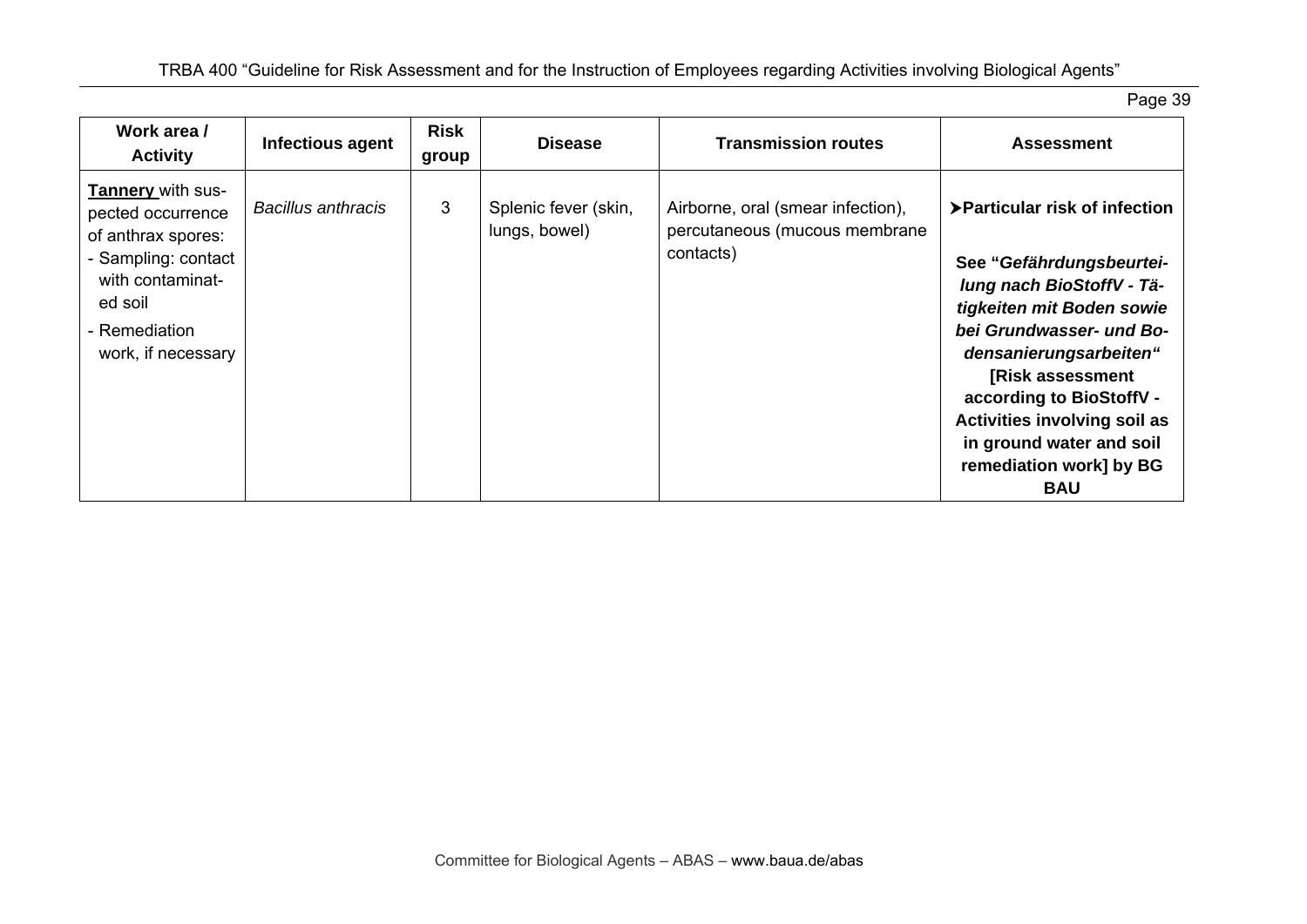### **Appendix 4: Exposure levels for mould fungi and endotoxins in various work areas**

The table is based on an analysis of the MEGA exposure database (measured values on the exposure to hazardous substances at the workplace) by the *Institut für Arbeitsschutz der Deutschen Gesetzlichen Unfallversicherung (DGUV)* and data by the *Bundesanstalt für Arbeitsschutz und Arbeitsmedizin (BAuA)*. The data are based on standardised measurement methods and comparable measurement and analysis procedures.

The exposure level (EL) specifications indicate the percentage of analysis values which is within the mentioned exposure level or below the "increased" exposure level.

| <b>MOULD FUNGI in industries and work areas</b>   | Number of<br>analyses | EL "very<br>high" | <b>EL</b><br>"high" | EL "increased" | $<$ EL<br>"increased" |
|---------------------------------------------------|-----------------------|-------------------|---------------------|----------------|-----------------------|
|                                                   | [n]                   |                   |                     | [%]            |                       |
| <b>Building restoration</b>                       |                       |                   |                     |                |                       |
| Sawing, dry                                       | 11                    | 100               | $\mathbf{0}$        | $\Omega$       | 0                     |
|                                                   |                       |                   |                     |                |                       |
| <b>Waste incineration</b>                         |                       |                   |                     |                |                       |
| Crane station in waste bunker, general            | 12                    | 17                | 83                  | $\Omega$       | 0                     |
| Waste bunker, hopper level, general               | 17                    | 18                | 82                  | $\Omega$       | C                     |
| Supervisory personnel, managers                   | 13                    | 0                 | 23                  | 77             | 0                     |
| Waste bunker, hopper level, cleaning using brooms | 14                    | 29                | 64                  | $\Omega$       |                       |
|                                                   |                       |                   |                     |                |                       |
| Waste disposal                                    |                       |                   |                     |                |                       |
| Control room, control centre                      | 10                    | $\Omega$          | $\Omega$            | 100            | $\Omega$              |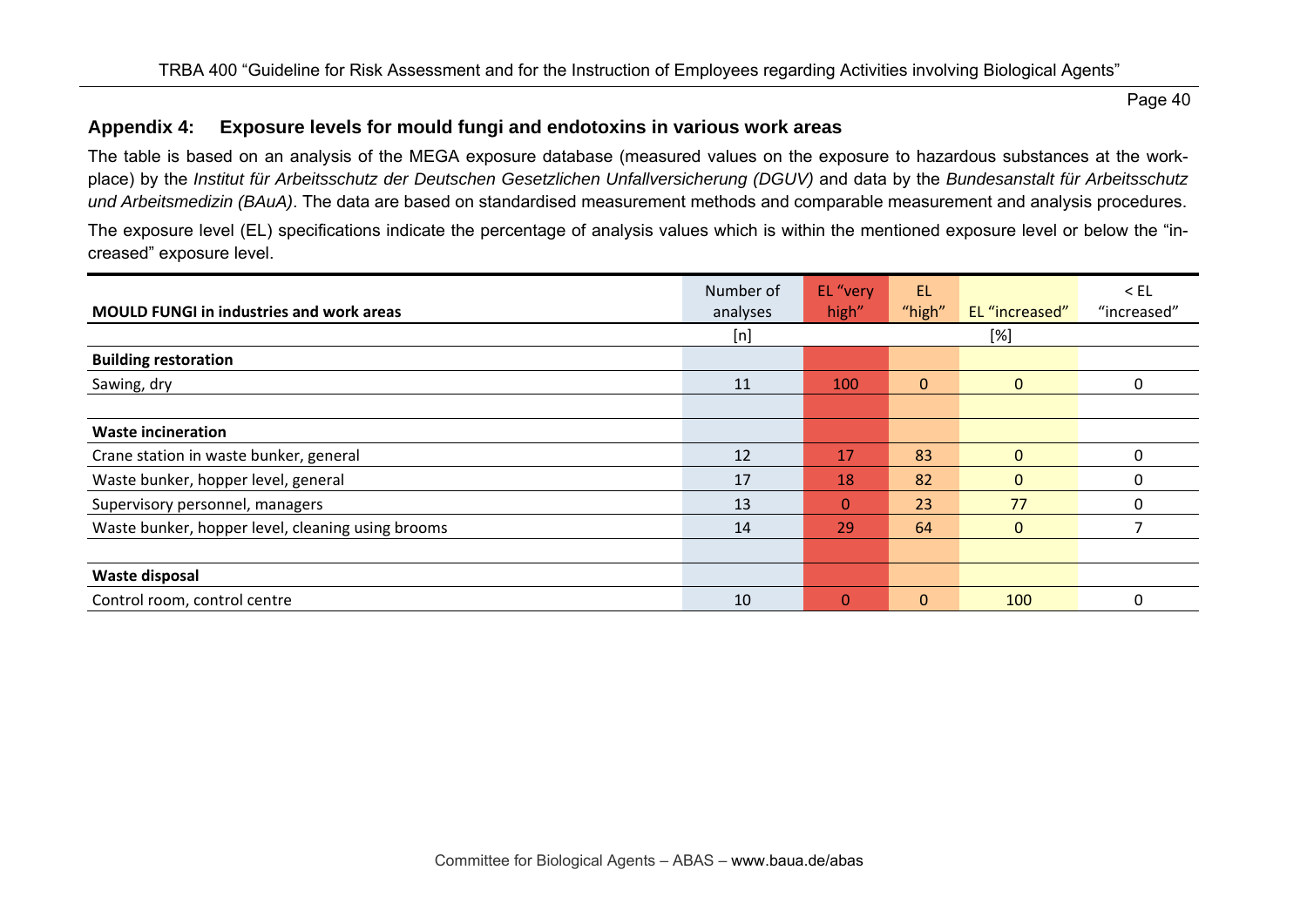|                                                                               |           |                  |                |                | Page 41     |
|-------------------------------------------------------------------------------|-----------|------------------|----------------|----------------|-------------|
|                                                                               | Number of | EL "very         | EL.            |                | $<$ EL      |
| MOULD FUNGI in operating units and work areas (> 30 data sets/operating unit) | analyses  | high"            | "high"         | EL "increased" | "increased" |
|                                                                               | [n]       |                  |                | [%]            |             |
| <b>Waste collection</b>                                                       |           |                  |                |                |             |
| Pressing, general                                                             | 9         | $\boldsymbol{0}$ | $\pmb{0}$      | 100            | $\mathbf 0$ |
| Conveying, mechanically, in containers, general                               | 57        | $\mathbf{0}$     | 11             | 88             | 2           |
| Disposal                                                                      | 42        | $\mathbf{0}$     | 17             | 83             | $\mathbf 0$ |
|                                                                               |           |                  |                |                |             |
| <b>Composting facilities</b>                                                  |           |                  |                |                |             |
| Delivery, picking of foreign material                                         | 27        | $\mathbf{0}$     | 22             | 78             | $\mathbf 0$ |
| Delivery, auger, conveyor belt                                                | 9         | 33               | 67             | $\pmb{0}$      | $\mathbf 0$ |
| Material processing, general                                                  | 14        | $\mathbf{0}$     | $\overline{7}$ | 71             | 21          |
| Material processing, cabins and control stands                                | 14        | $\mathbf{0}$     | $\mathbf{0}$   | 79             | 21          |
|                                                                               |           |                  |                |                |             |
| <b>Recycling</b>                                                              |           |                  |                |                |             |
| Packaging material, pressing, general                                         | 17        | $\overline{0}$   | 82             | 18             | $\mathbf 0$ |
| Automatic sorting, general                                                    | 18        | $\boldsymbol{0}$ | 28             | 72             | $\mathbf 0$ |
| Cleaning of the material, general                                             | 18        | 17               | 17             | 67             | $\mathbf 0$ |
| Bulk goods, open (e. g. bunker)                                               | 21        | 14               | 14             | 71             | $\mathbf 0$ |
| Bag opener, automatic                                                         | 21        | 10               | 67             | 19             | 5           |
| Paper recycling, manual sorting cabin, central sorting conveyor               | 18        | 11               | $6\phantom{1}$ | 83             | $\mathbf 0$ |
| Conveying, automatically, open (e. g. belt, chute), general                   | 24        | $\Omega$         | 33             | 63             | 4           |
| Repair and maintenance, general                                               | 18        | $\mathbf{0}$     | $\mathbf 0$    | 89             | 11          |
| Processing, dry, sorting, manual                                              | 34        | 9                | 18             | 65             | 9           |
| Quality control                                                               | 36        | $\mathbf{0}$     | $6\phantom{1}$ | 69             | 25          |
|                                                                               |           |                  |                |                |             |
| Waste disposal                                                                |           |                  |                |                |             |
| Waste loading work                                                            | 76        | 11               | 64             | 25             | $\mathbf 0$ |

TRBA 400 "Guideline for Risk Assessment and for the Instruction of Employees regarding Activities involving Biological Agents"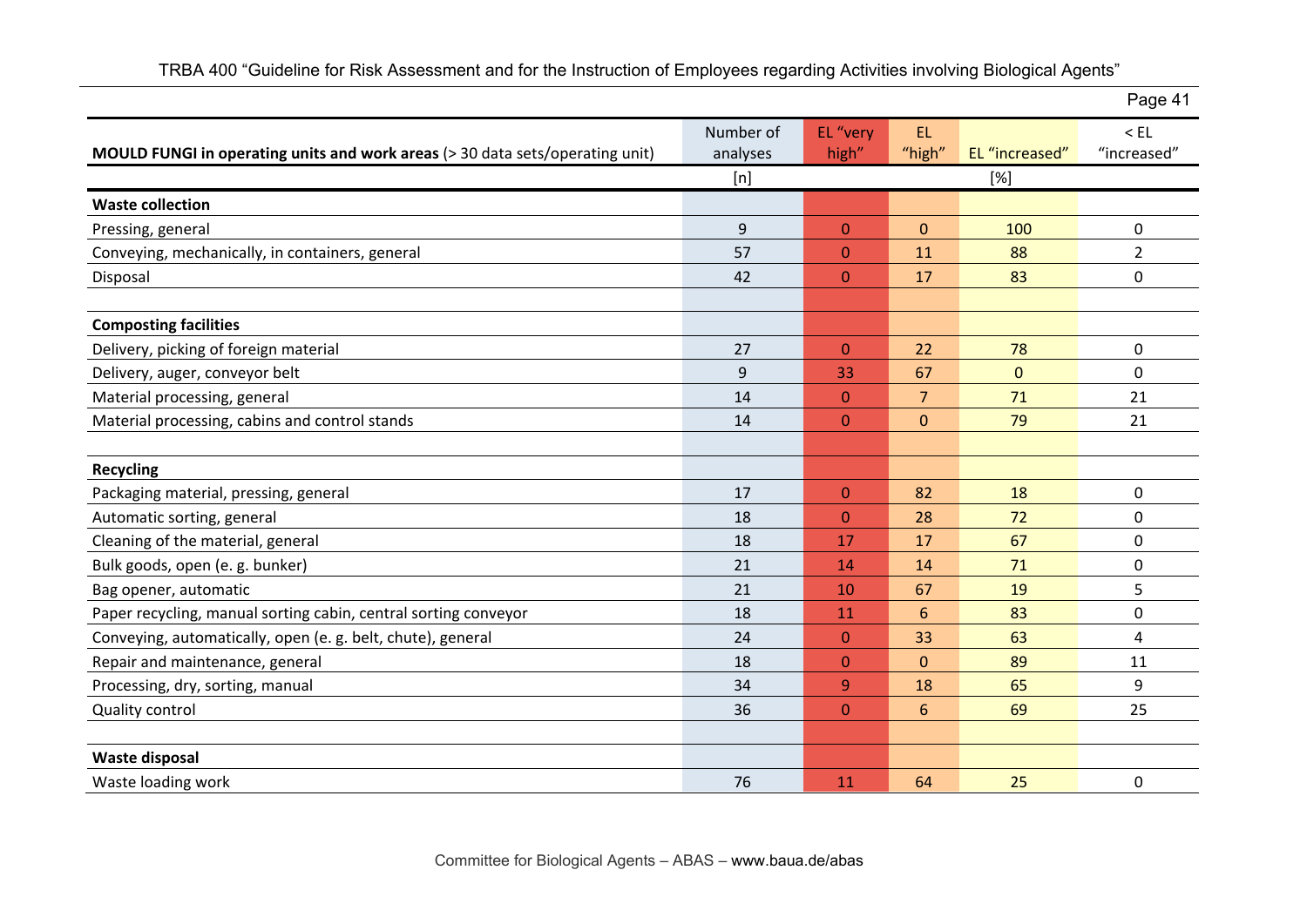|                                                                               |                       |                   |                     |                | Page 42               |
|-------------------------------------------------------------------------------|-----------------------|-------------------|---------------------|----------------|-----------------------|
| MOULD FUNGI in operating units and work areas (> 30 data sets/operating unit) | Number of<br>analyses | EL "very<br>high" | <b>EL</b><br>"high" | EL "increased" | $<$ EL<br>"increased" |
|                                                                               | [n]                   |                   |                     | [%]            |                       |
| Sorting system                                                                |                       |                   |                     |                |                       |
| Processing, dry, classification, general                                      | 211                   | 8                 | 11                  | 60             | 20                    |
| Storage activities, manual, open goods                                        | 63                    | 5                 | 5                   | 62             | 29                    |
| Pressing, room                                                                | 54                    | 6                 | 13                  | 65             | 17                    |
|                                                                               |                       |                   |                     |                |                       |
| <b>Agriculture</b>                                                            |                       |                   |                     |                |                       |
| Cattle farming                                                                | 68                    | $\mathbf{0}$      | 10                  | 6              | 52                    |
|                                                                               |                       |                   |                     |                |                       |
| Hollow glassware, production and processing                                   |                       |                   |                     |                |                       |
| Storage, sorting, final check, sorting                                        | 15                    | $\Omega$          | 40                  | 60             | $\Omega$              |
|                                                                               |                       |                   |                     |                |                       |
| Plastic and plastic foam, processing                                          |                       |                   |                     |                |                       |
| Storage activities, manual, open goods                                        | 9                     | 100               | $\mathbf{0}$        | $\mathbf{0}$   | 0                     |
|                                                                               |                       |                   |                     |                |                       |
| <b>Wholesale of textiles</b>                                                  |                       |                   |                     |                |                       |
| Conveying, automatically, open, transfer                                      | 21                    | $\mathbf{0}$      | $\mathbf{0}$        | 71             | 29                    |

TRBA 400 "Guideline for Risk Assessment and for the Instruction of Employees regarding Activities involving Biological Agents"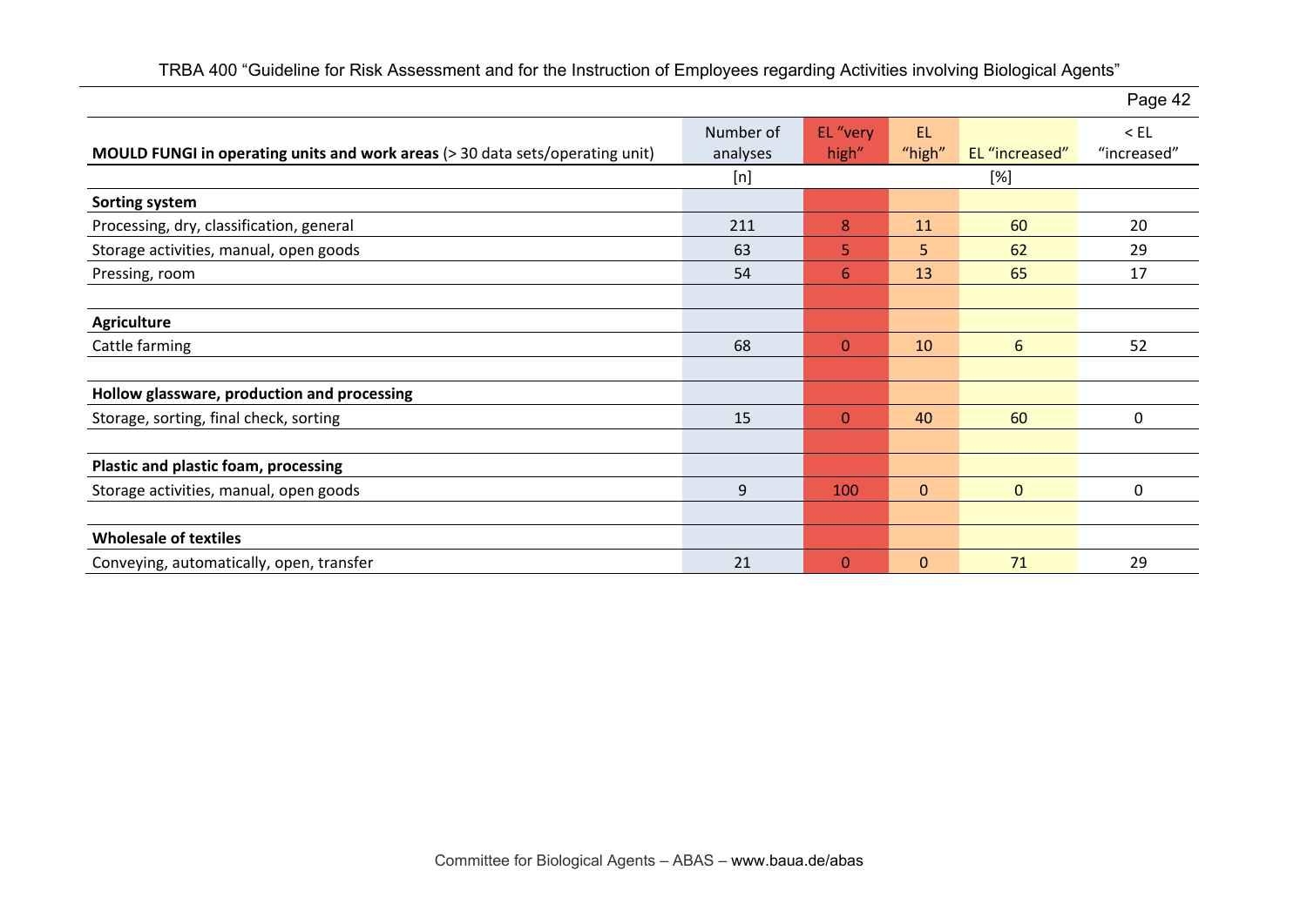|                                                                    |                       |                   |               |                | Page 43               |
|--------------------------------------------------------------------|-----------------------|-------------------|---------------|----------------|-----------------------|
| <b>Endotoxins in industries and work areas</b>                     | Number of<br>analyses | EL "very<br>high" | EL.<br>"high" | EL "increased" | $<$ EL<br>"increased" |
|                                                                    | [n]                   |                   |               | [%]            |                       |
| <b>Spinning and weaving</b>                                        |                       |                   |               |                |                       |
| Bast fibre spinning, bast fibre cards                              | 21                    | $\mathbf{0}$      | 71            | 29             | $\mathbf{0}$          |
| Air-conditioning system (supply air), above breathing height       | 25                    | 16                | 12            | 72             | $\Omega$              |
| Cotton spinning, rotor spinning machine                            | 24                    | $\mathbf{0}$      | 17            | 63             | 20                    |
|                                                                    |                       |                   |               |                |                       |
| Spinning materials, e. g. raw cotton (except asbestos), processing |                       |                   |               |                |                       |
| Carding, room                                                      | 11                    | $\mathbf{0}$      | 73            | 27             | $\mathbf 0$           |
|                                                                    |                       |                   |               |                |                       |
| <b>Agriculture</b>                                                 |                       |                   |               |                |                       |
| Cattle farming                                                     | 48                    | 6                 | 13            | 57             | 24                    |
| Pig farming                                                        | 258                   | 22                | 61            | 14             | 3                     |
|                                                                    |                       |                   |               |                |                       |
| Wholesale of crops, seeds, feedstuff, fertiliser, milling products |                       |                   |               |                |                       |
| Storage activities, general                                        | 16                    | 25                | 75            | $\mathbf{0}$   | $\Omega$              |
| Silo (bunker), room                                                | 15                    | 20                | 67            | 13             | $\Omega$              |
| Bulk goods, enclosed (silo)                                        | 9                     | 33                | 67            | $\mathbf{0}$   | $\Omega$              |

TRBA 400 "Guideline for Risk Assessment and for the Instruction of Employees regarding Activities involving Biological Agents"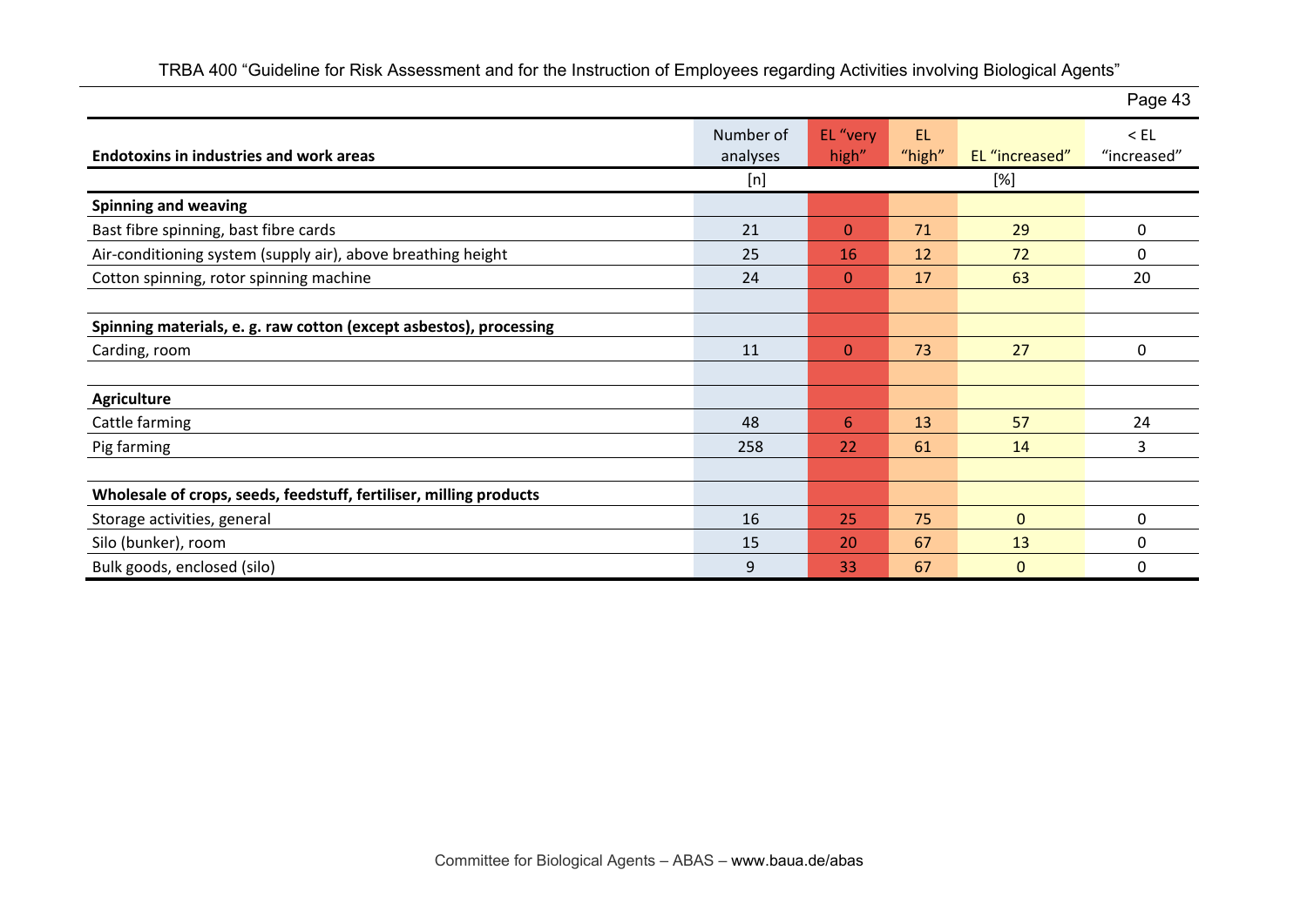# **Appendix 5: Synopsis of relevant questions for information gathering**

| To determine                                                                                                                  | <b>Comments</b>                                                                                                                                                                            |  |  |  |  |
|-------------------------------------------------------------------------------------------------------------------------------|--------------------------------------------------------------------------------------------------------------------------------------------------------------------------------------------|--|--|--|--|
| Which activities are performed?                                                                                               | The activities have to be described in concrete terms. Are manual<br>activities performed? (risk of injury, direct contact, do<br>dusts/aerosols occur?)                                   |  |  |  |  |
| Do employees come into contact with<br>biological agents or can biological<br>agents be transferred?                          | Transmission routes are described in appendix 1, table 1. Several<br>transmission routes and absorption paths may apply.                                                                   |  |  |  |  |
| Which micro-organisms occur and/or<br>are important regarding the risk?                                                       | For information, see e. g. TRBA, branch-specific guidelines or<br>other references.                                                                                                        |  |  |  |  |
| agents assigned?                                                                                                              | To which risk group are the biological Assignment to a risk group only if the biological agents are known<br>and significant for the risk.<br>TRBA 460, 462, 464, 466, BGI 631 to BGI 636. |  |  |  |  |
| Are there any known sensitising or<br>toxic effects?                                                                          | Annex III of directive 2000/54/EC and its amending directives,<br>TRBA/TRGS 406.                                                                                                           |  |  |  |  |
| Where do biological agents occur?                                                                                             | Are the work steps performed inside devices (enclosed, open, air<br>routing $\ldots$ ?                                                                                                     |  |  |  |  |
| Are the materials or products which<br>are handled contaminated with mi-<br>crobes?                                           | Natural raw materials such as crops, spices, straw, etc. have a<br>natural colonisation which is not visible to the eye.                                                                   |  |  |  |  |
| Are there any special regional or<br>epidemiological situations involving<br>the occurrence of specific biological<br>agents? | Examples are the regionally limited occurrence of early summer<br>meningoencephalitis or animal epidemics.                                                                                 |  |  |  |  |
| Which activities involve an exposure<br>and/or is the contact with biological<br>agents possible?                             | Contact includes, for example, direct skin contact or dust deposits<br>on the mucous membranes of the eyes.                                                                                |  |  |  |  |
| Are there any conditions which sup-<br>port the propagation of biological<br>agents?                                          | This particularly includes high humidity.                                                                                                                                                  |  |  |  |  |
| Is there any contact with animals?                                                                                            | Animals can transfer pathogens, e. g. through bites or scratches.<br>The contact to animal droppings may also be relevant.                                                                 |  |  |  |  |
| How long and frequent is the expo-<br>sure?                                                                                   | Is there only a rare short-time contact with aerosols when opening<br>a container?                                                                                                         |  |  |  |  |
| Is any information available regarding<br>the exposure level?                                                                 | This may include: industry-specific or activity-related analyses<br>(assessments, measurements).                                                                                           |  |  |  |  |
| What are the experiences from com-<br>parable activities?                                                                     | Have risk assessments already been performed for comparable<br>activities?<br>Are any industry-specific guidelines by expert committees availa-                                            |  |  |  |  |
|                                                                                                                               | ble?                                                                                                                                                                                       |  |  |  |  |
| Have rarely performed activities also<br>been taken into account?                                                             | This includes, for example, maintenance, repair and servicing<br>work.                                                                                                                     |  |  |  |  |
| Have any diseases already occurred<br>in connection with the activity in<br>question?                                         | If applicable, contact the competent accident insurance institu-<br>tions.                                                                                                                 |  |  |  |  |
| Are there any insights from preven-<br>tive occupational healthcare?                                                          | Involve the company physician.                                                                                                                                                             |  |  |  |  |
| Are any minors, pregnant women or<br>nursing mothers employed?                                                                | This group of people may be particularly endangered. (JArbSchG<br>[German youth employment protection act], MuSchG [German<br>maternity protection act])                                   |  |  |  |  |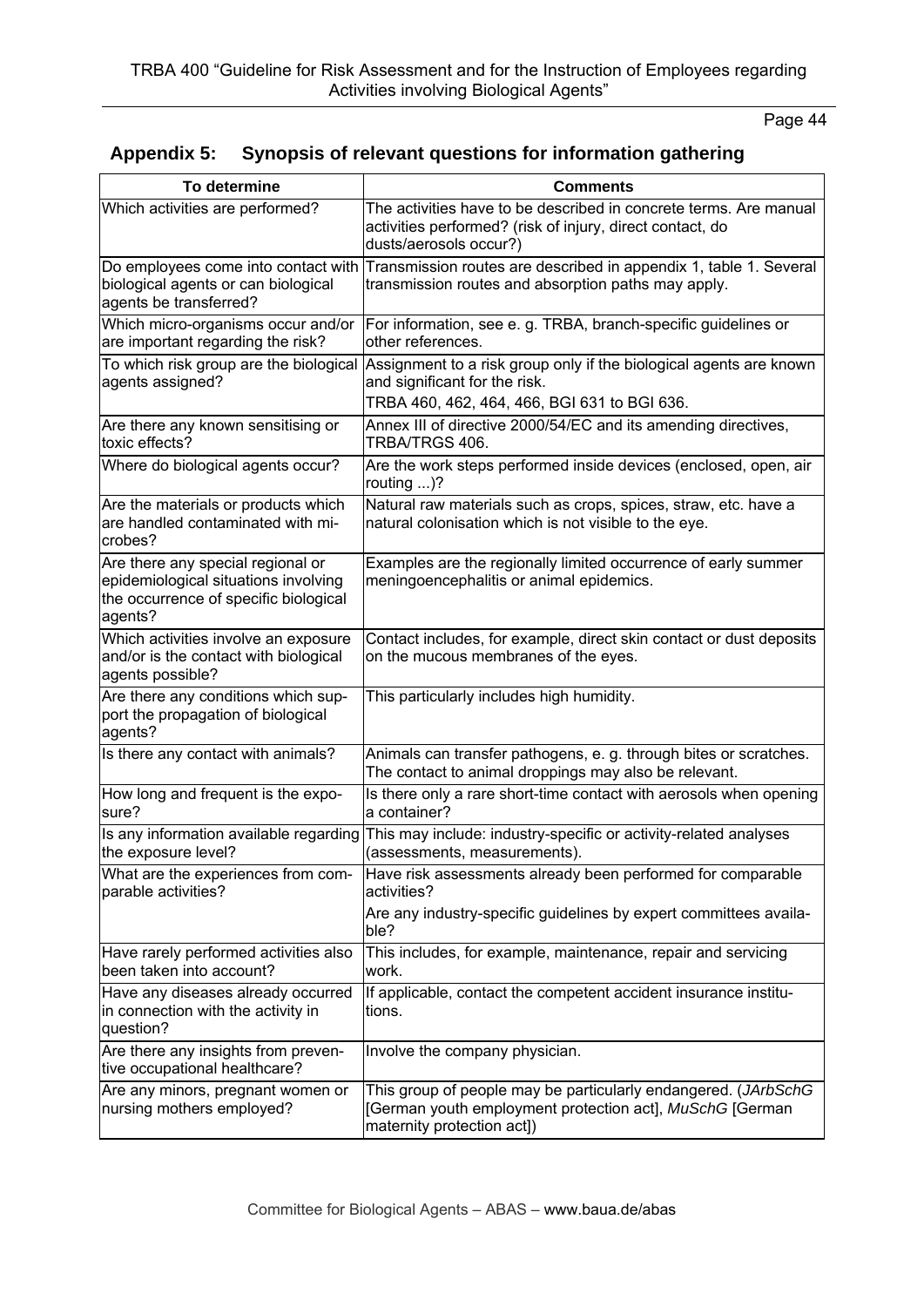## **Appendix 6: Further information on the consideration of possible effects of psychological stress for the risk assessment of activities involving biological agents**

#### **Part 1: Interrelation between psyche and immune system**

Acute and chronic stress leaves "biochemical traces" in the immune system. For this purpose, stress can be defined as the adaptation of the human organism to internal and external changes to maintain its biological equilibrium [8].

#### **Acute stress**

In the case of an acute physical or psychological stress stimulus which lasts for minutes or hours, the body's own systems are activated in order to mobilise and enable the organism to adapt to dangers as quickly as possible (fight-or-flight response). This becomes evident, e. g., by an increased respiratory and heart rate, an increased muscle tone and a reduced digestion activity. In addition, the sympathicus (an area of the nervous system) activates the immune reactions via the messengers adrenalin and noradrenalin [9]. In the immune system, a functional adaptation occurs, i. e. a short-term inflammatory reaction, so that it can quickly and effectively react to possible stress-related injuries. This is a protective function of the organism which is essential for survival [8, 10].

#### **Regulation of the immune system**

To counteract a permanent increase in the activity of the immune system, which would be dangerous for the organism, the inflammation activity is regulated to a lower level again. This is achieved via feedback loops in the brain (hypothalamic-pituitary-adrenal axis) and the vagus nerve [11]. The cellular activity of the immune system which was briefly out of balance is balanced out again.

### **Chronic stress**

If the described regulation mechanism of the stress system is excessively activated by repeated biological and psycho-social stress situations, increased cortisol levels (hypercortisolism), a permanent reduction of the cellular TH1 immunity and a long-term increase of the humoral TH2 immunity will result [12].

It is a known fact that hypercortisolism and the related TH1/TH2 shift has a damaging effect on the body tissue and is therefore associated with health risks such as increased susceptibility to infection, impaired wound healing, depression, allergies and the development of cancer [8, 12, 13]. The immune function is thus reduced in the long term.

The overstraining of the systems leads to a type of collapse ("crash" [14]) of the functions. As a result, the required amount of cortisol can no longer be provided (hypocortisolism) in case of renewed functional strain, e. g. in a psychological stress situation, or the glucocorticoid receptors no longer appropriately react to cortisol (glucocorticoid resistance [15]). A system which works insufficiently like this is no longer able to efficiently regulate the stress-related increase in inflammations. Permanently increased inflammation parameters ("silent inflammation") form the basis for increased susceptibility to infections, accelerated ageing and health impairments such as autoimmune diseases (e. g. rheumatism, diabetes), cardiovascular diseases, cancer, depression or asthma [8, 12, 13].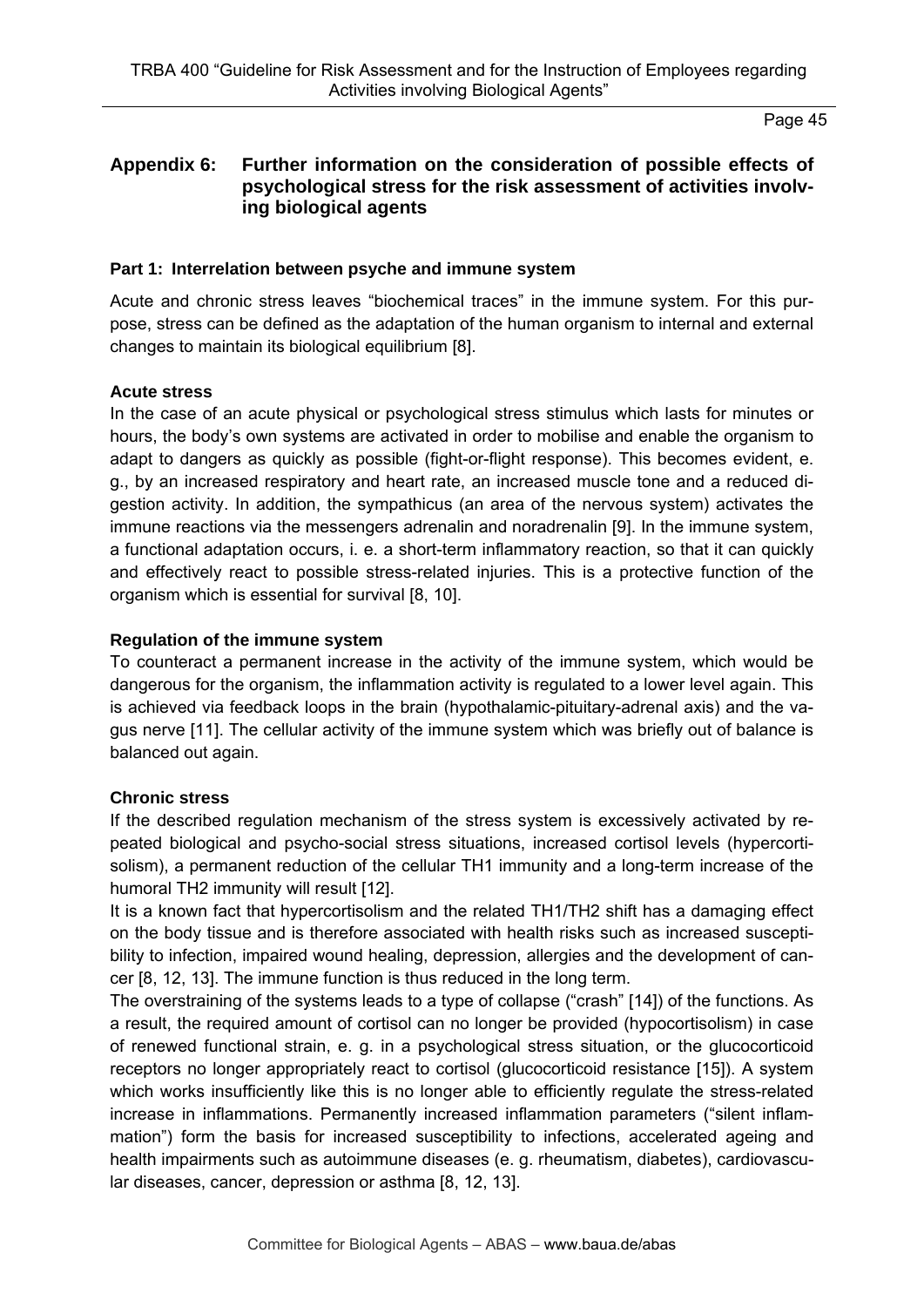# **Positive psychological influences on the immune response**

Personality traits which lead to a positive attitude towards life correlate with an improved functionality of the immune system.

# Self-esteem

A study found that after a rubella infection, the number of antibodies correlates with a higher self-esteem of the patients [16].

# Self-efficacy

Self-efficacy means the belief in one's own ability to successfully perform desired actions based on one's aptitude. There are similarities to optimism which is the general belief in a good outcome of all things. With self-efficacy, however, the focus is on the belief in one's own ability to achieve the good outcome.

Studies on this subject are available from the area of HIV research. It was proven that patients with high self-efficacy have a lower concentration of viruses in the blood, a less frequent manifestation of AIDS symptoms and a lower mortality rate.

### Social relations

Attachment theory assumes that humans have an innate need to build close relationships to fellow humans which are characterised by intense feelings. Experiencing social support provides respect, personal identity, belonging and security.

Several studies have shown that social support correlates with a high number of natural killer cells (NK cells) and a good equilibrium of various cells which are part of the immune system. In psychologically stressful situations, reliable social relations have a stimulating effect on the immune response [17].

### **Part 2: Harmful coping strategy**

Psychological stress which lasts for an extended period may lead to coping strategies which are harmful to health. Examples include increased nicotine, alcohol and drug use, insufficient sleep hygiene and an unhealthy eating behaviour. Effects and side effects of drugs or medicine may directly lead to deficits in concentration and awareness. The same is true for excessive alcohol intake, insufficient sleep or fluctuating blood sugar. This may result in an increased risk of accidents and mistakes with the consequence of an infection.

### **Part 3: Health problems without immediate connection to biological agents**

There is evidence that stress constellations such as high work intensity with little freedom of action, overtime and shift work can lead to cardiovascular diseases and/or type 2 diabetes. Role stress, insecurity and long working hours can cause depression. Musculoskeletal diseases and reproductive disorders may be the result of work-related psychological stress [18].

### **Part 4: Methods to determine psychological stress factors**

To determine psychological stress factors, three main methodological approaches may be applied. It is to be ensured that the determination of these factors is performed in a professional manner.

1. Observation/Observational interview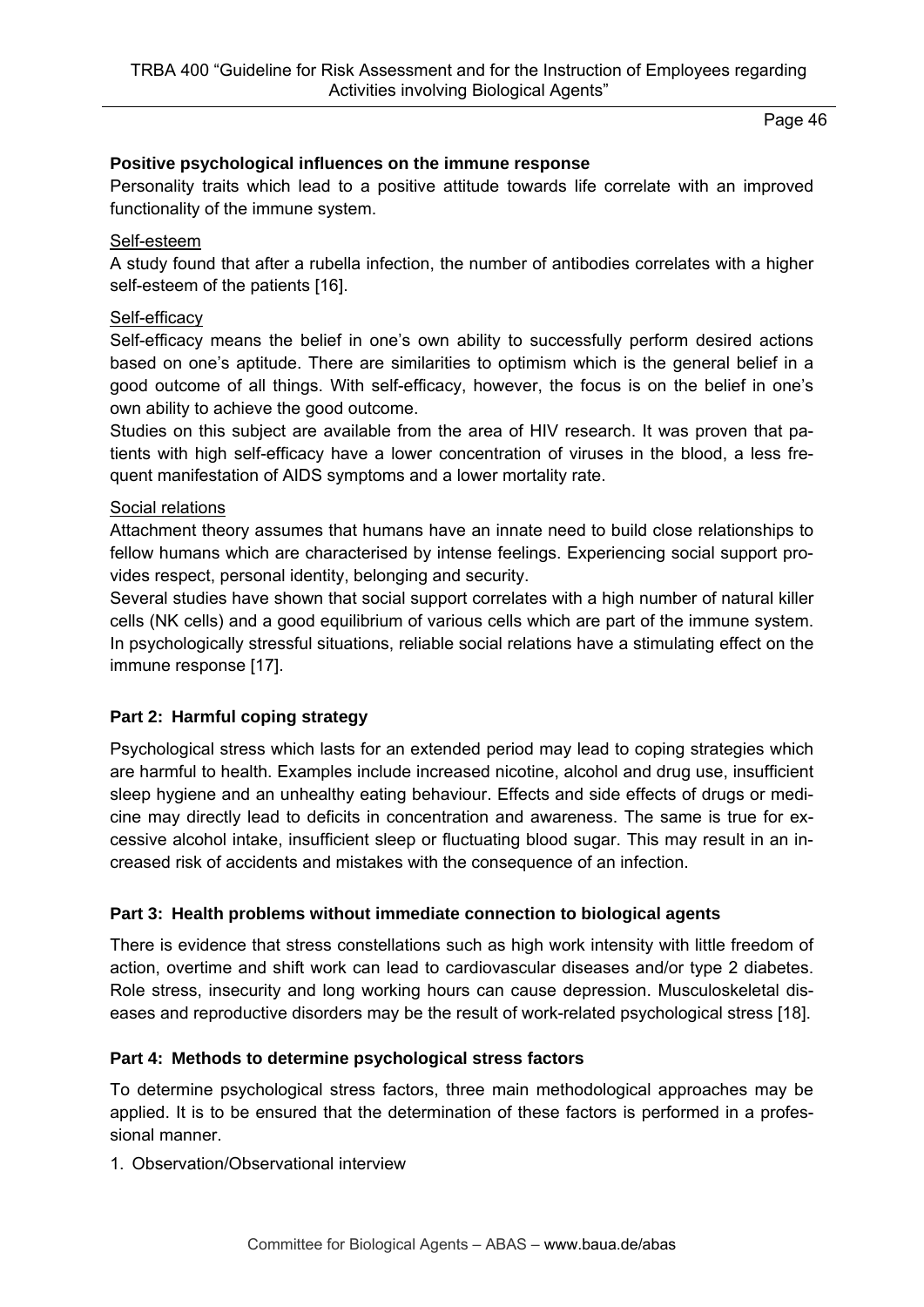Trained persons assess the psychological stress based on observations which are usually supplemented by short interviews with the employees. The questions the employees are asked directly relate to their experience.

2. Standardised written employee surveys

Assessments by employees are obtained using a standardised questionnaire. The questionnaires include questions regarding the existence, frequency and intensity of the perceived psychological stress factors.

3. Moderated analysis workshops

The psychological stress factors are determined in a moderated discussion and communication process. The knowledge which is based on the experience of employees and managers as well as the knowledge of the experts is used.

The selection of the applied method depends on the operational conditions. If required, several methods are to be combined.

# **Part 5: Psychological stress factors**

1. Psychological stress factors due to work organisation

Stress factors due to work organisation include in particular

- working hours which are not adapted to the stress level and dependency on cycle times (changing and long working hours, no limitation of particularly stressful activities which may lead to fatigue and reduced alertness),
- $-$  inappropriately organised shift work,
- $-$  night work,
- $-$  no sufficient and timely compensatory time off,
- inappropriate or missing break organisation,
- no separation of work and leisure time (constant availability),
- $-$  time, performance and deadline pressure,
- multitasking,
- $-$  insufficient number of employees.

Further stress factors are in particular missing or insufficient

- communication (no sharing of experiences with colleagues and superiors, e. g. feedback processes for clarification of responsibilities or timely provision of information),
- Introduction of new work equipment or work methods.

### **Example: Time pressure as a psychological stress factor in the emergency service**

Working in the emergency service involves a number of psychological stress factors even if the work procedures are well organised and a sufficient number of qualified personnel is available.

Punctures for blood samples, the insertion of ports and reanimation with potential exposure to biological agents count among the routine tasks in the rescue service. Unforeseeable and uncontrollable workload peaks which require quick reactions as well as high emotional strain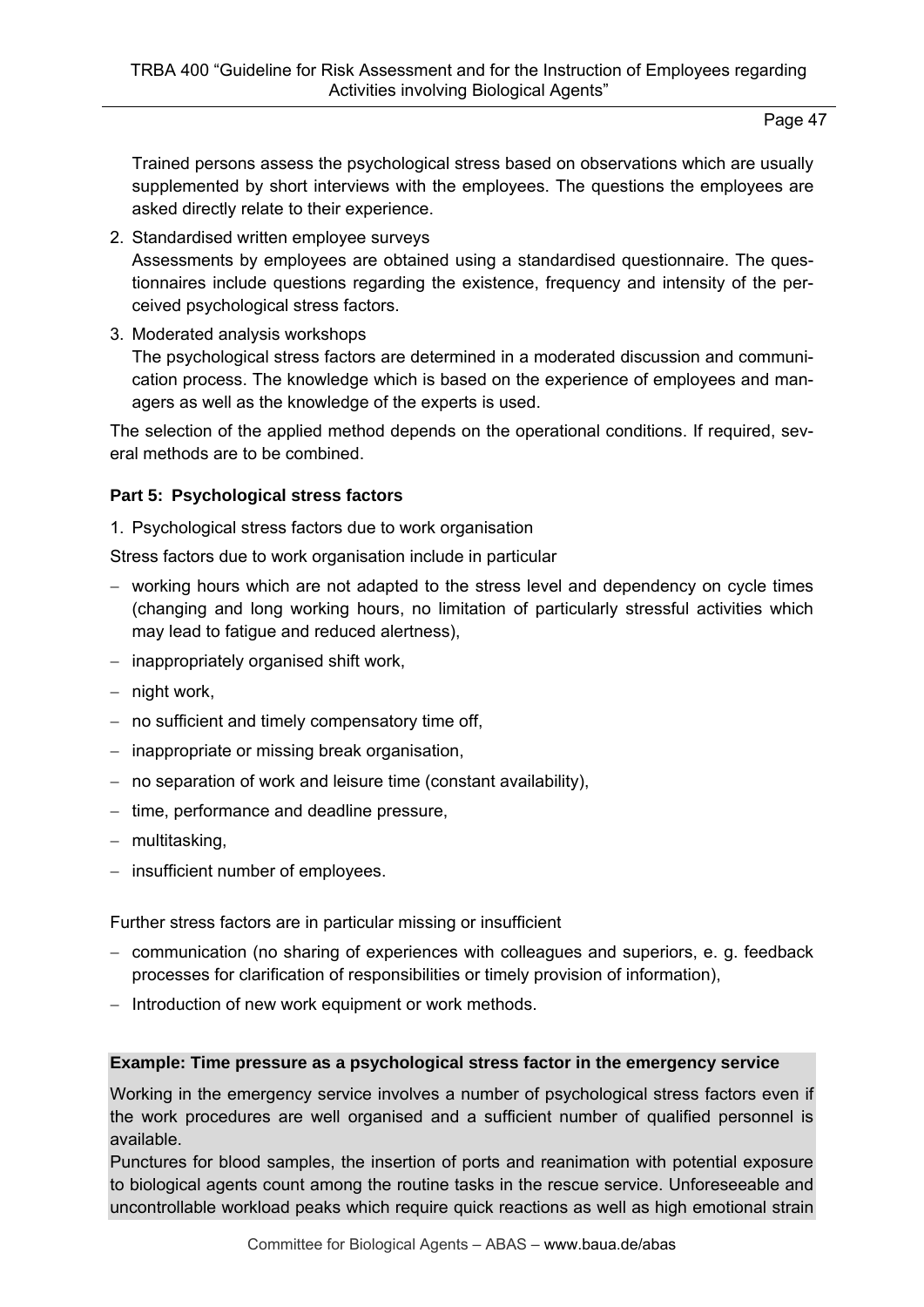are normal. This can lead e. g. to fatigue or negligence of protective measures. Under these conditions, the risk of injury when handling pointed or sharp instruments increases. Protective measures include among other things shift planning with sufficient personnel and spare personnel for work peaks, if required, as well as regular training.

## **Example: Shift work as a psychological stress factor in the healthcare service**

There are personal services which have to be provided 24/7. This also includes work areas in which activities involving biological agents are performed. In particular, this concerns the healthcare service. For example, employees in hospitals, paramedics and emergency physicians are affected. Shift work and/or night work as well as on-call duty are the rule, but also excessive working hours frequently occur. In emergencies and when patients require supervision around the clock, blood samples have to be taken and/or therapeutic interventions are required again and again. It is a known fact that the ability of persons to concentrate is significantly reduced at night and in irregular shifts due to the circadian rhythm. The likelihood of errors increases. At the same time, it can be observed that this performance reduction is not sufficiently taken into account for work organisation which means that there may well be a higher workload at the end of the shift prior to the handover. In particular in the area of emergency care and emergency physicians, there is also the risk of traumatising events which leads to a significant increase of the psychological stress and the negligence of hygiene and safety standards with the risk of increased exposure/infection.

Protective measures include among other things shift planning which takes into account the recommendations of occupational research, prevents excessive working hours and ensures sufficient breaks.

2. Psychological stress caused by work content/task

Stress factors are in particular missing and/or insufficient

- qualification for the task (missing and/or insufficient instruction of new, temporary or marginally employed persons, training and briefing),
- $-$  information on the biological agents relevant for the task (transmission routes, possible diseases, therapy, protective measures),
- $-$  knowledge and training regarding the use of personal protective equipment,
- preparation for dangerous situations,
- varying workload (e. g. unforeseen peak workloads, seasonal peak workload),
- variable work content,
- overstimulation.

## **Example: Dangerous situations or unusual operational circumstances as a psychological stress factor during activities in a laboratory of protection level 4**

In a laboratory of protection level 4, biological agents of risk group 4 are handled. The rooms are entered via a lock system. In addition, externally ventilated personal protective equipment (PPE, here protective coverall) must be worn. Despite intensive training in which unusual operating conditions or dangerous situations are also practised, situations occur in which the employee is exposed to a high level of psychological stress. In case of accidents,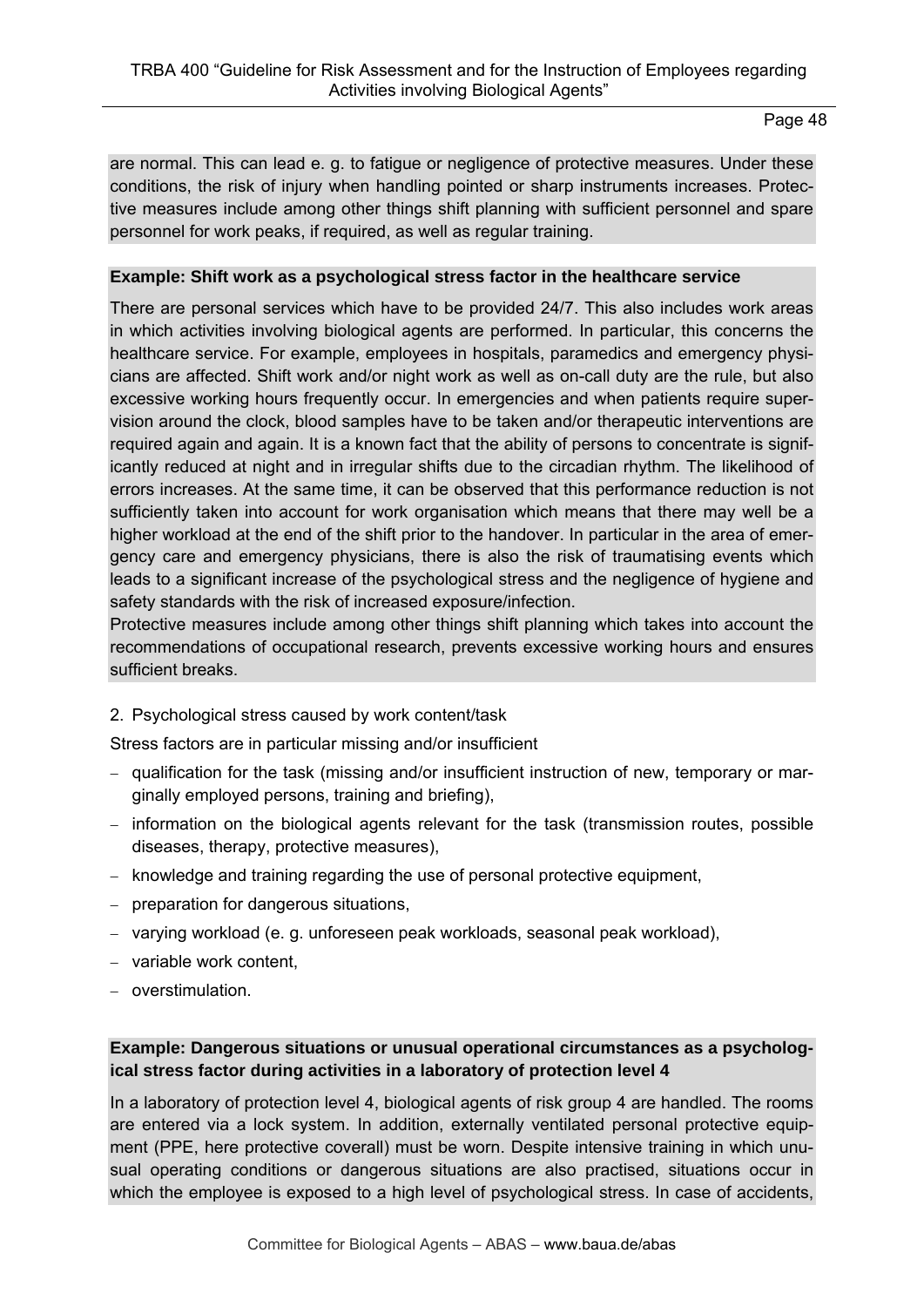there is always a risk for the employee to be exposed to the biological agent. This may cause fear that such an incident might occur or that a potential exposure might lead to infection. Further stress situations may be due to the fact that if unusual operating conditions occur (e. g. failure of the external breathing air supply), the employee gets the feeling that they will not be able to leave the laboratory in time or will not have the time for decontamination. The unavoidable duty to wear PPE may increase the feeling of working at a high risk and cause fear. Fear and insecurity increase the stress level, can be a permanent psychological stress factor and thereby increase the risk of accidents.

## **Example: Insufficient communication and information regarding activities involving mouldy objects, e. g. archive material**

In archives, mould contamination may occur due to water damage or unsuitable conditions for file/book storage. The knowledge of possible health risks due to mould fungi may be influenced by unprofessional reporting. So-called qualified statements that some types of mould fungi spores can be deadly for humans lead to fear and negative expectations of the affected employees. These negative expectations may cause employees to feel symptoms which were mentioned in the reports. The consequences of negative expectations are referred to as nocebo effects.

Objective information on possible health risks in case of exposure to contaminated archive material and the corresponding protective measures prevent nocebo effects. Effective protective measures protect the employees adequately.

Emotional stress is the experience of very emotional events which cause emotional dissonance (permanently showing the required emotions independent of own feelings) or fear, e. g. as a result of:

- $-$  threats of violence by persons (e. g. threats of violence towards employees in law enforcement, social work with drug addicts),
- psychological stress due to known accidents and possible infections,
- colonisation with problematic biological agents (e. g. MRSA in animal keeping, agriculture or the medical area),
- exposure to new, unknown or harmful biological agents,
- planned screenings of employees to search for sources or hygiene errors in outbreak situations.

# **Example: Emotional dissonance (permanently showing required emotions independent of own feelings)**

At a children's ward, where young children with infectious diseases are treated, children are visited by their relatives. The employees have to instruct the visitors again and again regarding the required hygiene measures for the interaction with their own and the other children. E. g. eating and drinking from the same dishes is as problematic as using the same tissues. The employees are obliged to inform the visitors regarding hygiene. The ignorance of various visitors leads to disappointment, anger and resentment. The permanent requirement to act friendly towards visitors when employees actually feel resentment, anger and disappointment leads to the phenomenon of emotional dissonance. This psychological stress factor can be addressed by training, concretely instructing, briefing and guiding the employees.